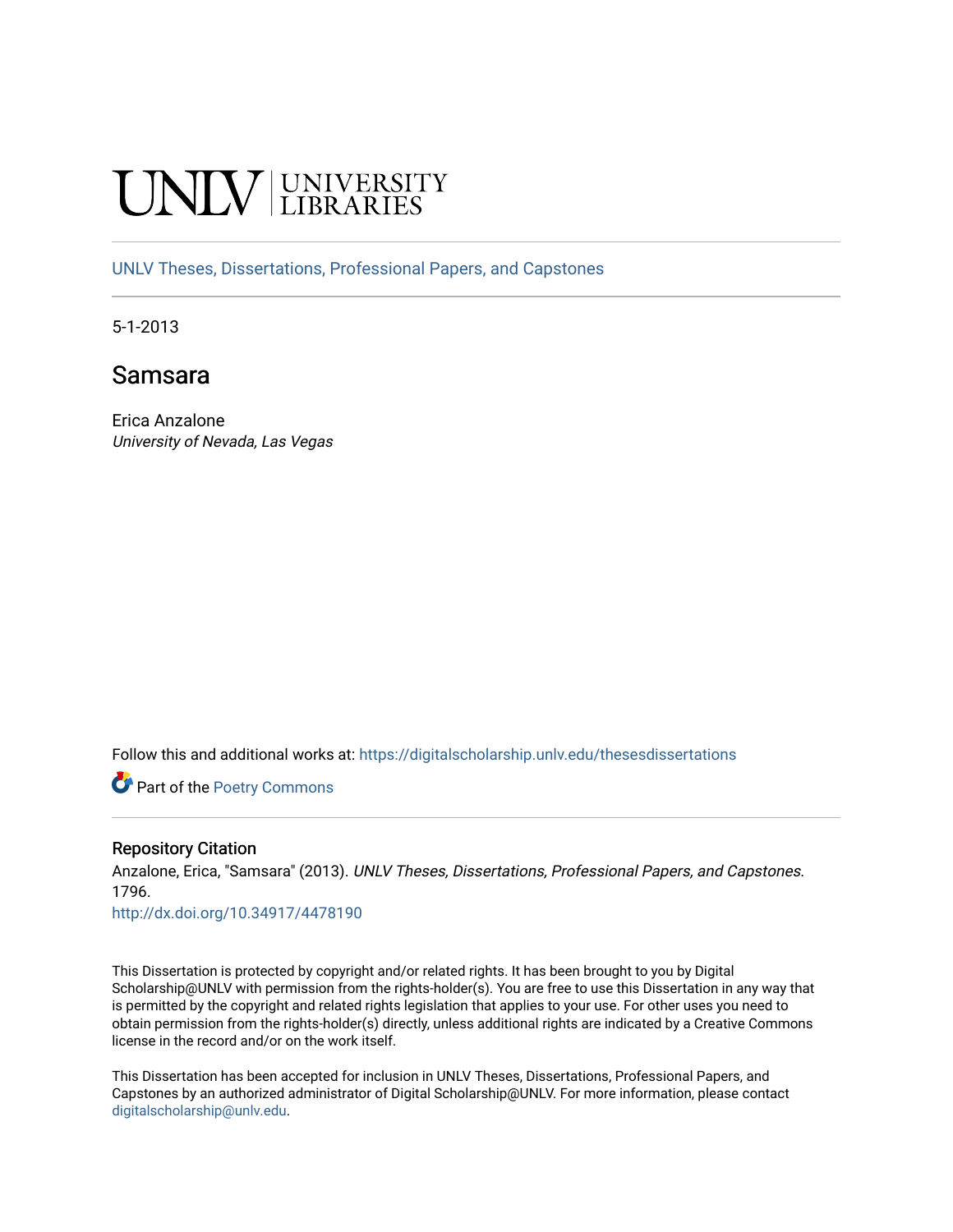## SAMSARA

By

Erica Anzalone

Bachelor of Arts in English

Writing, Literature, and Publishing

Emerson College

1998

Master of Fine Arts in Poetry

University of Iowa

2006

A dissertation submitted in partial fulfillment of the requirements for the

Doctor of Philosophy in English

Department of English

College of Liberal Arts

The Graduate College

University of Nevada, Las Vegas

May 2013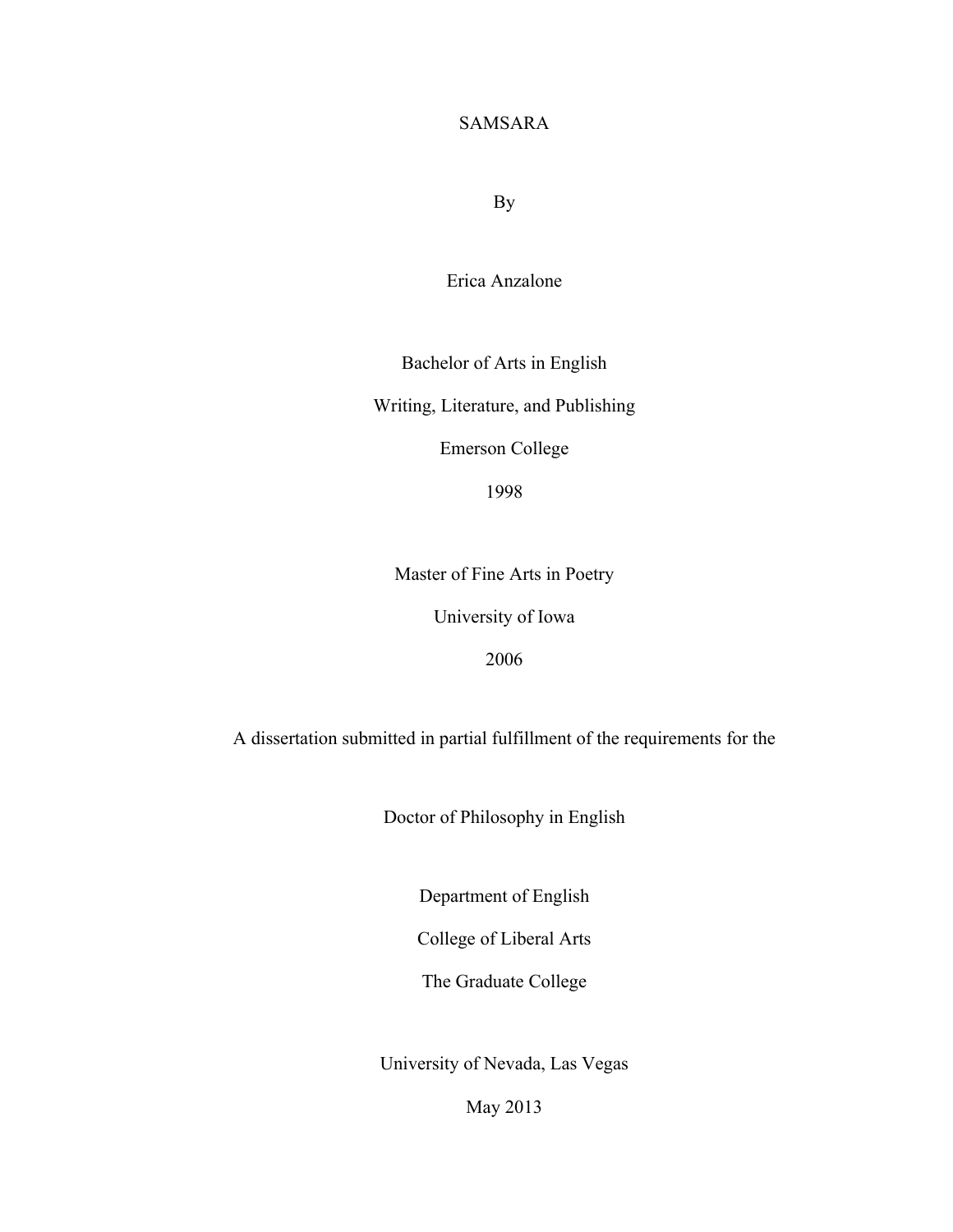

## THE GRADUATE COLLEGE

We recommend the dissertation prepared under our supervision by

Erica Anzalone

entitled

Samsara

be accepted in partial fulfillment of the requirements for the degree of

## **Doctor of Philosophy in English**

Department of English

Donald Revell, Ph.D., Committee Chair

Claudia Keelan, M.F.A., Committee Member

Julie Staggers, Ph.D., Committee Member

Elizabeth Nelson, Ph.D., Graduate College Representative

Tom Piechota, Ph.D., Interim Vice President for Research & Dean of the Graduate College

**May 2013**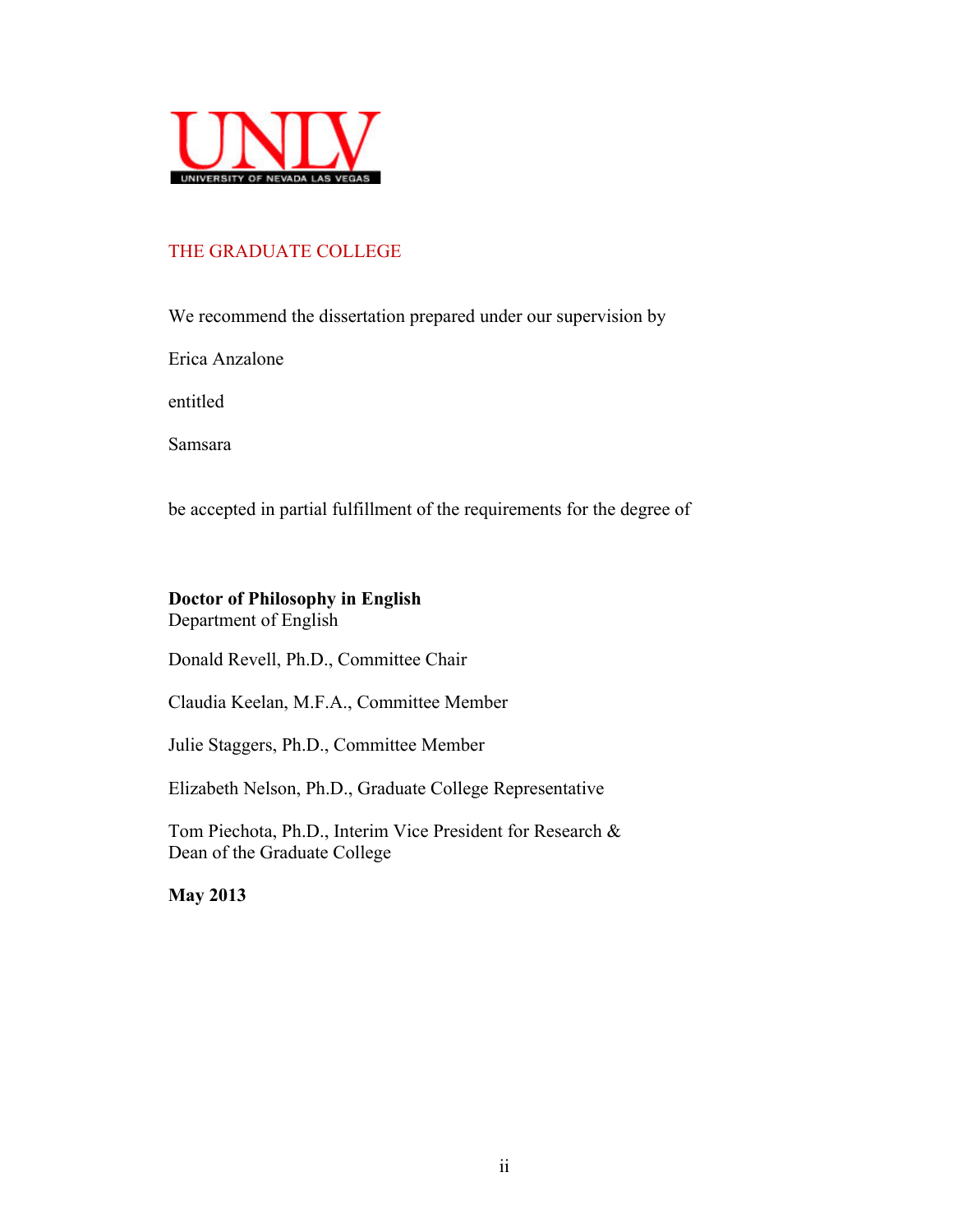#### Abstract

My creative dissertation is my debut collection of poetry, *Samsara* (Noemi Press, 2012), in which I use a broad poetic palette to create a spiritual, historical, and ecstatic lens through which to view art, war, feminism, religion, and the body in extremity. The ambition of this collection is deliberately broad and far-reaching, and it has been from the beginning a process of discovery through the materiality of language.

The word "Samsara" refers to the Buddhist and Hindu concepts of reincarnation, and the wheel of death and rebirth. Its etymology and origin means "he flows into himself," meaning to perpetually wander, to pass through states of existence. *Samsara*  expands on this idea of wandering both thematically and through formal experiment, exploring transience and trauma across cultures, including Muslim, Christian, and Judaic notions of spirituality. Bosnia, Iowa, Boston, and Prague are all settings for these poems. The poems enact an ontological claim through the spiritual recycling of images (e.g., haloes, rainbows, babies) throughout the book: ultimately, nothing ever dies, everything returns eternally.

The poem "Sojourner" in particular occupies this liminal space within the lyric tradition: in the poem, a woman undergoes an abortion and speaks to her unborn child, choosing to send it back to wander in the bardo, "Come back to me another day." I feel strongly about taking on this topic, and in a way that diverges from other poems about abortion. There are many contemporary books of poetry about the experience of pregnancy and motherhood, but very few about having an abortion. On the one hand, this surge in writing about motherhood is positive in that the subject has been deemed too trivial to write about, a "woman's" subject. On the other hand, these books reify a

iii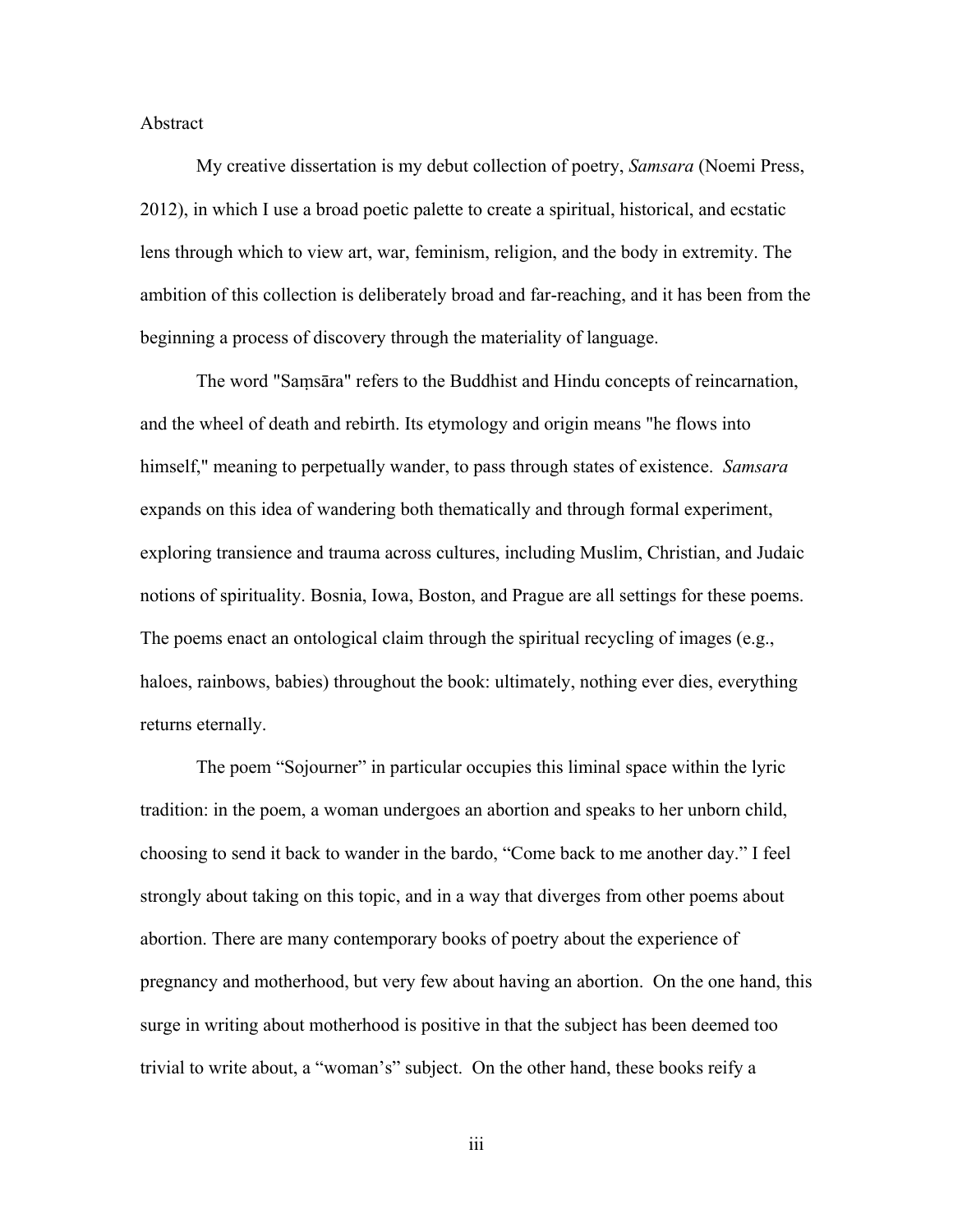broader cultural fetishization of the pregnant body visible in the media's obsession with finding every celebrity's "baby bump". In light of this cultural trend that works to the exclusion of women who are not mothers (either by choice or necessity), I believe the experience of abortion ought to be written about more. One might even argue that this trend of writing about motherhood and pregnancy -- which may appear feminist on the surface -- is actually just another way to reduce women to their bodies.

The debate about abortion needs to move from reductive and inaccurate terms such as "choice" and "life" to a more subtle exploration of the actual experience of women who have had an abortion. To believe that this debate will ever move in such a direction is hopelessly naive; yet I believe that poetry is the place where we can and must examine and defy the conventions of the culture at large. My defiance takes the form of approaching the subject from a spiritual perspective. The speaker senses the presence of a spirit within her, feels love for him or her, but still knows there's no other "choice" but to turn that spirit away. The speaker sends the spirit of the baby back into the bardo to "wander" but with great reluctance and grief.

However pivotal "Sojourner" might be in my conception of *Samsara*, the book is not "about" abortion but an engagement with language. *Samsara*'s "wandering" operates within the forms of the poems. Experiments in poetic form are exploratory and the collection is fueled by curiosity and the desire for expansion as it breaks open traditional, closed, patriarchal poetic forms such as the sonnet, and follows the call of the open page. The unifying strategy of the book is experimentation.

I read widely and voraciously while writing this book. As a poet, I am nomadic and while not exactly an exile, not exactly at home either. I do not put myself in any

iv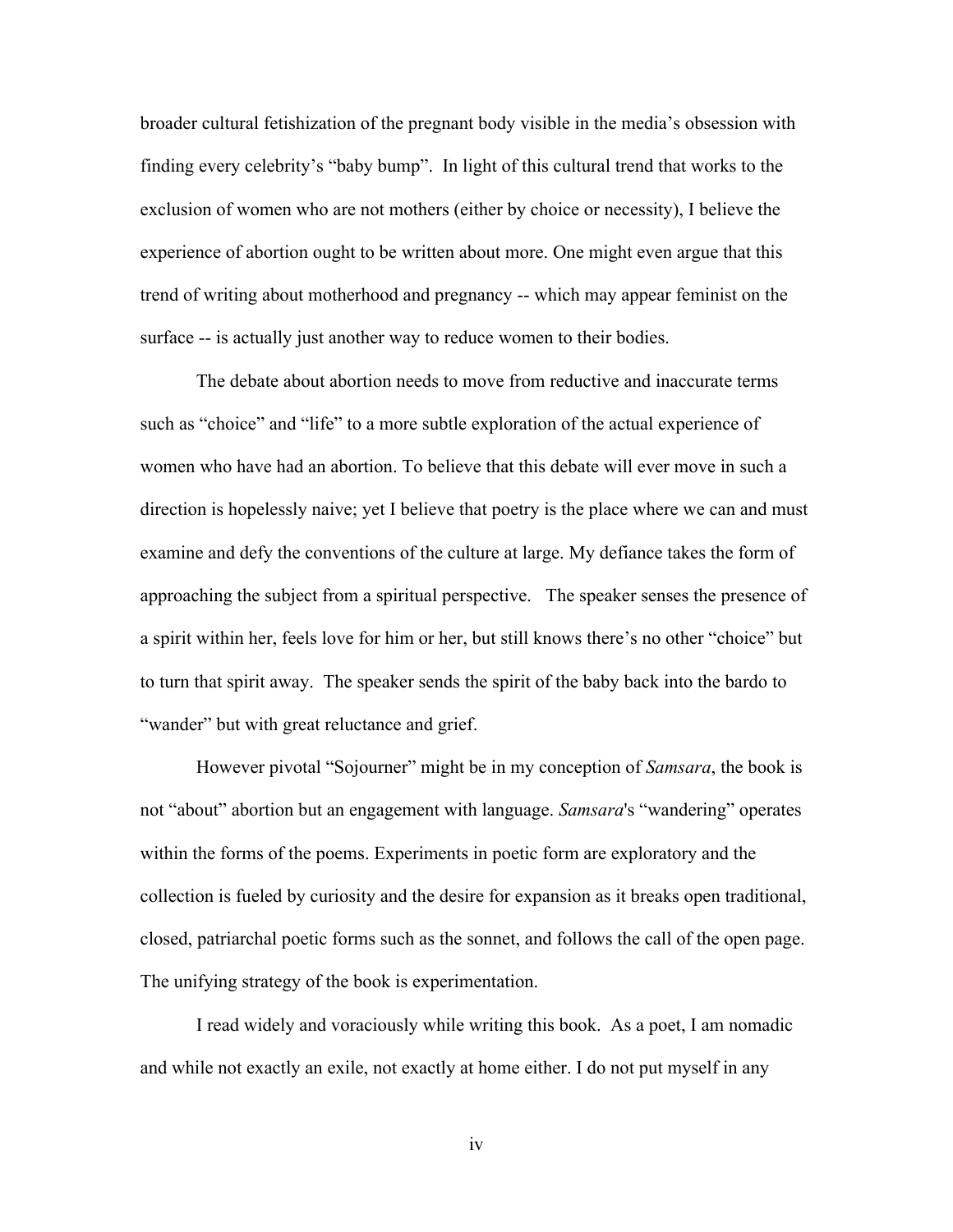"school." Part of the beauty of first books is to show the poet's imagination in a state of growth, discovery, and reaching, organic and uncrystallized. Yet if I had to narrow down my influences I would note DADA, surrealism, L-A-N-G-U-G-E poetry, some of the socalled confessional poets such as Sylvia Plath and John Berryman, and the mother of modern poetry Emily Dickinson. I see Plath and Berryman as poets who knew their craft, not blubbering and self-indulgent neurotics as the term "confessional" suggests. Dickinson inspired some of the poems of encounter with the Other such as "Crayon Savant". Part of my process is to make lists of words that I like the sound of -- I happened to like a lot of Dickinson's vocabulary and stole words like ermine and anodyne. Writing for me is akin to painting; words are the materials I use to make a poem. If self-expression occurs, it is a byproduct of my craft. As Mallarme said, "Poems are made from words, not ideas."

The personal is political, and the voice in my poems frequently issues from a working class register and speaks with rebellious power from a place of powerlessness: "E-bay nirvana, you want me to yes sir/I'll get on it." In this poem "Buddha Vibrator" I (dis)place the Buddha in a porn shop and in doing so question the commercialization of spirituality and trouble its waters with feminine desire. The aggression of many of the poems is meant to break the feminine norm of sweet silence and the bourgeois norm of polite sadism. For example, in ""Hysteria with Hummer" -- "I threw a navy" -- is aimed at a patriarchy and capitalism whose children "wave mickey mouse sparklers." It hits its target.

Confrontation is usually the province of men. It is honest and open, while women often have to resort to subterfuge. Women today speak not just for themselves

v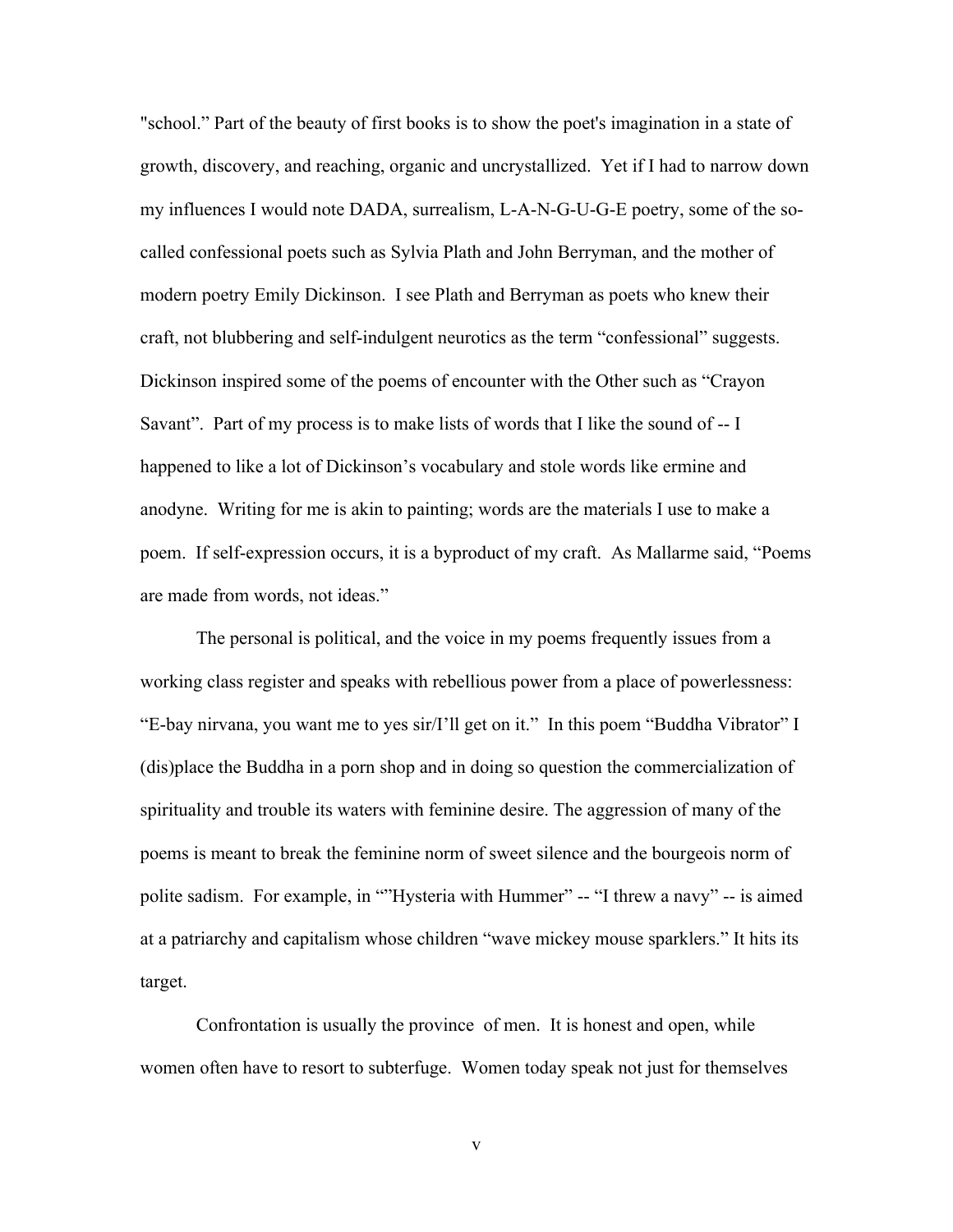but for all the women before them who could not. For me personally, this is my mother, as it was for the Baroness von Freytag, who chose to confront her father directly and physically about his abuse of herself, her mother, and siblings. He almost strangled her to death in front of her stepmother as a result of this confrontation. Thus she revealed him for what he was: a brutish tyrant. Although she loved her mother, she refused her to live like her -- in silence and in deference to her husband. Critics see the Baroness' family dynamic as key to her aggressive and shocking performance art and poetry. I would put the Baroness in my poetic "family."

I voice political concerns openly in poems such as "We Will Continue to Attack" a quote borrowed from Donald Rumsfeld. This was his frequent and grossly mechanical response during the second Iraq war whenever he was questioned about strategy or anything at all. The theme of large-scale war, the battle between the sexes, and still-life collide in "Hysteria with Hummer." Hummer could refer to the vehicle or a blow job; both involve power plays, the former unnecessarily so as why on earth would anyone need to drive a Hummer in the United States? Especially when the wars being fought involve oil and such large vehicles -- meant for war zones not America's roads and highways -- guzzle gas? "Hysteria" is a word coined by Hippocrates for any kind of illness that he believed issued from the womb and birth canal. By the early twentieth century, it was a term applied to women for what doctors perceived as an irrational emotionalism. Later, it was rebranded as neurasthenia in soldiers in World War I; now we would call it Post Traumatic Stress Disorder. Septum's is a character in Virginia Woolf's *Mrs. Dalloway* whose mad rantings often contain poetic truths such as in "Trees are alive." I say poetic because this statement is so obvious but as he stutters it in a park

vi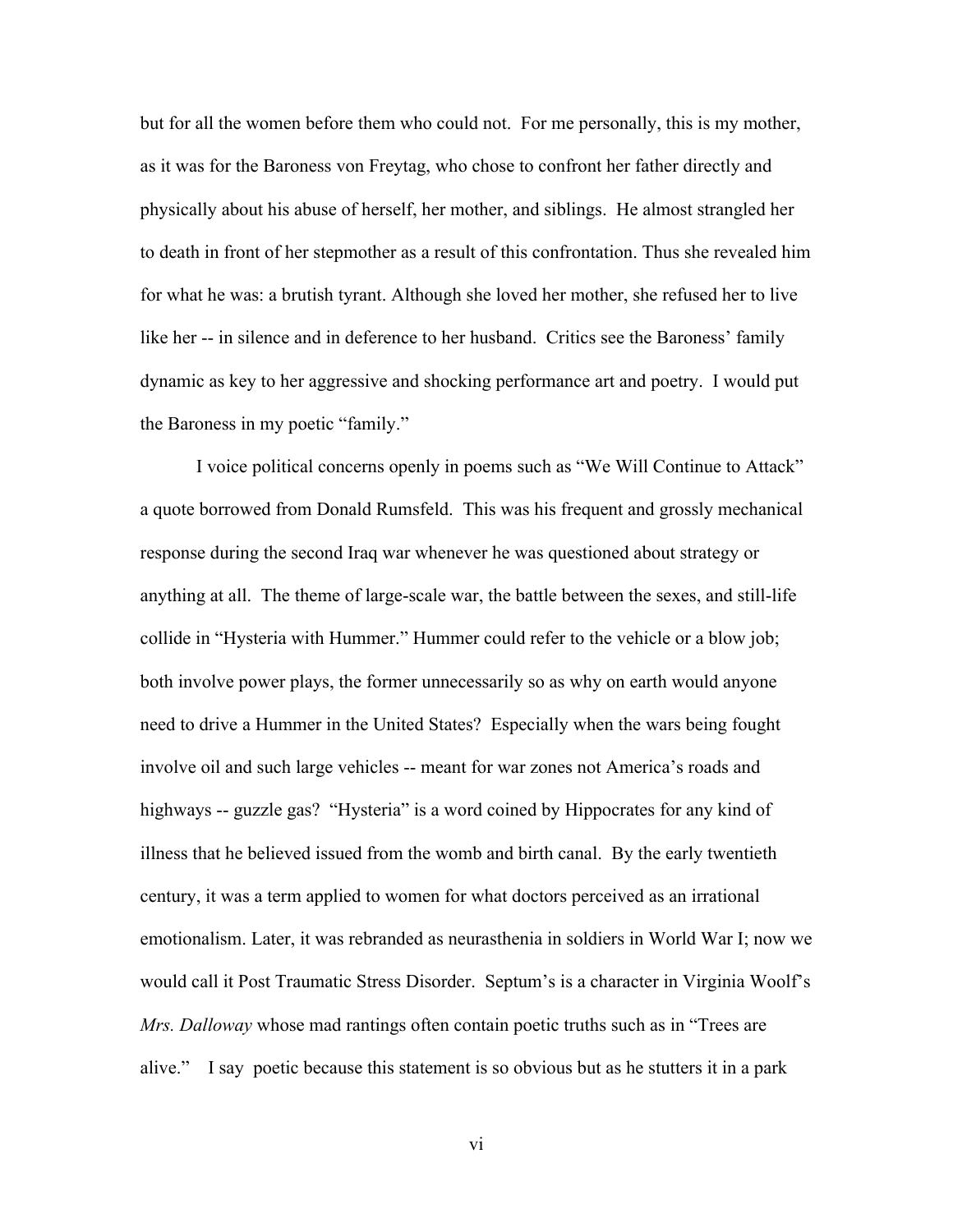amidst the bustling streets of London, it seems insane and out of place within the realm of communicative discourse like the chit chat his wife expects from him. However, Septimus' ecstatic statement is not mad but sane. This fragment is shored against the ruins of current wars, a call for an ecopoetics at the end of this poem.

The theme of still-life runs throughout the book from ekphrastic poems like "Judging Vermeer" to the mixing of still-life titles with the theme of abortion in poems such as "Pregnant with White Noise" to the placement of still-life motifs such as the hourglass in other poems. The politics of art is clearest in "Judging Vermeer." In this poem, I examine the Dutch master and the Golden Age that created a safe haven from war which allowed him to paint idyllic domestic scenes at the expense of all of the countries the Dutch colonized during this time. This is not unlike the position of any first world country today, and yet without this peace how could we create art? Art and politics mingle in other ways. In "Red on Maroon," Rothko's refusal to sell his paintings to the highest bidder because he rejected the commodification of his art is political. In "Hocking St. Theresa" Bernini's choice to paint St. Theresa in what appears to be the throes of orgasm is political, and so forth.

There is something grotesquely beautiful about St. Theresa's distorted face. Likewise, in aggression, ugliness, and the grotesque all have their rightful place in *Samsara* and form a counterweight to some of the quieter poems like "Changeling" and "Devotional". This "aggression" is a way for me to critique the "feminine" norm – the speakers in these poems are trying to not just break free from Samsara, but from societal restrictions on women's behavior and expression by mixing high diction with low, eloquence with obscenities, and invective with prayers. I believe anger is often the only

vii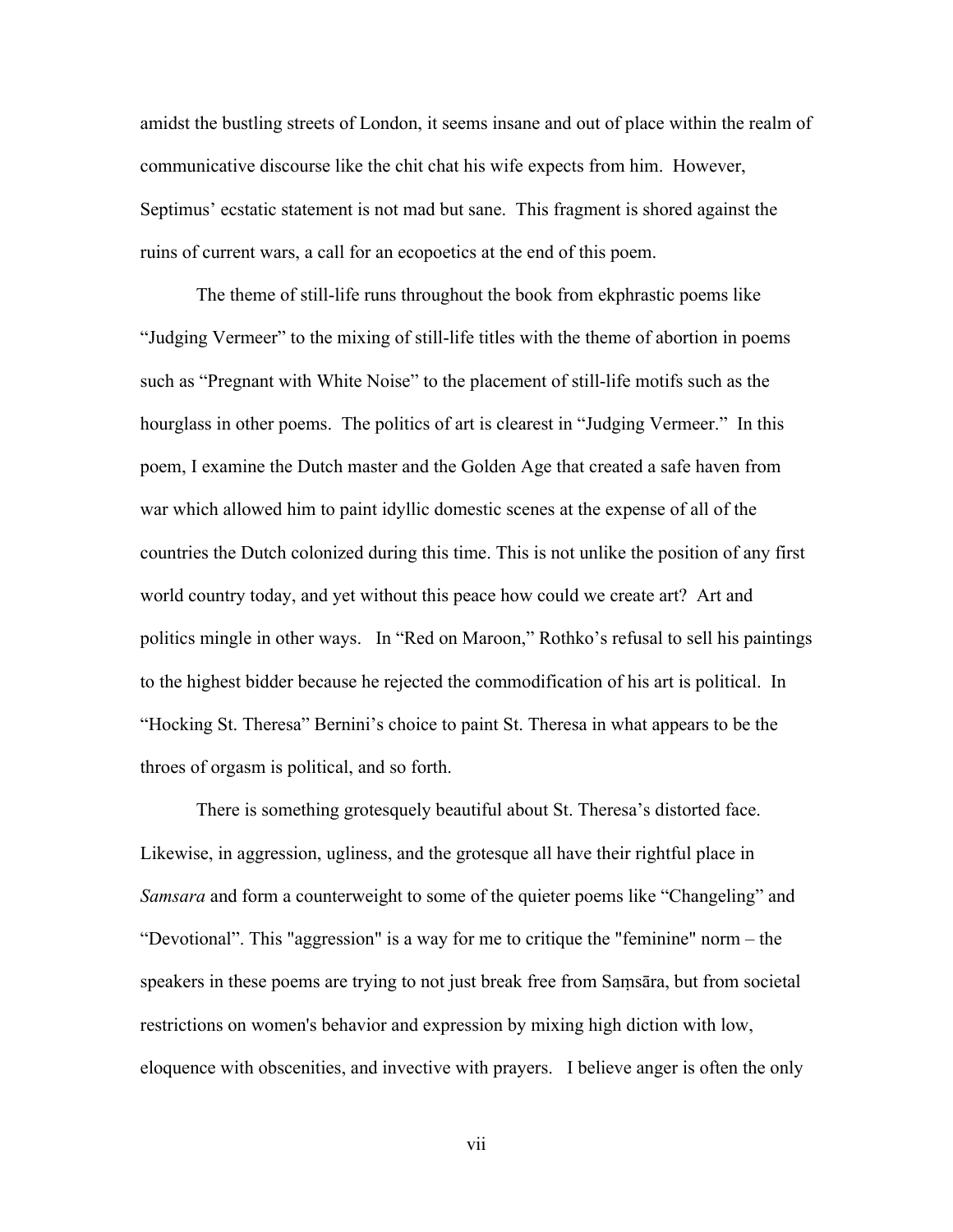healthy response to oppression, particularly in the case of class or economic privilege, where the oppression is so often invisible to those who have the privilege and unspoken by those robbed of the means to speak. With *Samsara*, I hope to make the invisible visible and invite the possibility of transformation within the poem through the power of the imagination.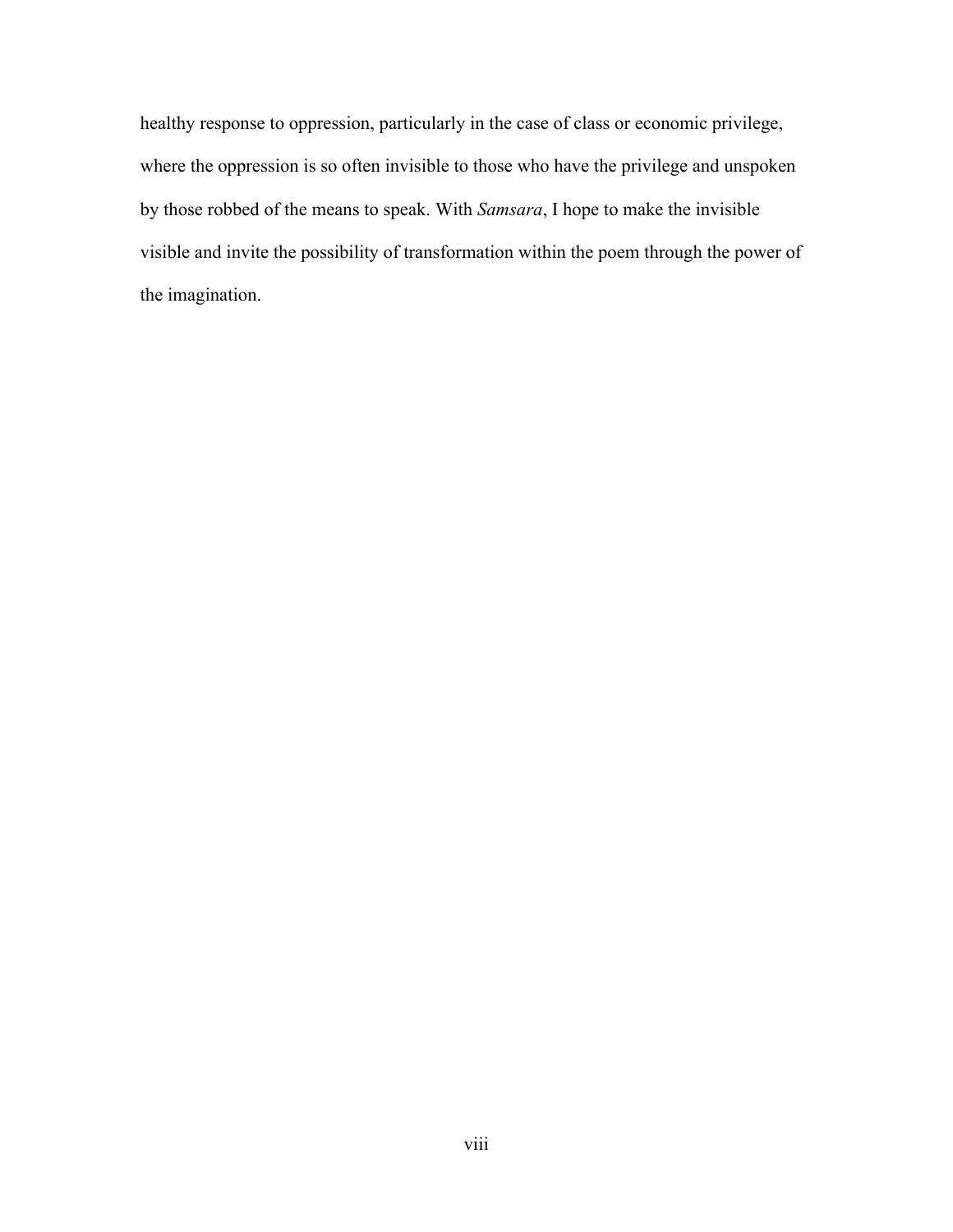## *SAMSARA* **TABLE OF CONTENTS**

| <b>Abstract</b>                  | iii            |
|----------------------------------|----------------|
| <b>Samsara</b>                   | $\mathfrak{s}$ |
| I.                               |                |
| <b>Fashion Report</b>            | $\overline{7}$ |
| <b>Women in the Trees</b>        | 8              |
| <b>Ripe Orange</b>               | 9              |
| <b>Cartwheel Galaxy</b>          | 10             |
| <b>Satellite Garden</b>          | 11             |
| <b>Roses</b>                     | 12             |
| <b>Calculator</b>                | 13             |
| <b>Sojourner</b>                 | 14             |
| Lichen                           | 15             |
| <b>Sculpture</b>                 | 17             |
| <b>Itinerary</b>                 | 18             |
| <b>Simon Says</b>                | 19             |
| <b>Estranged Blushing</b>        | 20             |
| <b>Fairy Tale</b>                | 21             |
| II.                              |                |
| <b>To Have and To</b>            | 23             |
| <b>Infidel Echoes</b>            | 24             |
| <b>Red on Maroon</b>             | 25             |
| <b>Pregnant with White Noise</b> | 26             |
| <b>Epithet</b>                   | 27             |
| Mis-en-scène                     | 28             |
| <b>Corona Discharge</b>          | 29             |
| <b>Only Ballerinas</b>           | 30             |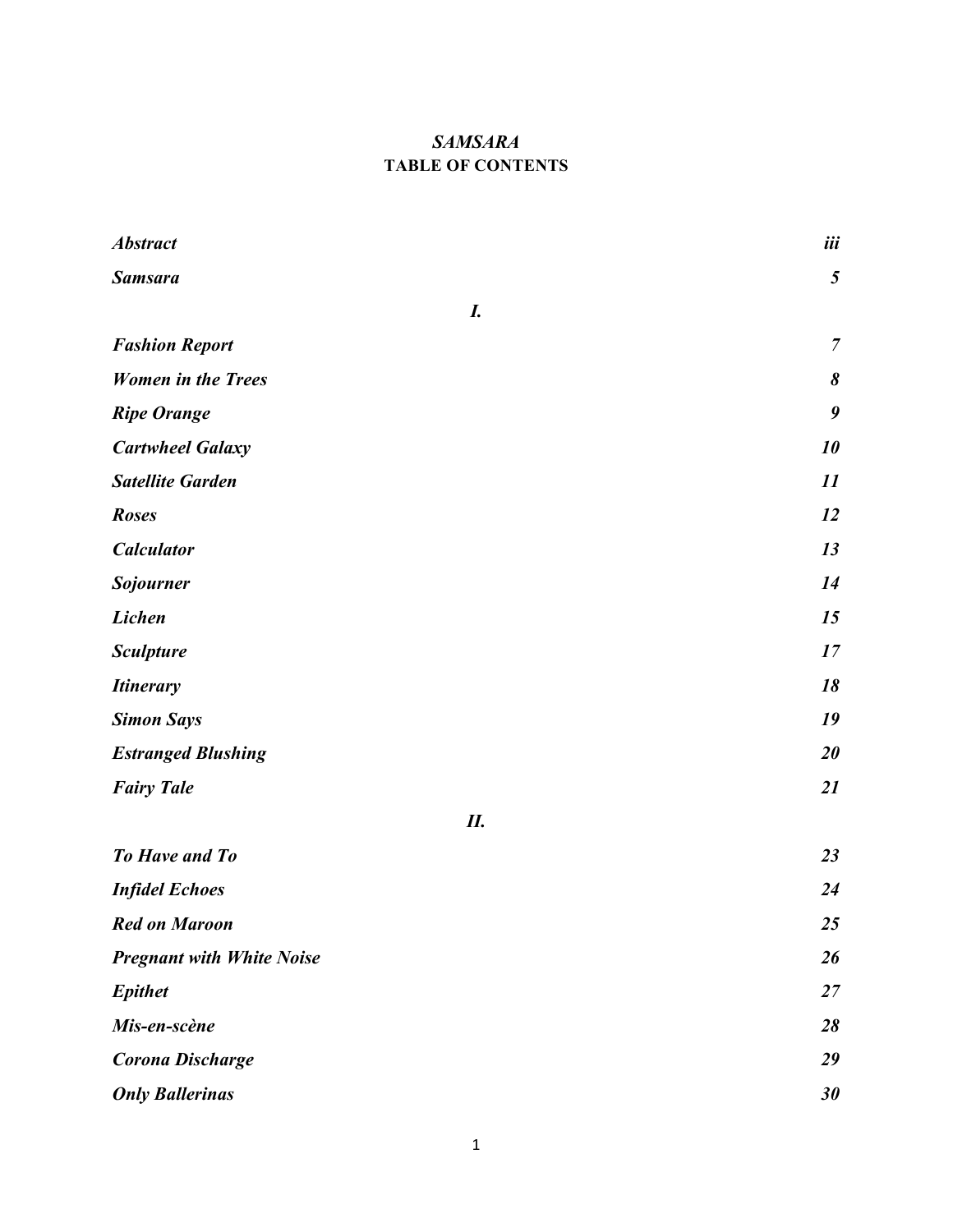| <b>Veto Bodice</b>                          | 31 |
|---------------------------------------------|----|
| <b>Buddha Vibrator</b>                      | 32 |
| <b>Albino Styx</b>                          | 33 |
| <b>Crayon Savant</b>                        | 34 |
| <b>Lamaze with Still Life</b>               | 36 |
| <b>Story of the Ear</b>                     | 37 |
| Knight                                      | 38 |
| <b>Booby Trap</b>                           | 39 |
| <b>Hocking St. Theresa</b>                  | 40 |
| <b>Rebound</b>                              | 41 |
| Ш.                                          |    |
| Judging Vermeer (a documentary video), 2004 | 44 |
| <b>Tango! Tango!</b>                        | 45 |
| <b>Oracle</b>                               | 46 |
| <b>Vanitas Pictures</b>                     | 47 |
| <b>The Hourglass Delivers</b>               | 48 |
| <b>We Will Continue to Attack</b>           | 49 |
| <b>Blue Cockpit</b>                         | 50 |
| <b>Hysteria with Hummer</b>                 | 51 |
| <b>Muir</b>                                 | 52 |
| <b>Mobile</b>                               | 53 |
| <b>Stampede</b>                             | 54 |
| Wake                                        | 55 |
| <b>Bargain</b>                              | 56 |
| <b>A</b> Good Death                         | 57 |
| Remainder                                   | 58 |
| Remainder                                   | 59 |
| <b>Sky Cathedral</b>                        | 60 |
| Capture                                     | 61 |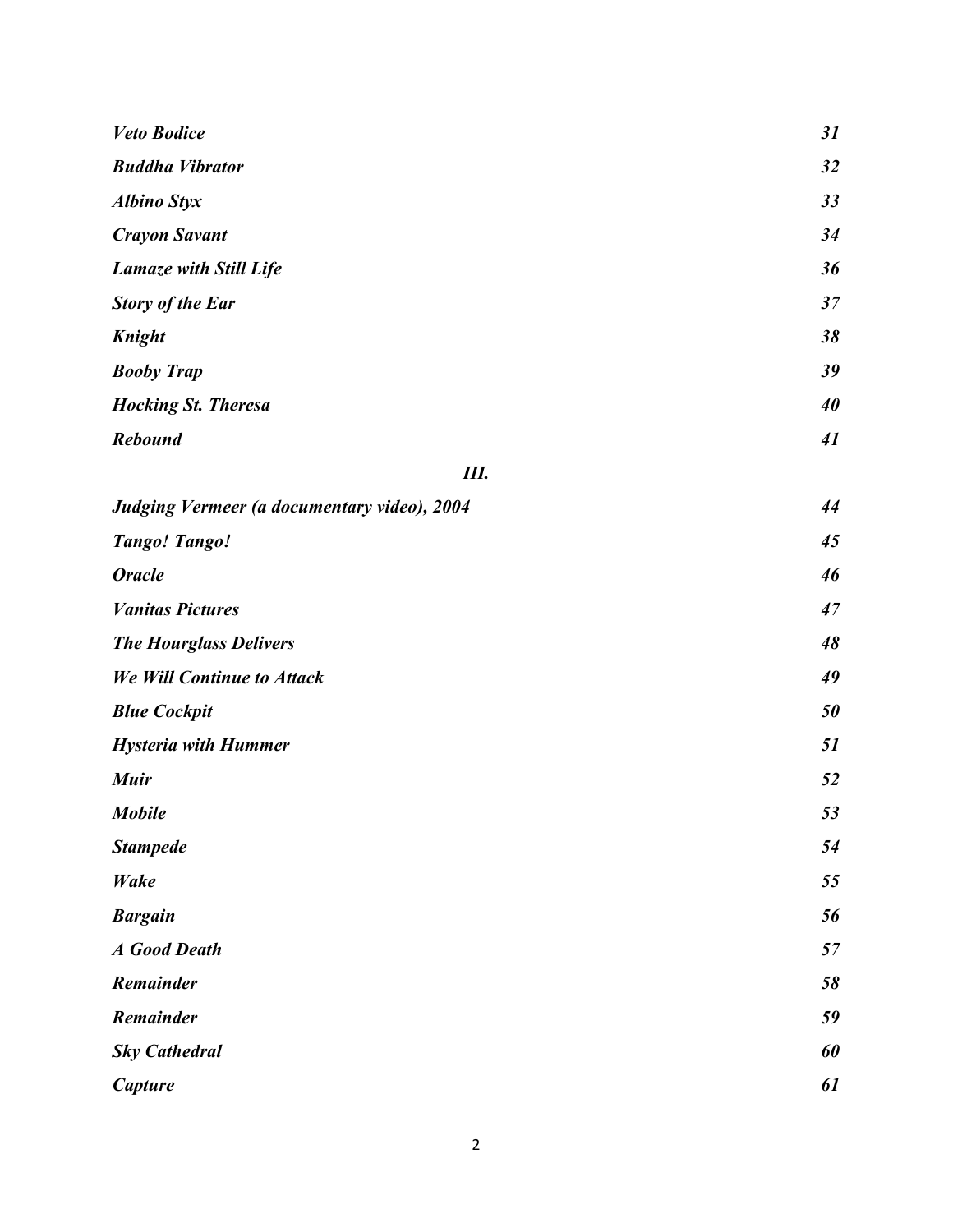| <b>Changeling</b>       | 62 |
|-------------------------|----|
| <b>Devotional</b>       | 63 |
| <b>Inside the Snow</b>  | 64 |
| <b>Curriculum Vitae</b> | 65 |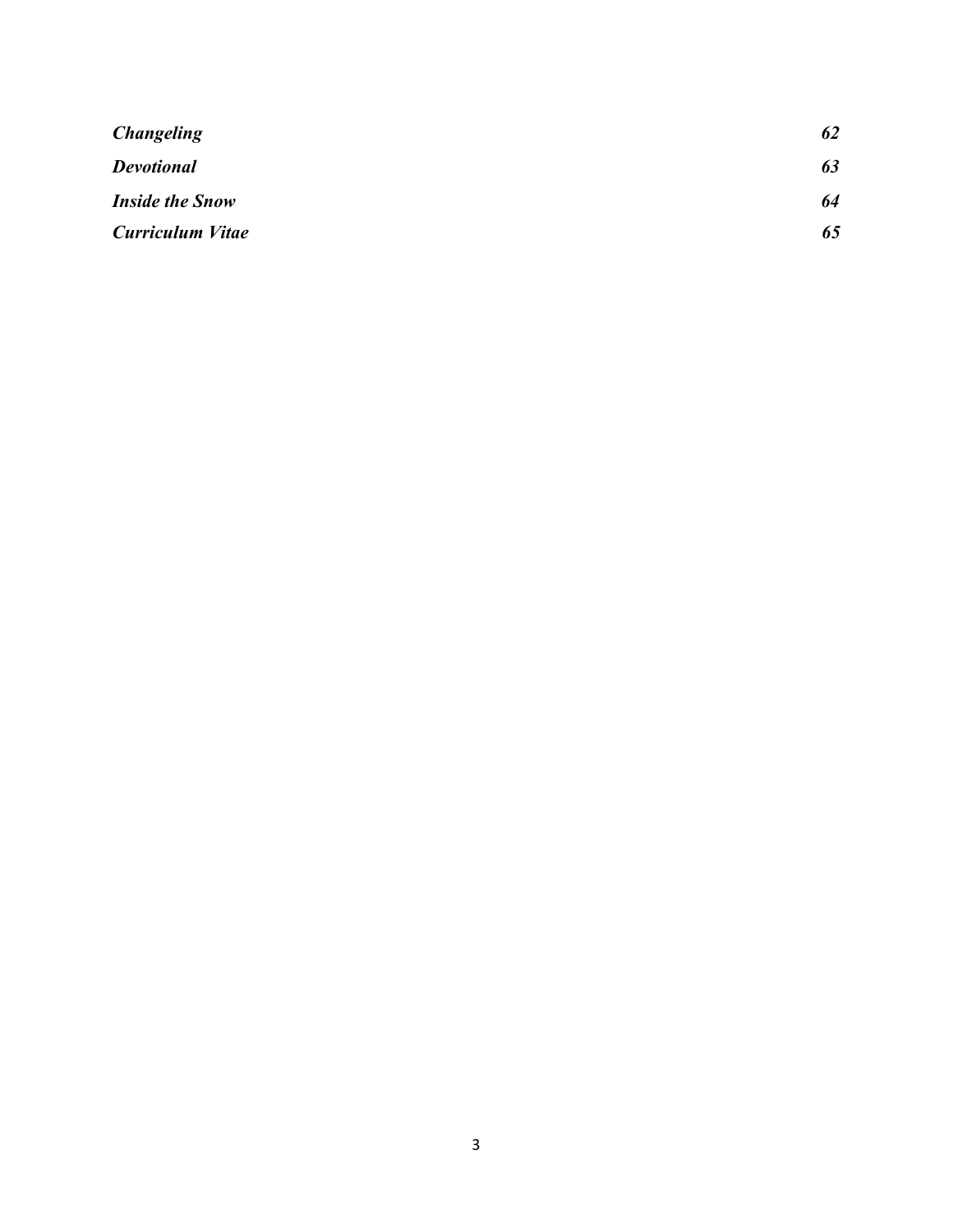"Hey stranger, will you wander off with me?"  $\sim$  Anonymous Blogger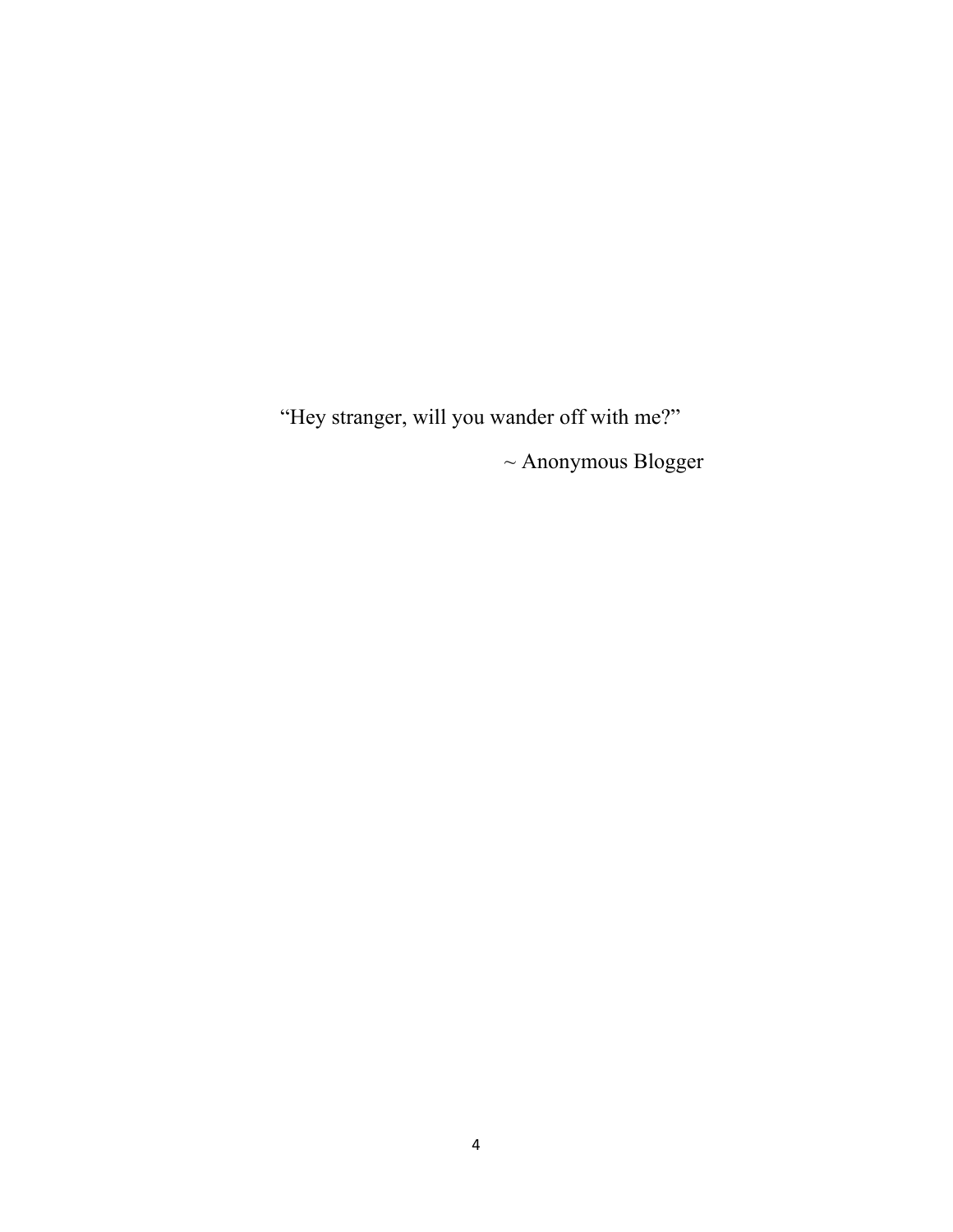The butcher wraps the stars in newspaper The young woman offers her breast through prison bars How many have sailed beneath this shuddering arc? Maybe the nomads have welcomed the children into the ocean Last prediction of aborted clarion Mouthing serpents My belly dreams a buoy Worshipping, that's the most potent You'll find a chirping stone that won't shut up Stoke the pollen, burnish the constellations My tongue fevers yours into A boat looks away, blushing It's sunny in the angel brains The babies of the dead have had their incubators turned on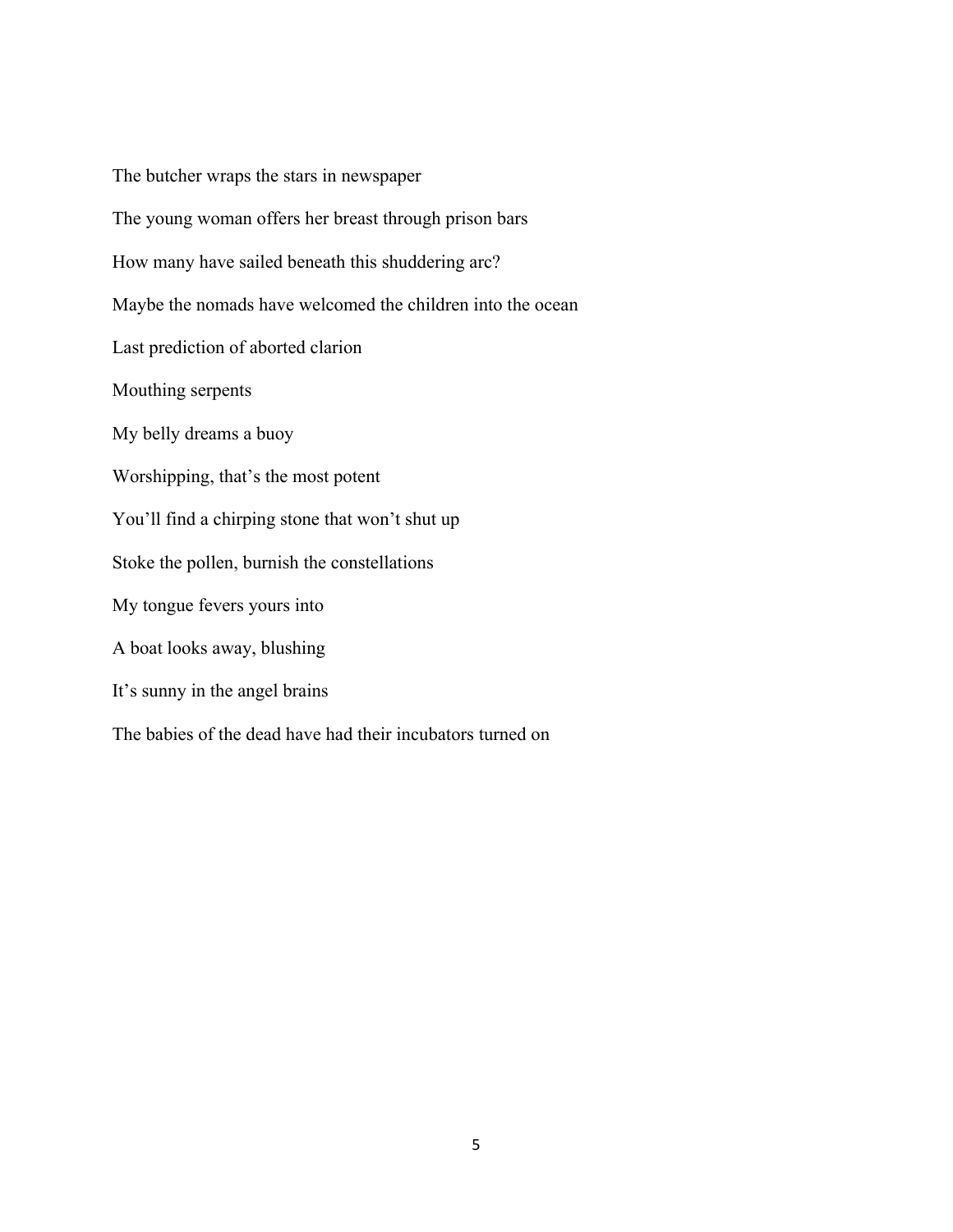**I.**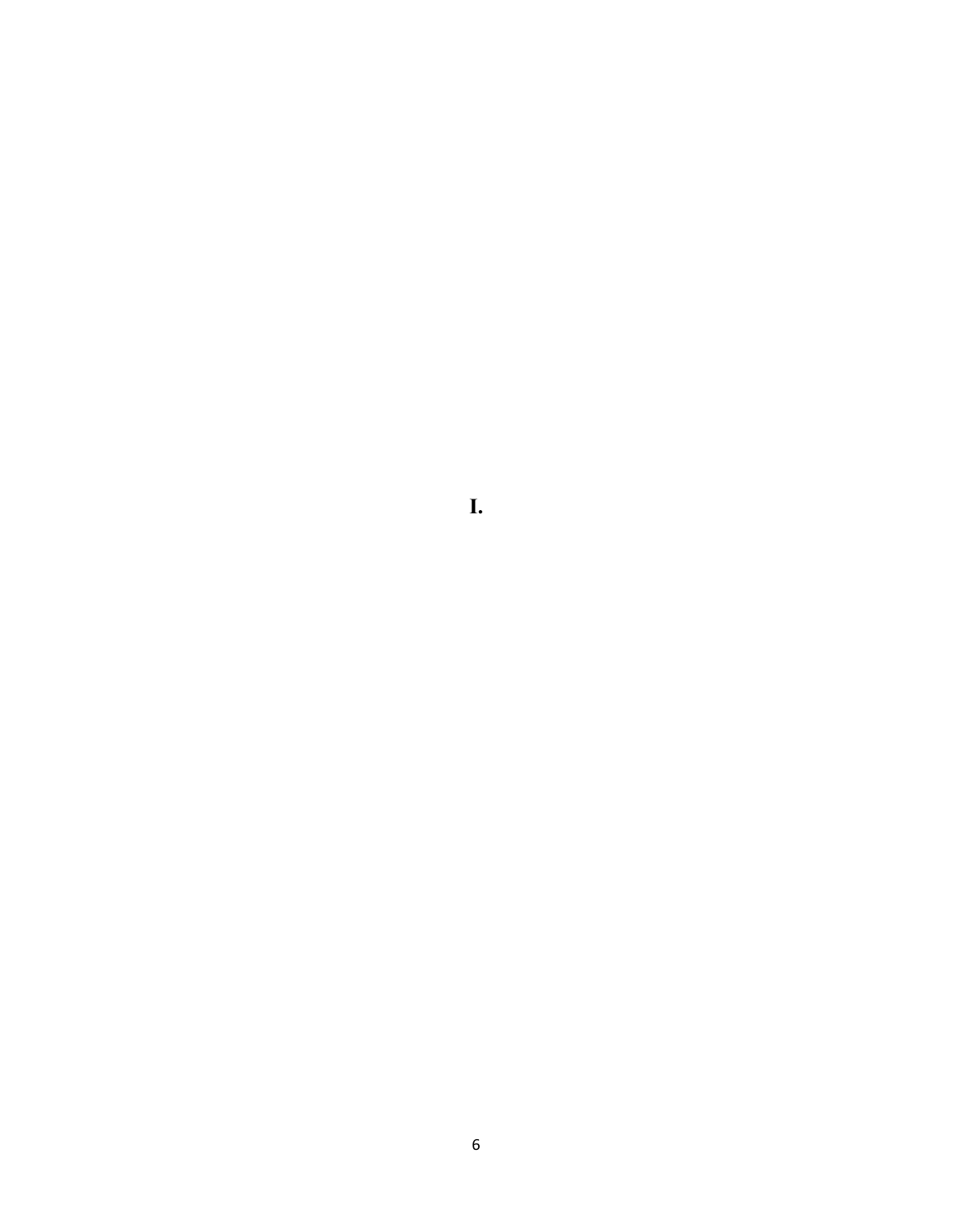#### FASHION REPORT

Women are seen about town wearing nothing but butterflies. They braid each other's hair by carousel pool, while sleek heads emerge like seals and descend again. Women are seen yet twined with flower beds, crumbling crowns. They ride these streaks of flashlight, question mark. They lean over balconies above canopy city, blinking red as answering machines. Many of the women are bullfight, with eyelets that resemble little girls. Many are diaphanous or reembroidered. One of the most marshmallow (top right) was worn by everyone, including the master kitemaker.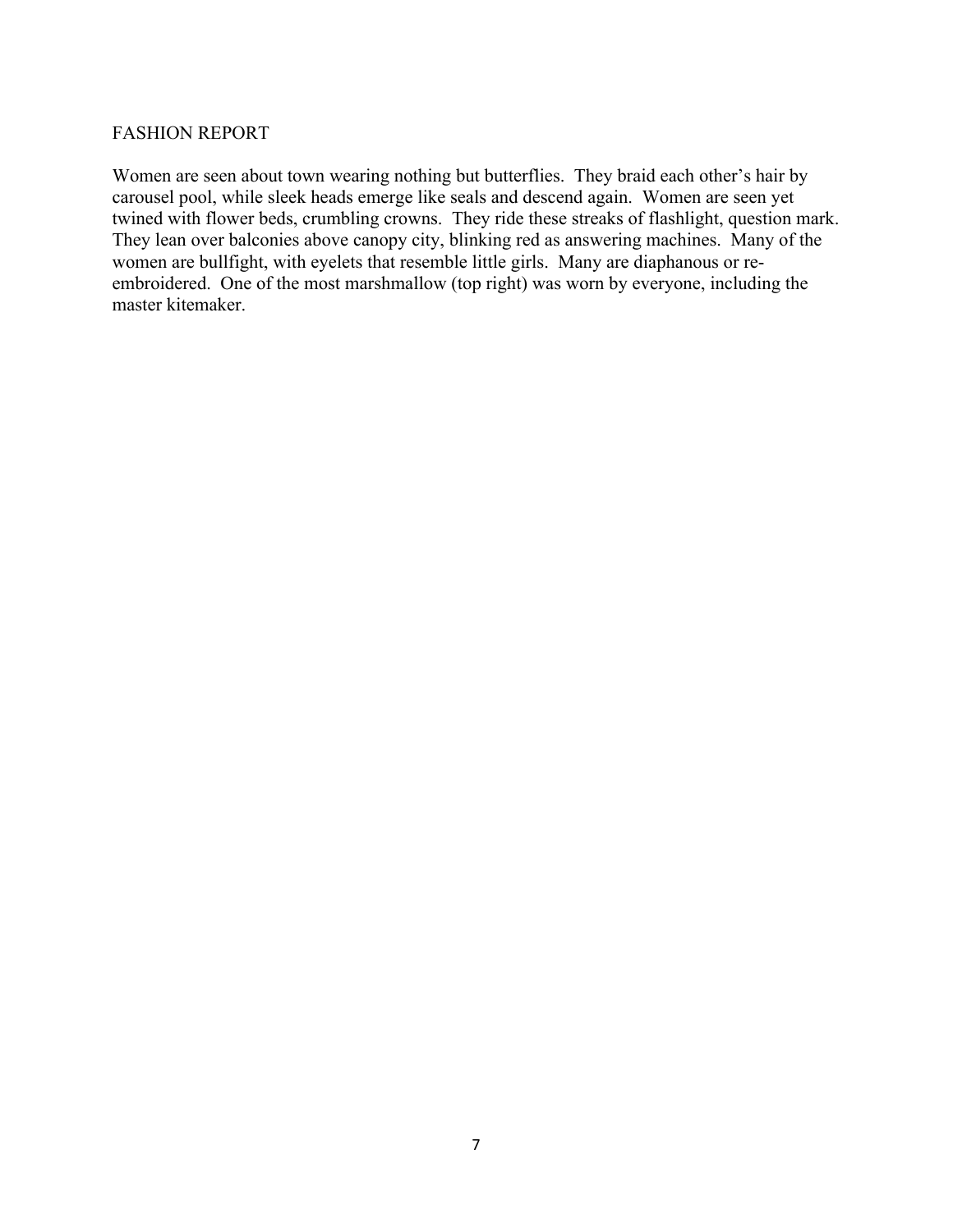#### WOMEN IN THE TREES

The ones you say aren't there. Abattoir

on fire, crimson waves *too long under we pucker*

Papillon greening. As they preen their machinery—

Into your mouth the leaves, what's left is this: the serene bodies falling back into place, legs lifting to

petal the air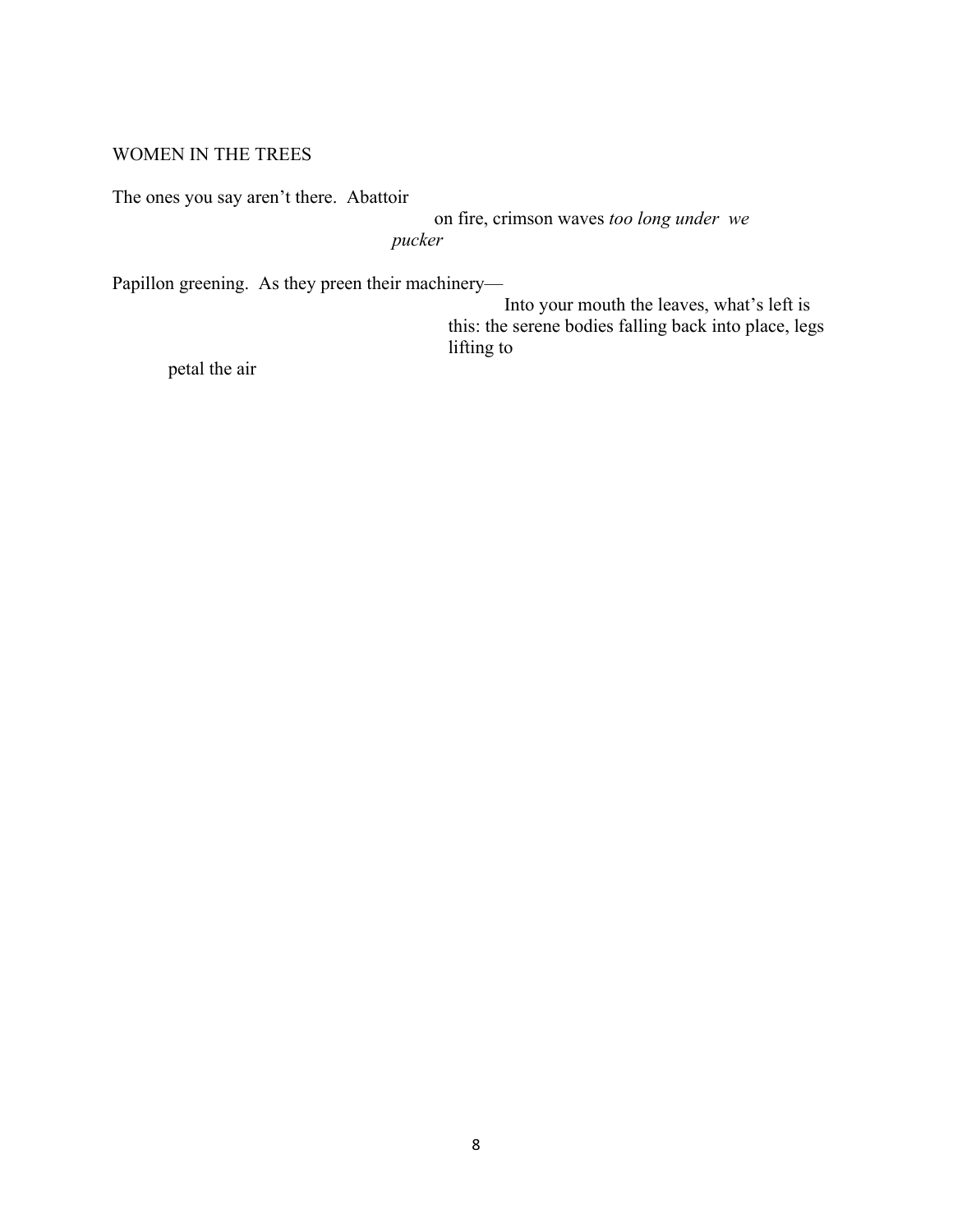#### RIPE ORANGE

Ripe orange, you ripe orange you, sitting at a table in a bar in prague, there are naked people on the walls, cartoons of naked people on the walls, and one shows a man running naked in the desert with his ass blown off, bloody, running while above him there is a man in a plane with a shotgun, and you are drunk, you ripe orange you, wearing a black wool see-through shirt with a black lace bra you are complaining about your housemate's sexual advances and jorge, sexually advancing asks why don't you try being less sexy you ripe orange, you remind me of a ripe orange, and he takes your phone number and programs it into his phone as *ripe orange*, and when you text message him you say you are ready to be squeezed, your breasts hurt, it is that time of month when your skin is sensitive, you try being less sexy and instead you become tactile, your hands approaching his on the table in marquis de sade, a bar that used to be a brothel, and your hands advancing sexually, tactile, towards him, you are like the czech girls, so tactile, and he is like jorge, he is more than jorge being a clockwork jorge, like clockwork and like oranges, ripe, ripening in his mouth.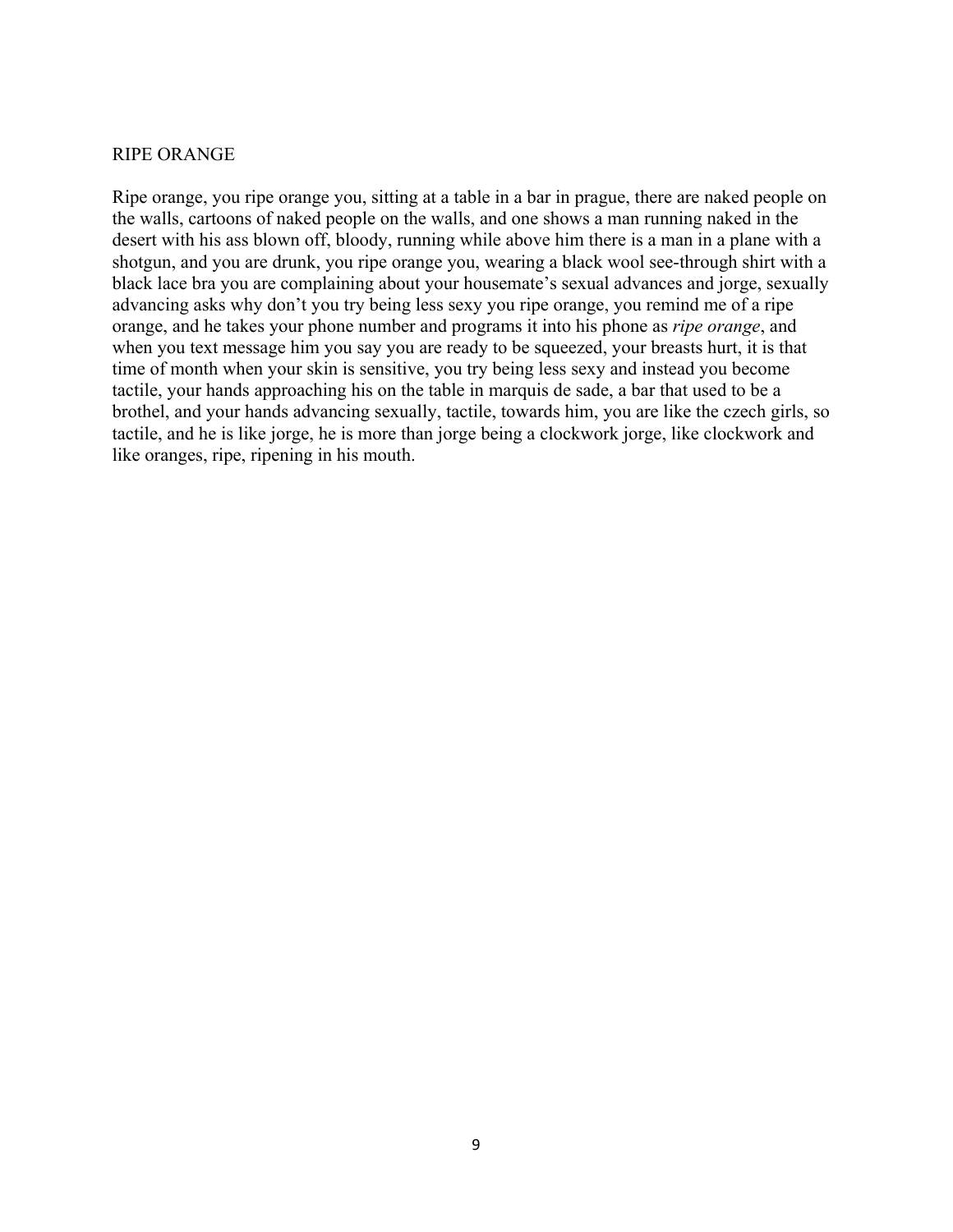## CARTWHEEL GALAXY

The thirteen colors of horses.

Wet mitten. Siren. Cut grass. Snow caught on an eyelash. Studded whip. Pink half-moon of a baby's fingernail. Sleep veering into the guardrail. Too many Klonopin. Bare foot on a dead mouse. Gush. Dry hump with eyes crossed. Cornfield

meteors called comets after the Latin comes,

piss across the sky, and is it this that will survive?

Hair covering our bodies, cut free from morning, skinned relay's coding-coating?

Bright shadow, could you carry the caravel that carries me? Your sea: a bestiary of white. Lightning

swims. Coos rainbows dim, star bellies that say *come cartwheel galaxy!*  You tore through me to make new violet.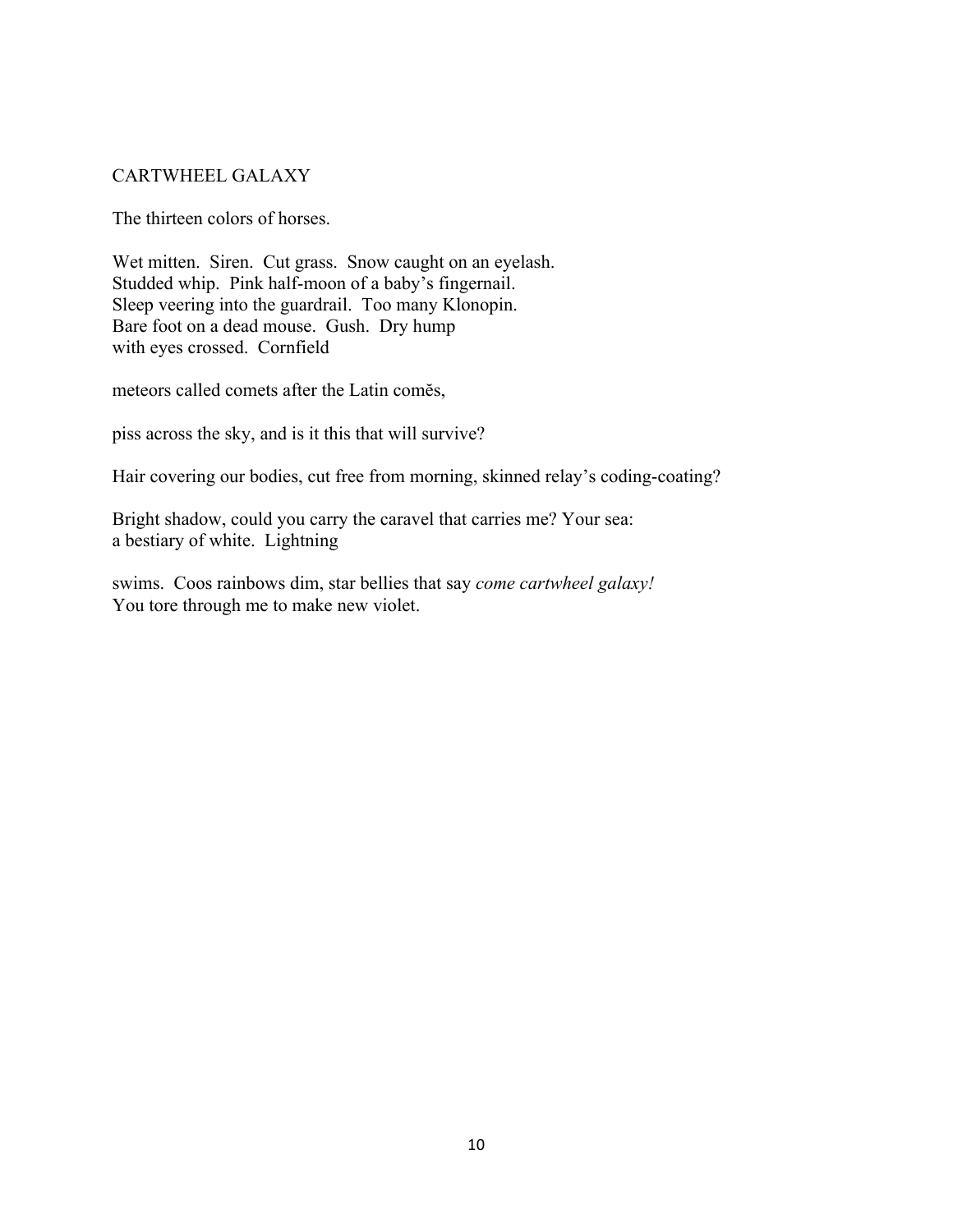## SATELLITE GARDEN

Nimbus ripening.

Missile minuet, he said.

And I, the masseuse of his *cut the thorns off Martha Stewart style* genius.

Arose a slinky stair we did it with the butcher.

O'Hare and afterword, the sun's lips were damp.

We kept getting up and number his was.

The war to my piece.

The torn to my dicey.

The star to my mink.

Mine pie, mine one lies strewn machete.

Cuticle two the center, hold it.

Maladroit-mistreating every o ink of meaty, his was gods o my nuptials of flies in the satellite garden.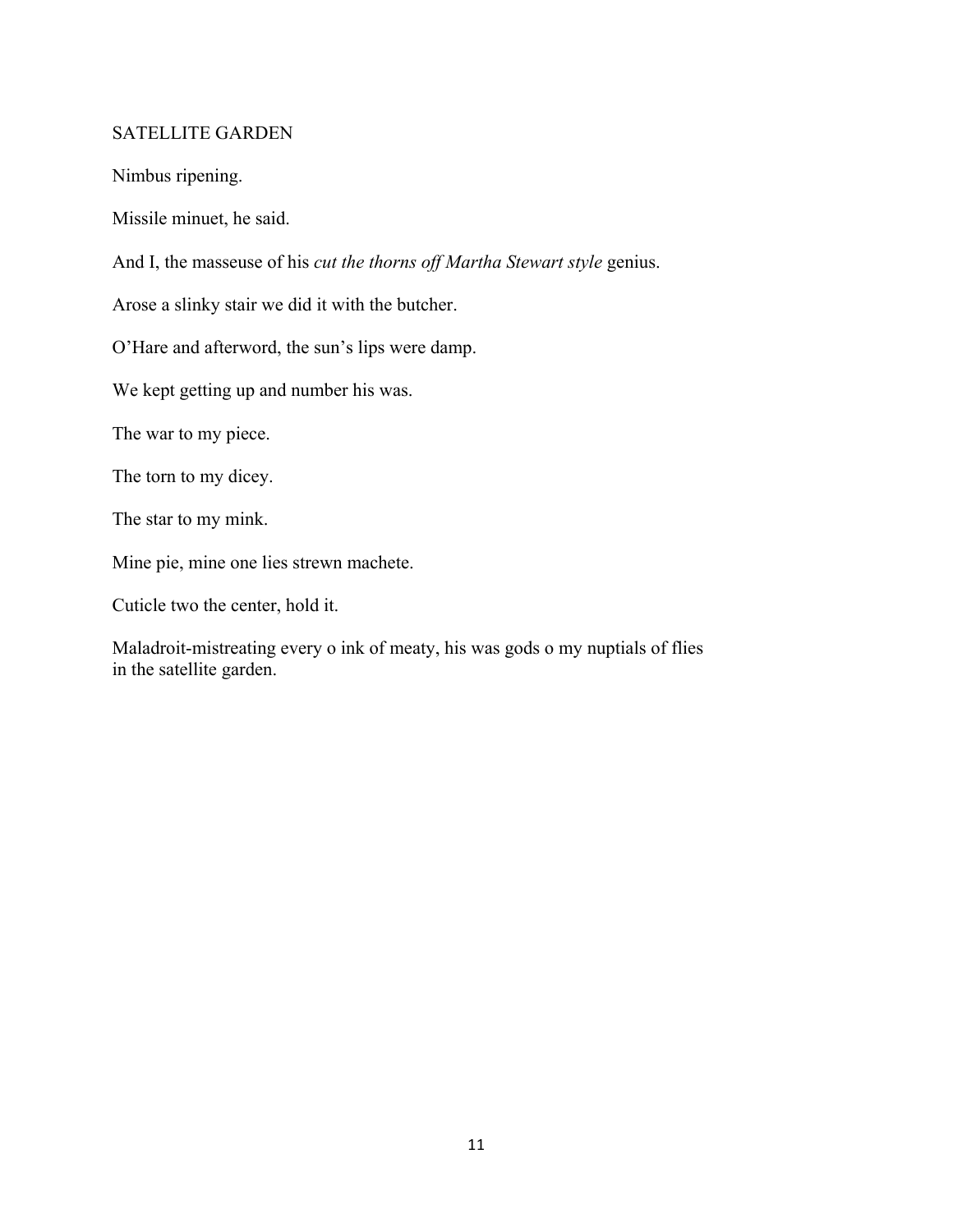#### ROSES

Roses that smell like the ginkgo tree, the female ginkgo tree that produces a rotten smell to attract the male tree although trees do not have legs, do not move, yet somehow reproduce, some of the roses smell like this, but others smell good you know like roses should smell, rose-scented, pink, red, and yellow roses that sometimes smell like the sex of the gingko tree but mostly smell like roses, in the summer, in the evening, the park is like a cemetery, it has that feeling, and that smell, the smell of rancid butter, the smell of the sex of the gingko tree, the roses are blooming and some are wilting, some have yet to open, and there is a giant egg made of stone and a sign that says do not lean on the sculpture or sit on it either, and this egg is in the middle of three other stone sculptures with an indent in which the egg would fit perfectly and these are arranged around the egg in a circle, and inside of this we sit and talk and our voices echo, we talk about mosquitoes and encephalitis and death, the roses go on doing what roses do and the smell of the sex of the gingko tree permeates the air, everywhere the roses are.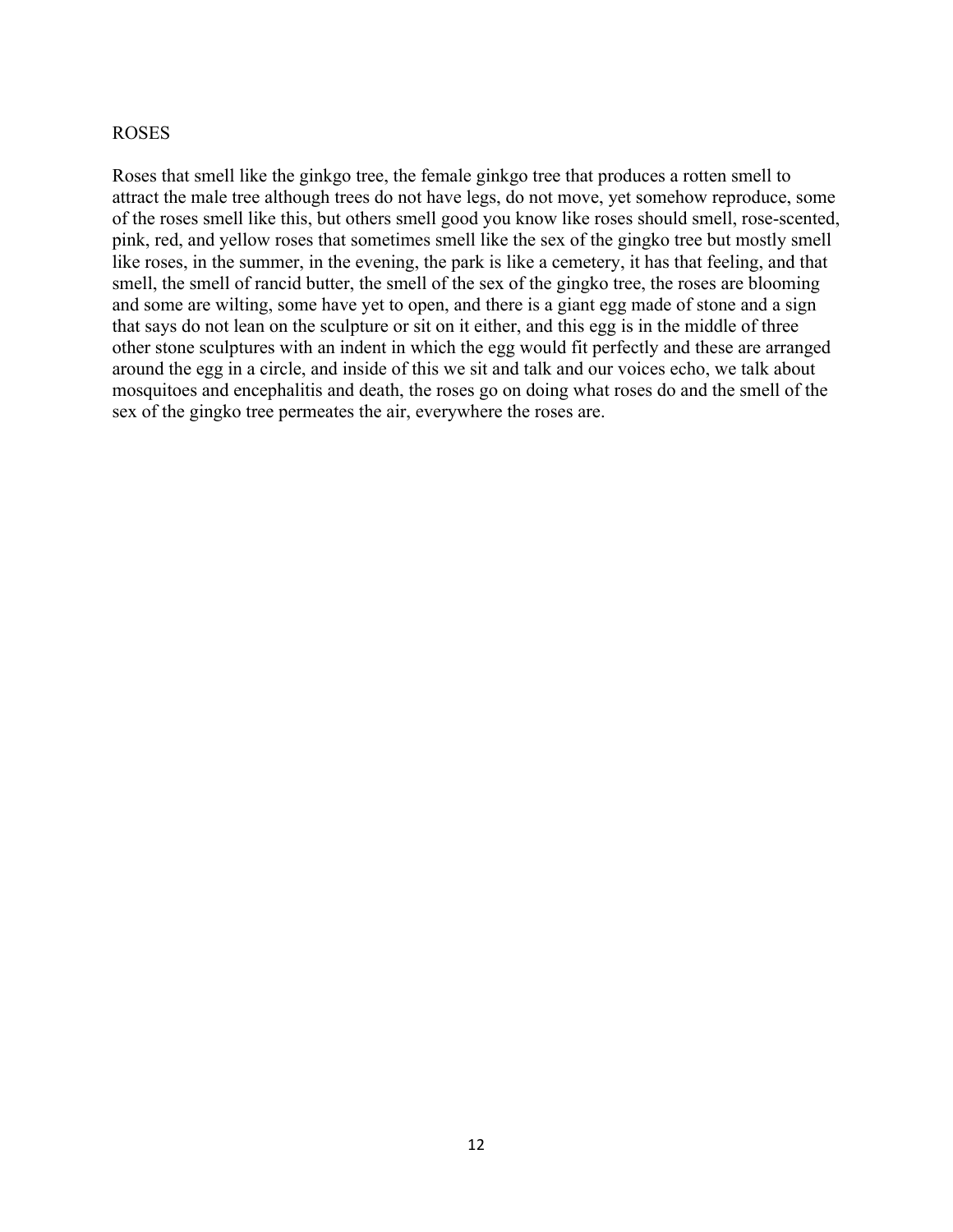## CALCULATOR

| <i>Aperture</i>  | I wander through white birch, a splash of blood on the wrist of your sweater.<br>Which is also white and blue. Bruised. Or is it you that wanders, lover? I wrote, a<br>month after my stay at the hospital, "He wanders through white birch." I thought<br>of you patiently making that daily pilgrimage to my bedside, my crazy side like a<br>laughing white horse that will not let you pass. |              |  |
|------------------|---------------------------------------------------------------------------------------------------------------------------------------------------------------------------------------------------------------------------------------------------------------------------------------------------------------------------------------------------------------------------------------------------|--------------|--|
| Violin           | We slipped into each other's skin like quicks and. The casualties were few and<br>often.                                                                                                                                                                                                                                                                                                          |              |  |
| <b>Intestine</b> | The body is dark. Firelight sighs and cries to enter. My mother floats like a ghost<br>by the apple trees. A dog barks in its sleep.                                                                                                                                                                                                                                                              |              |  |
| Civilization     | About Kosovo the newspaper says, "Drive for self-determination – passionate and<br>often violent." The paper clipping turns brittle and yellow in her lavender journal.<br>After the abortion,                                                                                                                                                                                                    |              |  |
| Work             | Surf the web for porn sites.                                                                                                                                                                                                                                                                                                                                                                      |              |  |
| <b>Blood</b>     | Relentless as love, the boy stutters Relentless as love<br>moves in and<br>the waves are greenrelentless<br>Out<br>the knock on the door<br>as memory<br>(and it's all recorded) the march<br>you don't want to answer<br>of History one black boot infrontof                                                                                                                                     | The tide     |  |
|                  | another                                                                                                                                                                                                                                                                                                                                                                                           | boy stutters |  |
|                  |                                                                                                                                                                                                                                                                                                                                                                                                   |              |  |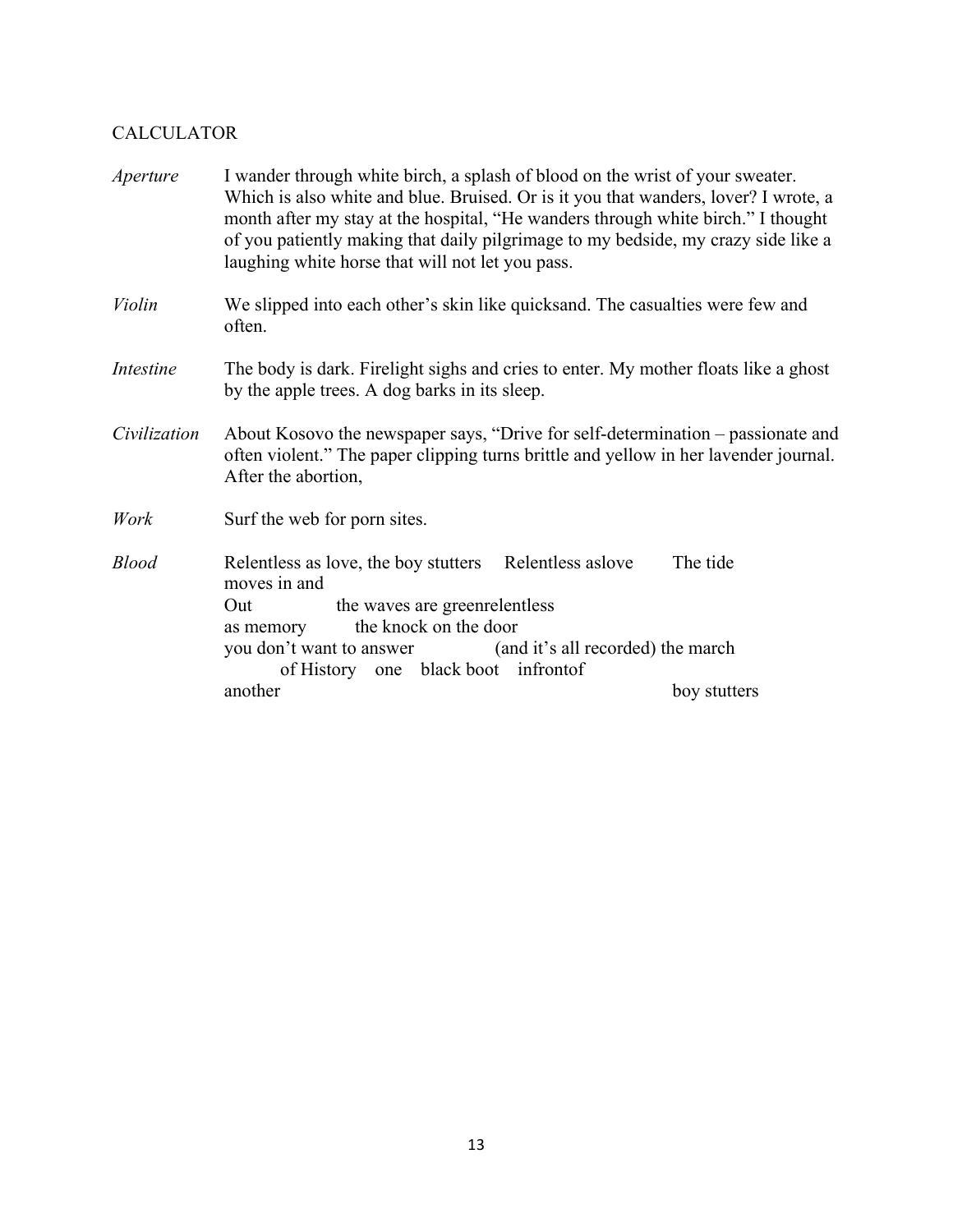#### SOJOURNER

Hosannas and signatures, sweetheart, *womb-breath, first star, vacuum cleaner, blood--* Come back to me another day, you too good tears in the middle of winter in the parking lot. That was while you were here, alive; I want you to leave I said. Sojourner, you stood alone: picture of a leg in a leg warmer. Tight little bud, you stood again outside, unsteady as a newborn calf, and wet.

Unspoken, undone, underground. Only then could I call you *dear one, dream-wave, sundial.* Little hiccup, I cooed. I asked you to begin again the journey you thought this lap had ended. I want you to live I said.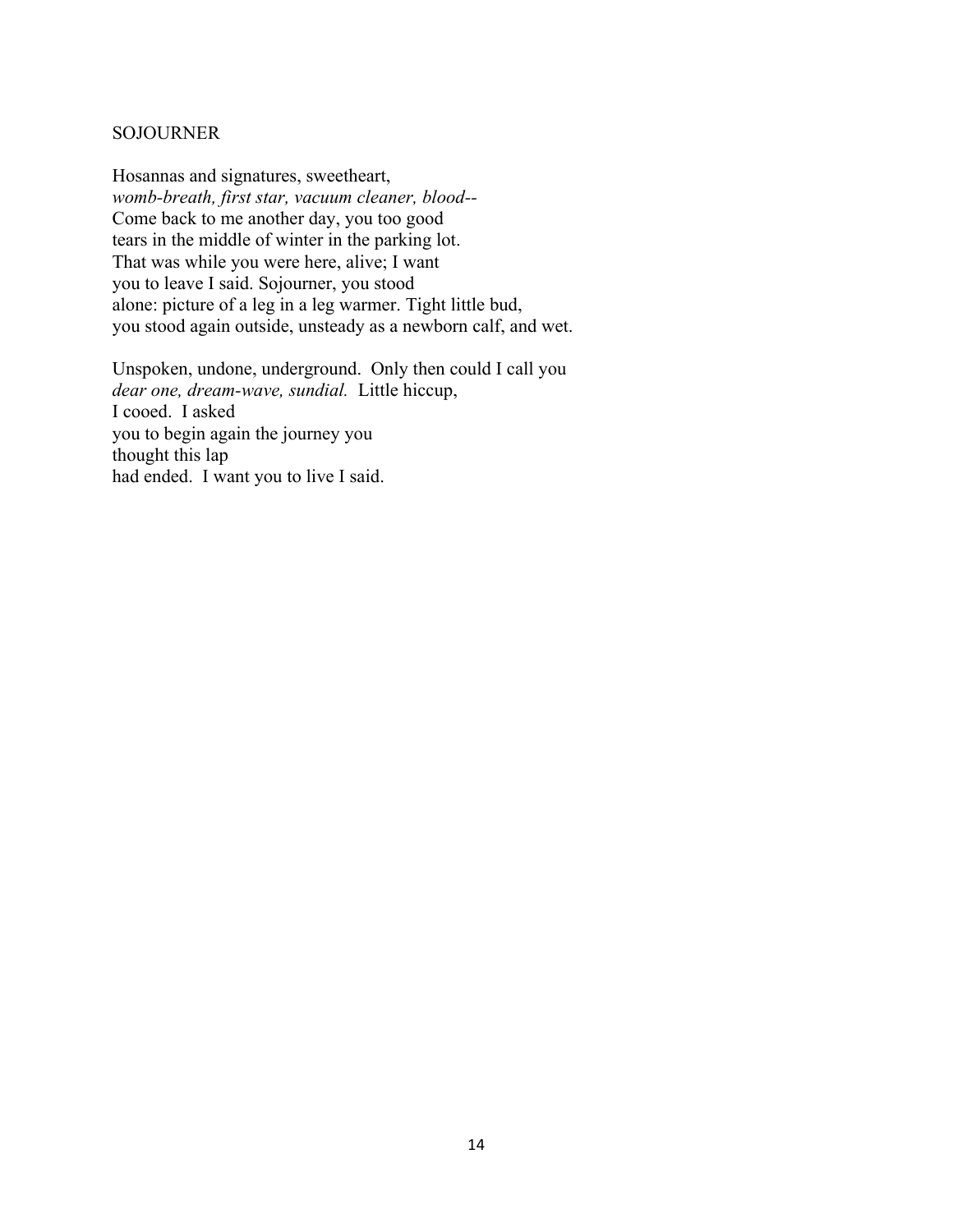#### LICHEN

You turn towards the hand that hits you. A slug inches down your legs, paints

a fragile red, soaks the carpet. What I want is irrelevant.

By the murky Charles, cars flare, horns fly. If her hair

would grow long again, she'd gain weight. For

years she didn't wear glasses, preferring blindness. The colors

had names. It was a burgeoning. In the encyclopedia

she looks up lichen: a slow growing green moss on rocks. Or was it red?

A boy with a girl's name whispers *virgin runt* into her ear

as she sits on the auditorium bleachers during chorus. She can't sing,

suicidal in a deliberate way like walking a tightrope with the Bible

balanced on her head until an angel breathes into her, moves though her, is

a carousel. In a basement apartment, a woman eats a pound of raw meat. There's

something she has to attend to. Things born

with certain proclivities, like falling. Or opening like an airplane. Is there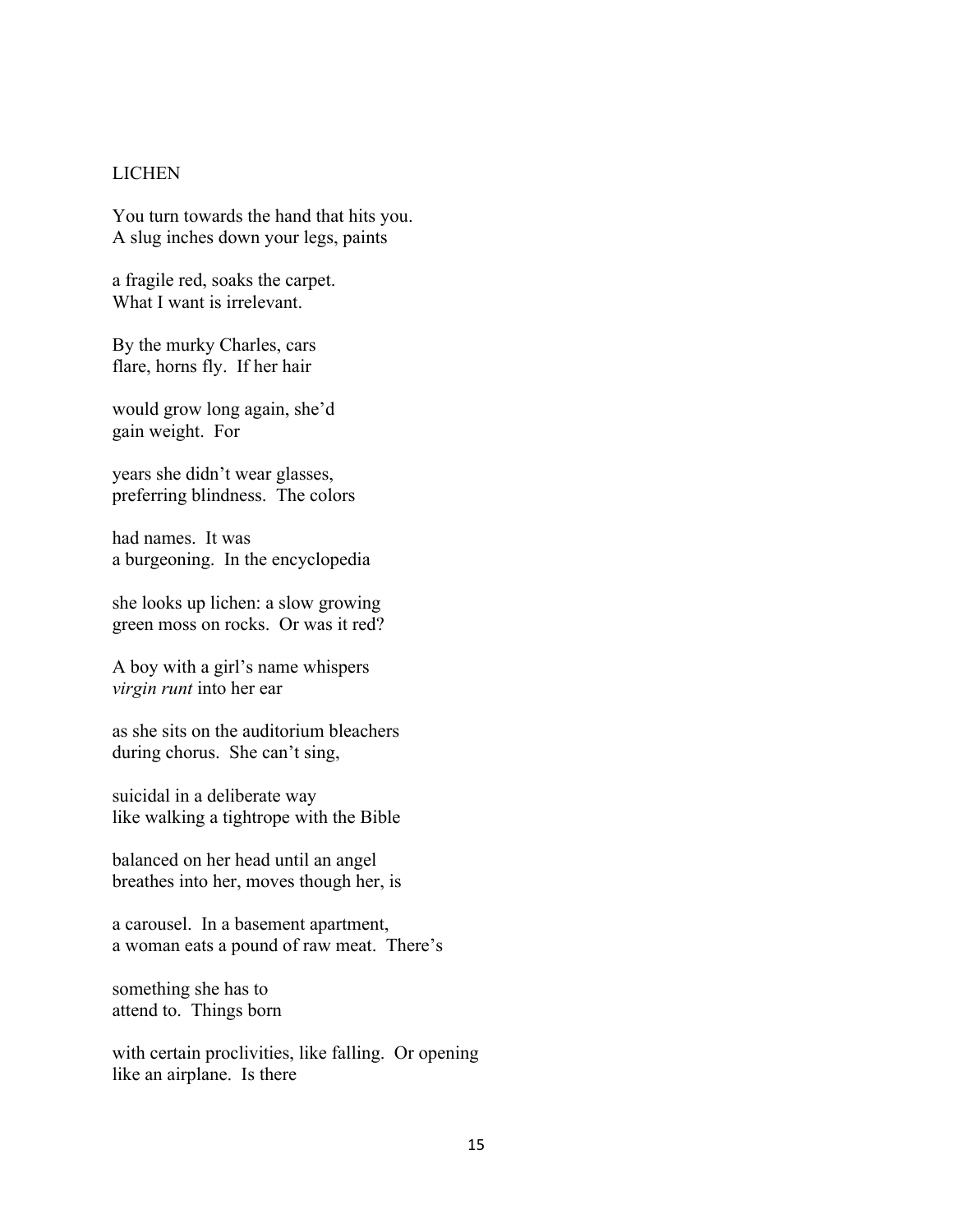a name for this, something written down somewhere?

she asked and the air became light as if newborn.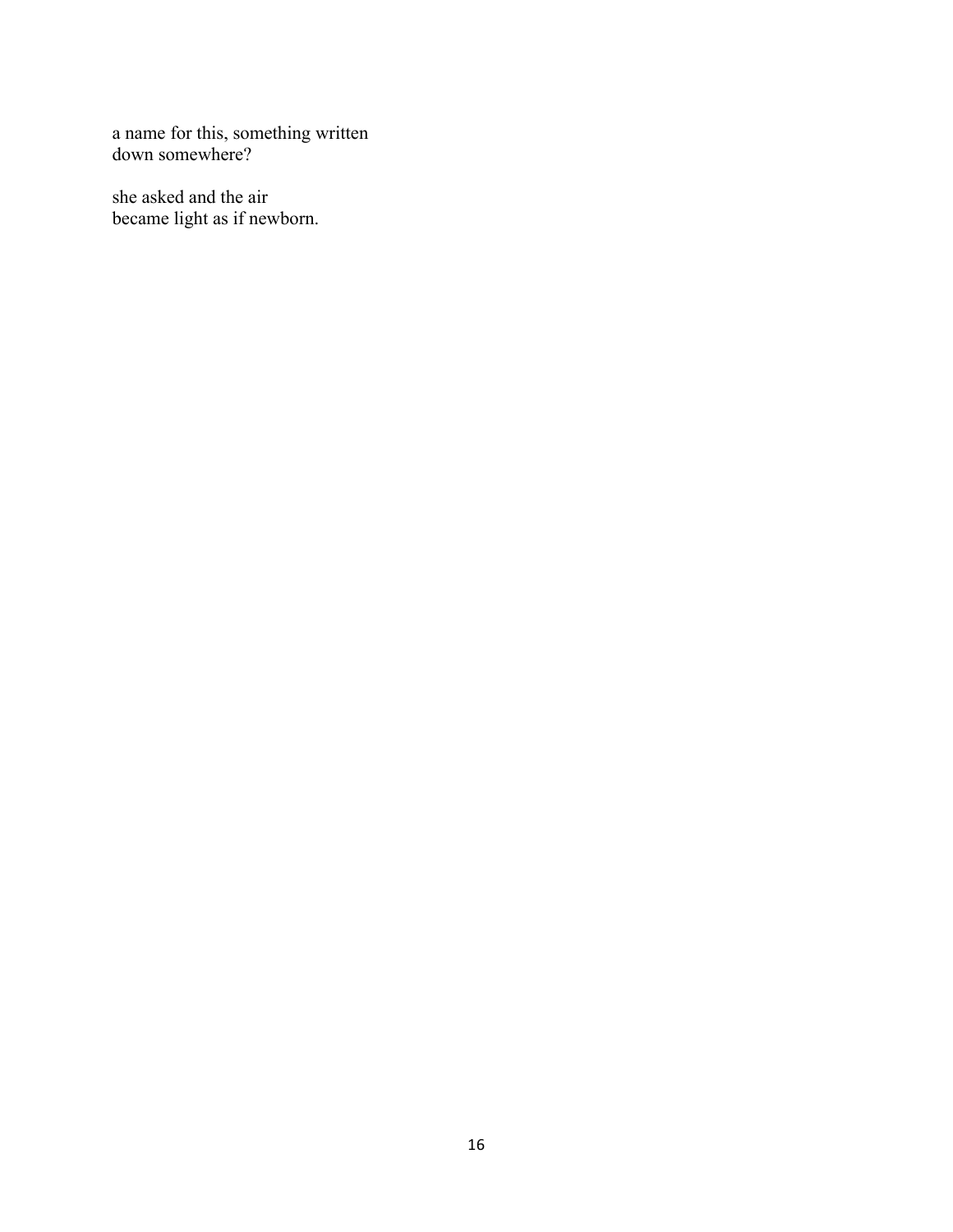#### **SCULPTURE**

are you the girl who slapped my ass in the library the one who opened my car door unpeeled me are you the one whose breasts graze mine in certain ports who catches apples with nets above the ocean girl shorn blue who bangs against my window who comes in through the sun bangs against my window who comes in through the sun a now and again explosion girl lying rosehips girl under clingstone snow girl on a bicycle green even in winter girl of the serene lollipop chopsticks in her hair swear to me before this chrysalis star you are bituminous shadow the one I'll follow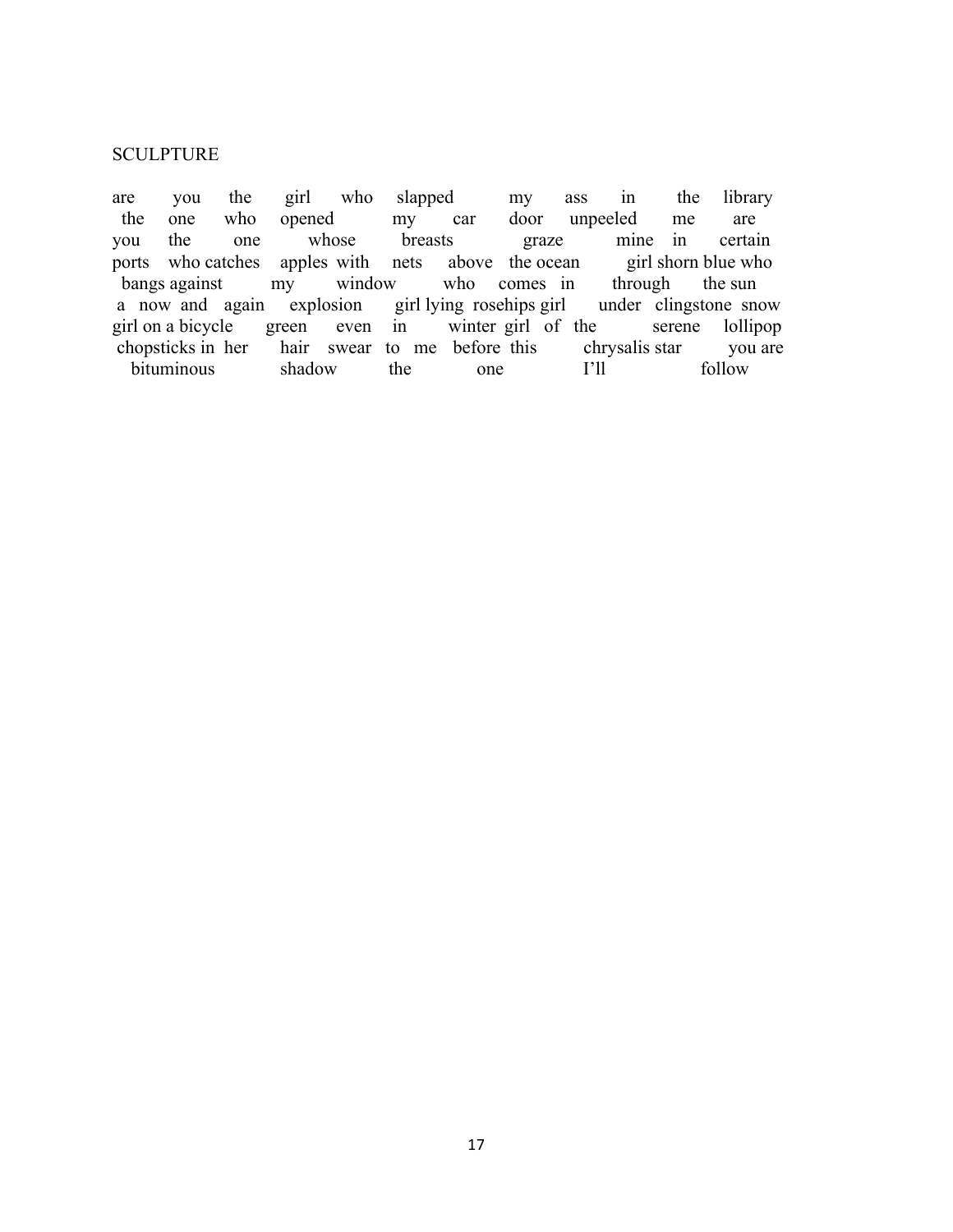#### ITINERARY

in the palm of night: a glass cathedral the archer: blond ambrosial target: rolling green laughter: ought to be drunk flare: reaching for his hand verboten: a red X over, snarling bulldogs question: who are those women in the trees order: cleave, tighten, release fear: getting caught in his serene machinery surrender: her delirious her delirious myth: he was sucked into the sky she pulled a string to get inside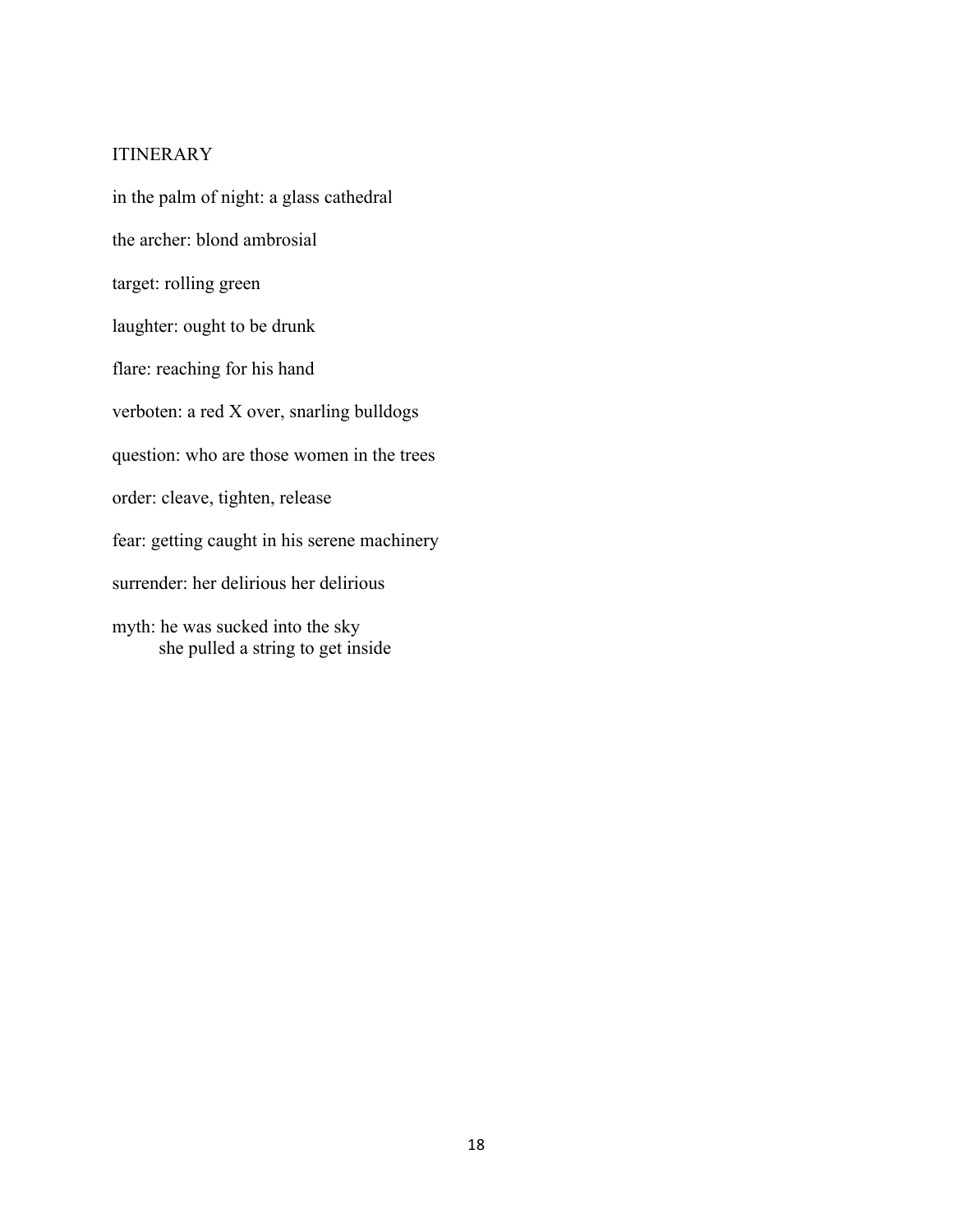## SIMON SAYS

Play

a child on a fringe of orchid.

Play

a sailor in Beatrice lace.

Play a face.

Say

*tiara, tiara me, tiara* over.

Say

a "muse" in this mildewed notebook.

Say tremolo, scalpel.

Repeat *until.*

The face shed its pages of harps.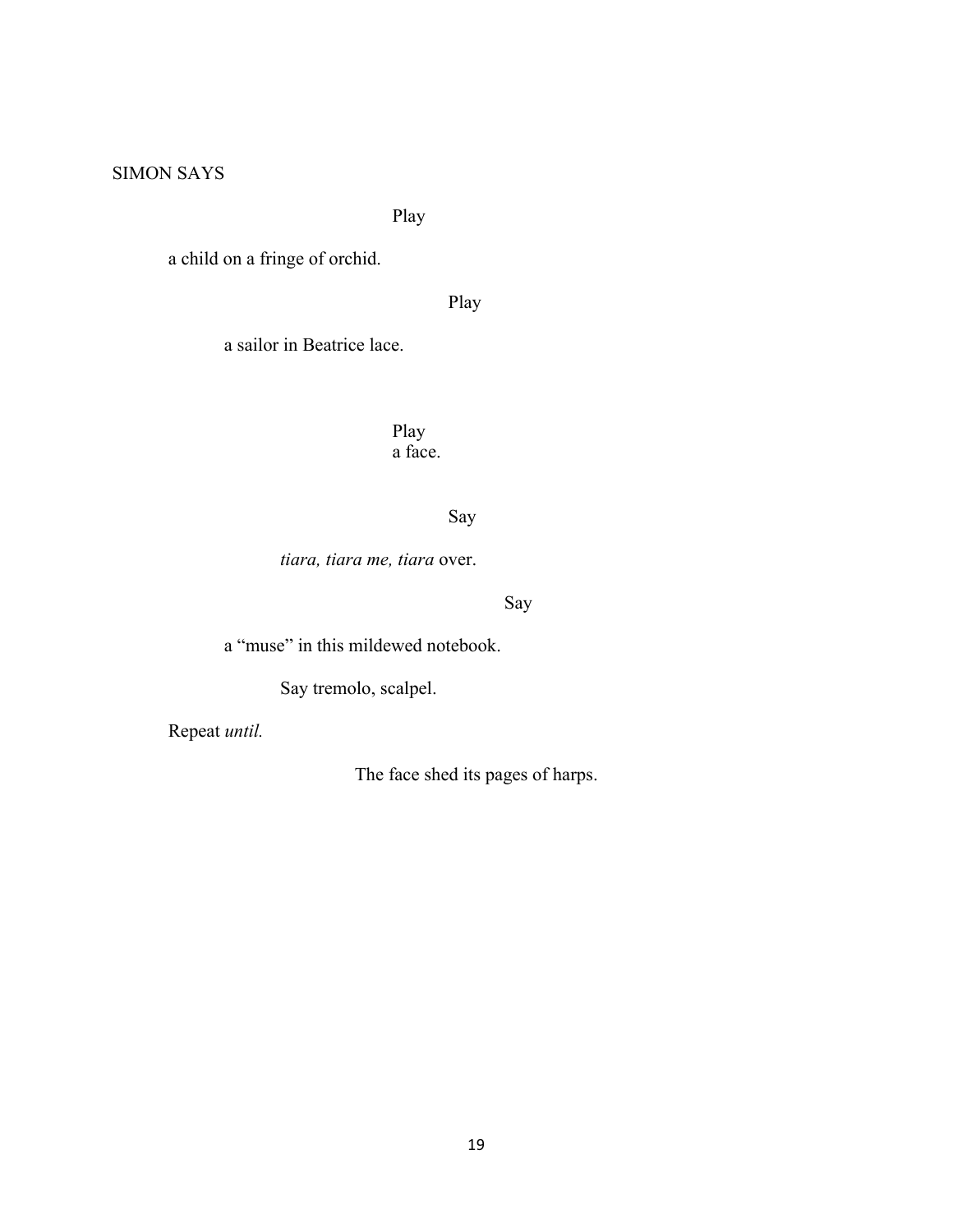#### ESTRANGED BLUSHING

Someone else conducts the snow. And the debris marries—

A city of light, an anemone glowing underwater.

I call on the caller the one who brought me here I want a more

entire

 he answers: circling my breast with one finger, outlining the nipple.

Look up, he says. We're in the picture. Dunes swallowing the sun we move into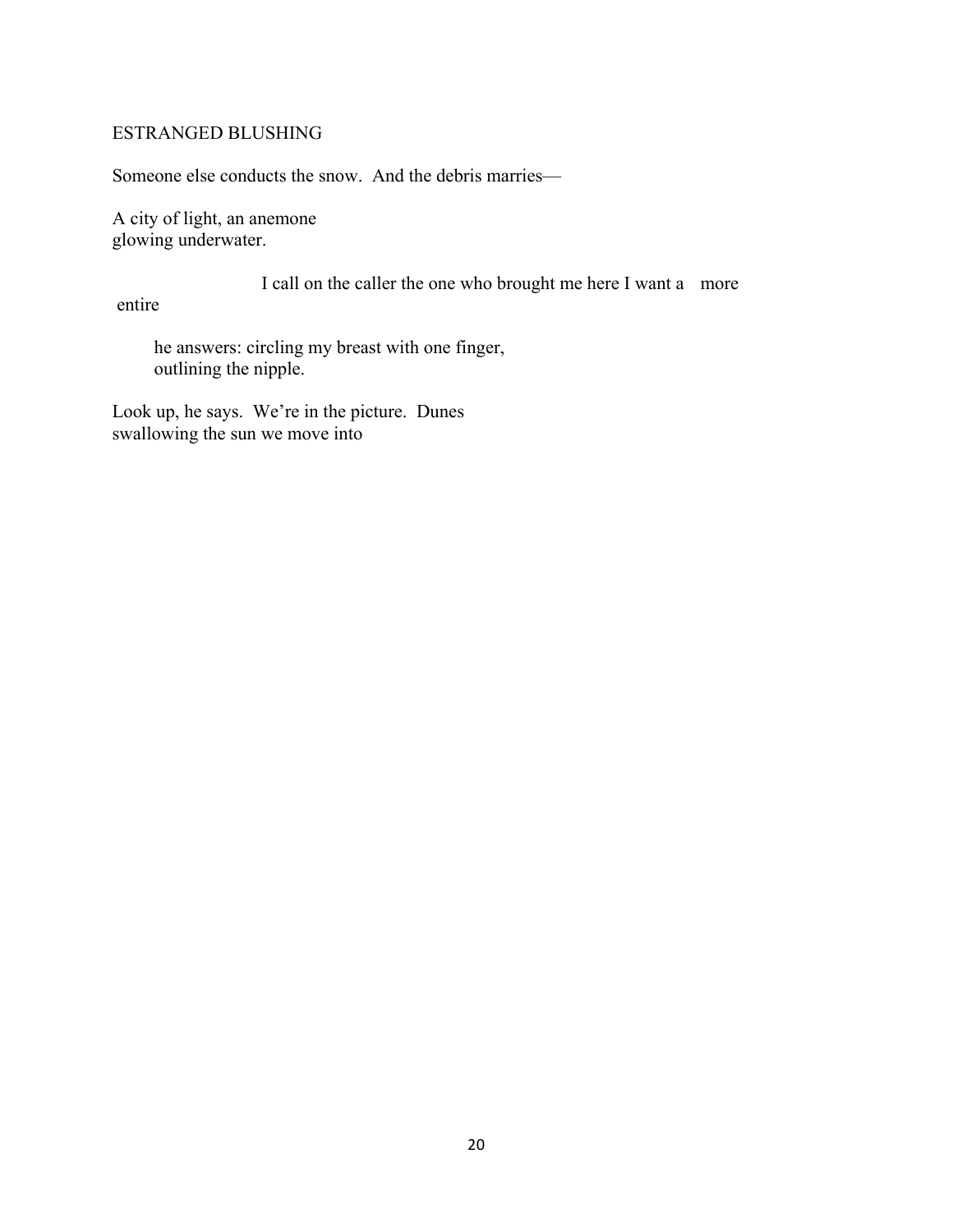## FAIRY TALE

Then a bird waltzed out of the cuckoo clock in her piled-up hair.

Soon I stood under a tiny antler.

There I saw the king in starry gallop and manic crown, lean down to lop off deer heads.

Scarsely hundreds of children waving mickey mouse sparklers.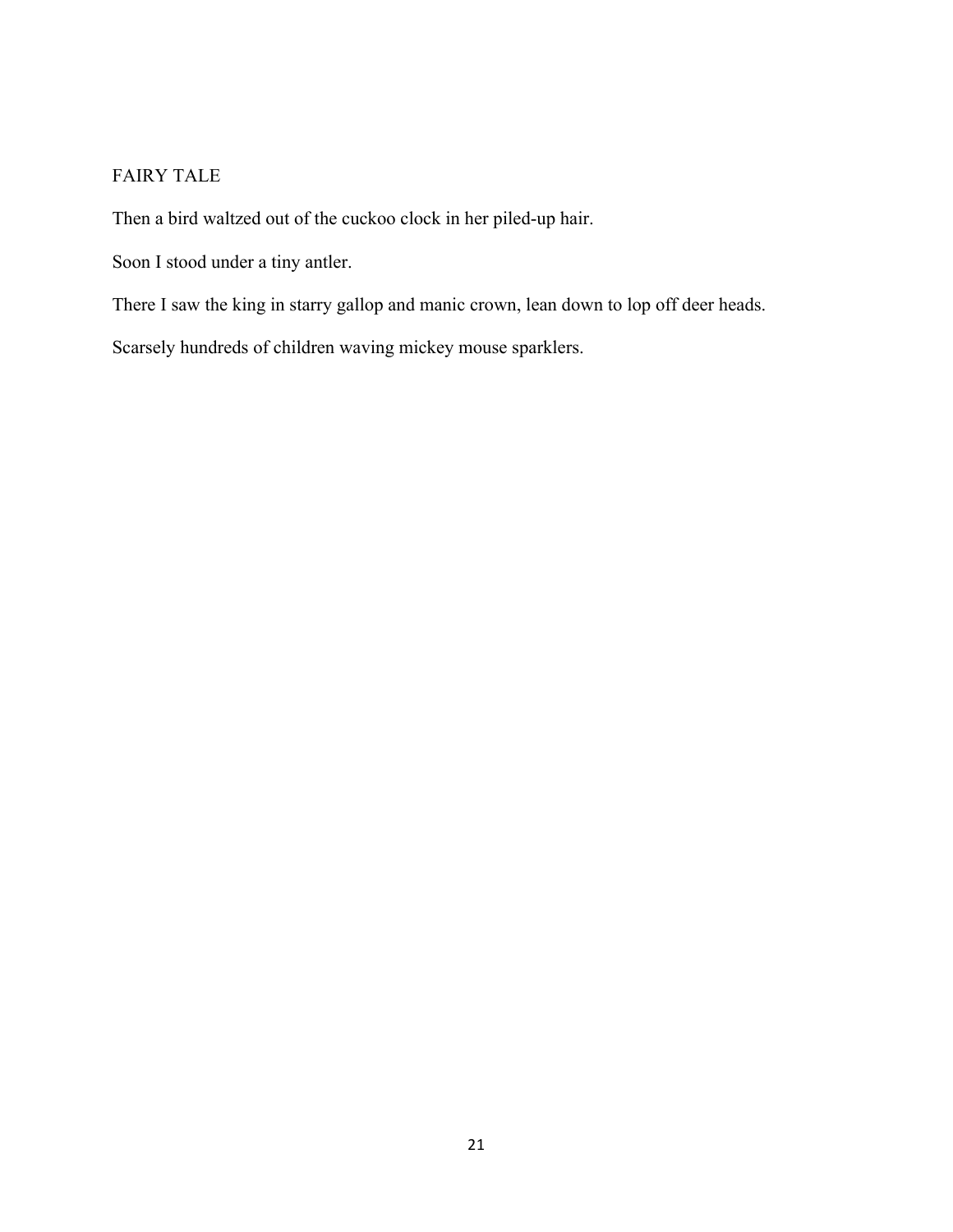**II.**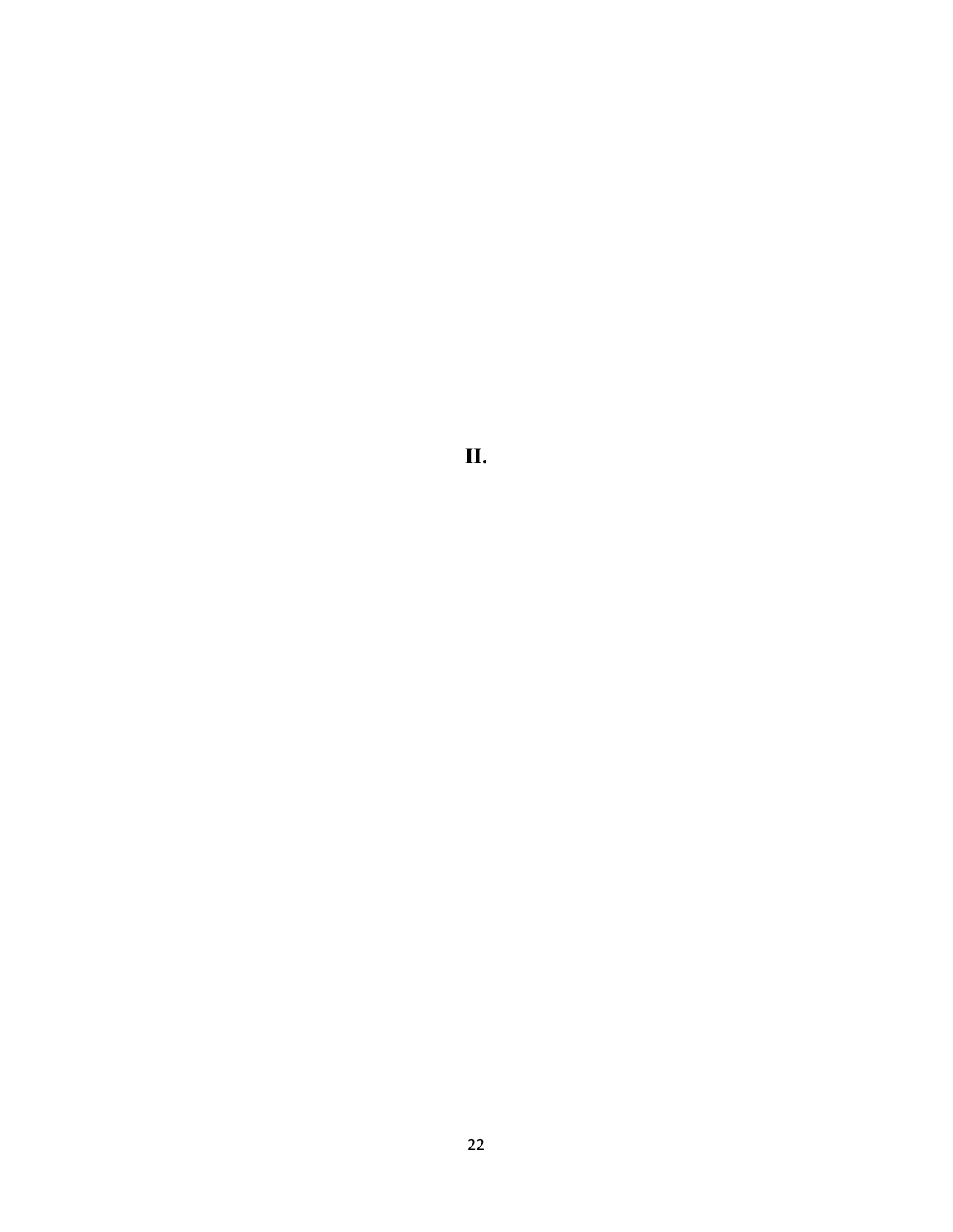#### TO HAVE AND TO

Cigarette the contours of her taut. Potting the hand, dragonet redundant.

If an airplane disappears on the sinking map's lost horizon. If a dissident chessboard wing's curve oceanic stamen.

Pretend you're a capital letter with your arms out to scare the cameras.

…Bullet after bullet: breathe without a straight jacket that shits (intelligent) mirages billowing water

No match from Mars – collapsed jugs. No gathering from Venetian crevices. No wham. No blind bam knees. No dandling crystal. Dials studded cheeks. Or three hammered stallions.

No fist noosed the air.

*The hand, cursive Aristophanes. Swimming in the higgledy-piggledy rouged enamel. Myopic hum of a skirt. Cresting saints' warts lanced.*

Said by Wilhelmina: all sex is a neologism.

A tidal, ripped script.

Pink scissors: ballet convulsively before seeding. Tattooing a virgin, de facto. Coring the apple.

Qatar petals but all snouts. On the accelerated morpheme whispering stars.

In slices the deaf marijuana. Wet violet. Shed an insulted flare in the shape of an antler. You bet. On the mnemonic divan.

See the gladiator of parenthesis?

Clumsy Mona Lisa tits. Snow globe bowlers. Swigging hips. Money is born in the descending sonar. Dysentery in boxer's rounds. Nervous chaos. The High Priestess proffering war. The loins of angels mix with the angle of the butcher's knife. Disturbance for the urbane. Search researched. Communal farts. Rude gamine. Antecedent lingering. Lingering. Delusions about what we marketed in Faluja. Never a question mark but, less often, an exclamation of body count. No explanation.

*Margaret with both hands Float away swaddled alphabet*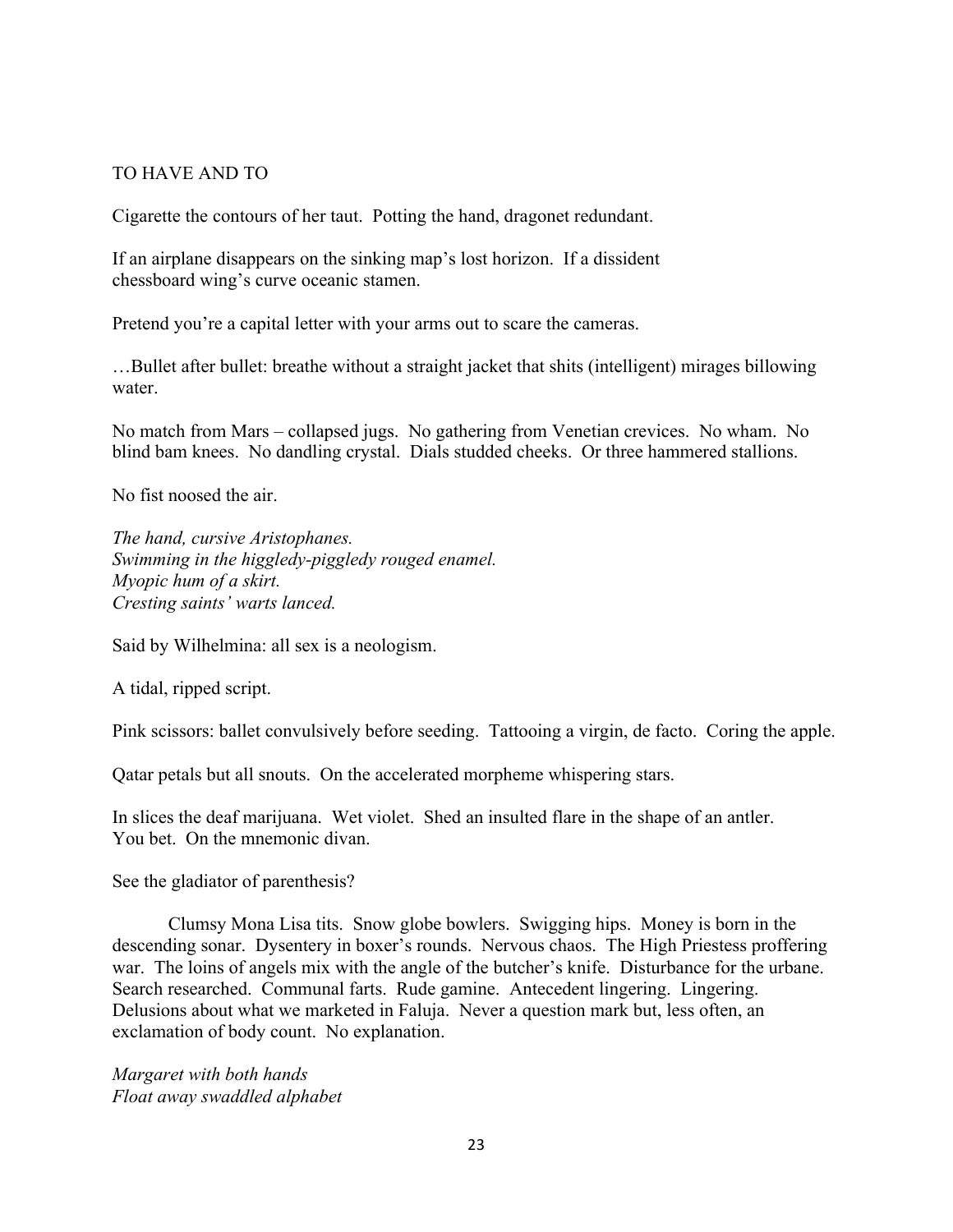#### INFIDEL ECHOES

Violin and bitten, from *chaste* to *chase,* lied again to lie again with him. Chapeled in chairs, Čert the devil in Czech. Where were we then…location

and locomotion, broken broken broken on my tongue. Left dumb and lusty. Where were we then? Hummed a halo, goodbyes good angel, cleft palate, hello.

Violet apples, tried *to hell with it*, spit colors, splayed dollhouse, rolled votive surfeit and counterfeit, surfeit and – Where were we then? Red meridian

unhanded, blue variant, vervain where blossoms *rain* into *ran*, blitzkrieg where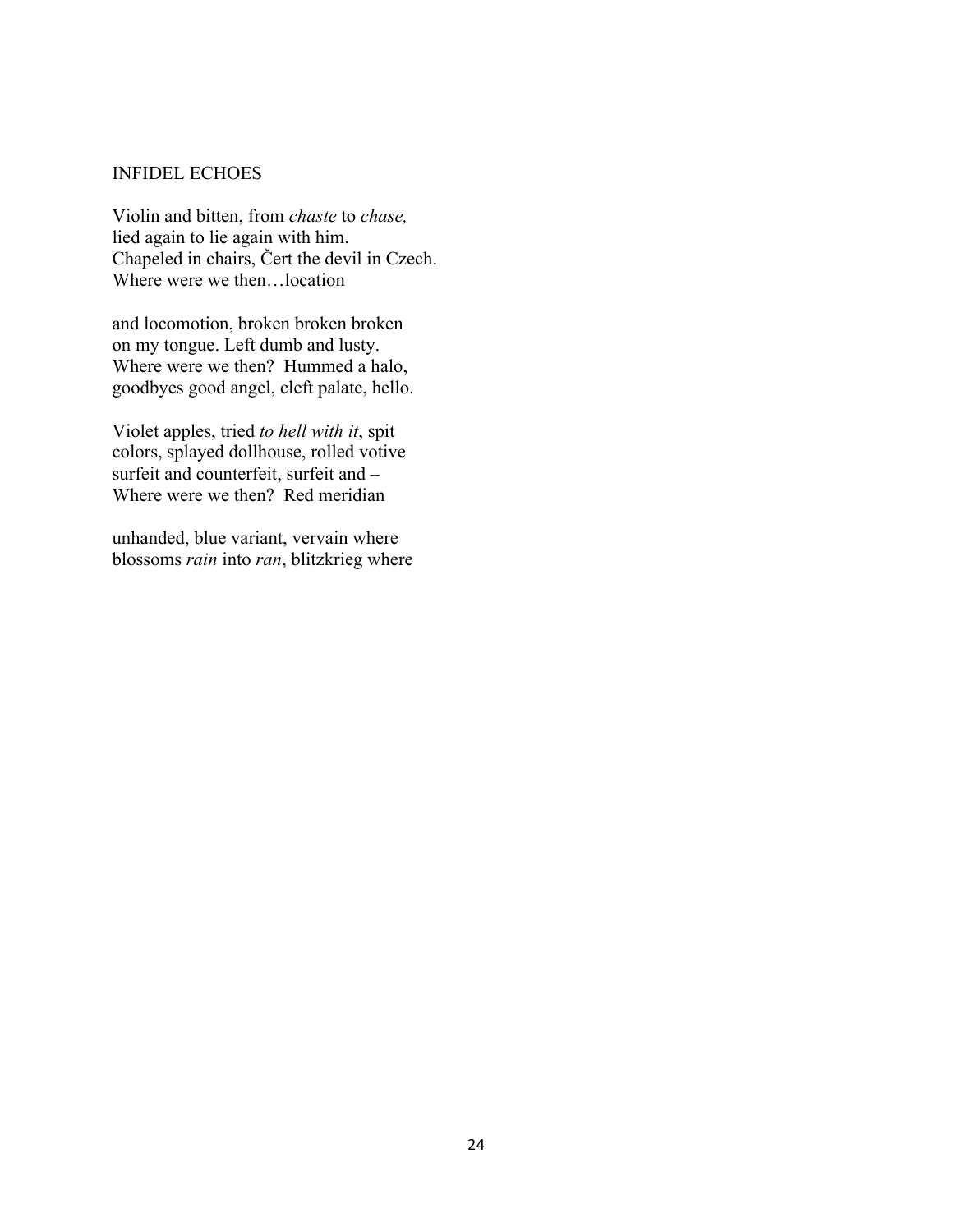#### RED ON MAROON *After Rothko*

I started like the masters and skinned my rabbit blue. A live burial on canvas, they called it. A chapel, a one man show, an empty gym

where the fat ate caviar. No, Seagram's, Four Seasons, no. Red on Maroon won't take your money. The subway became my only audience and muse.

I turned to Texas oil. I burned my lungs to shit. My marriage collapsed, an artery clogged, a heart so full of color, swung onto the operating table. I cut it out

to show how blood's underbelly's black. The rainbow I chewed up and then I spit it back.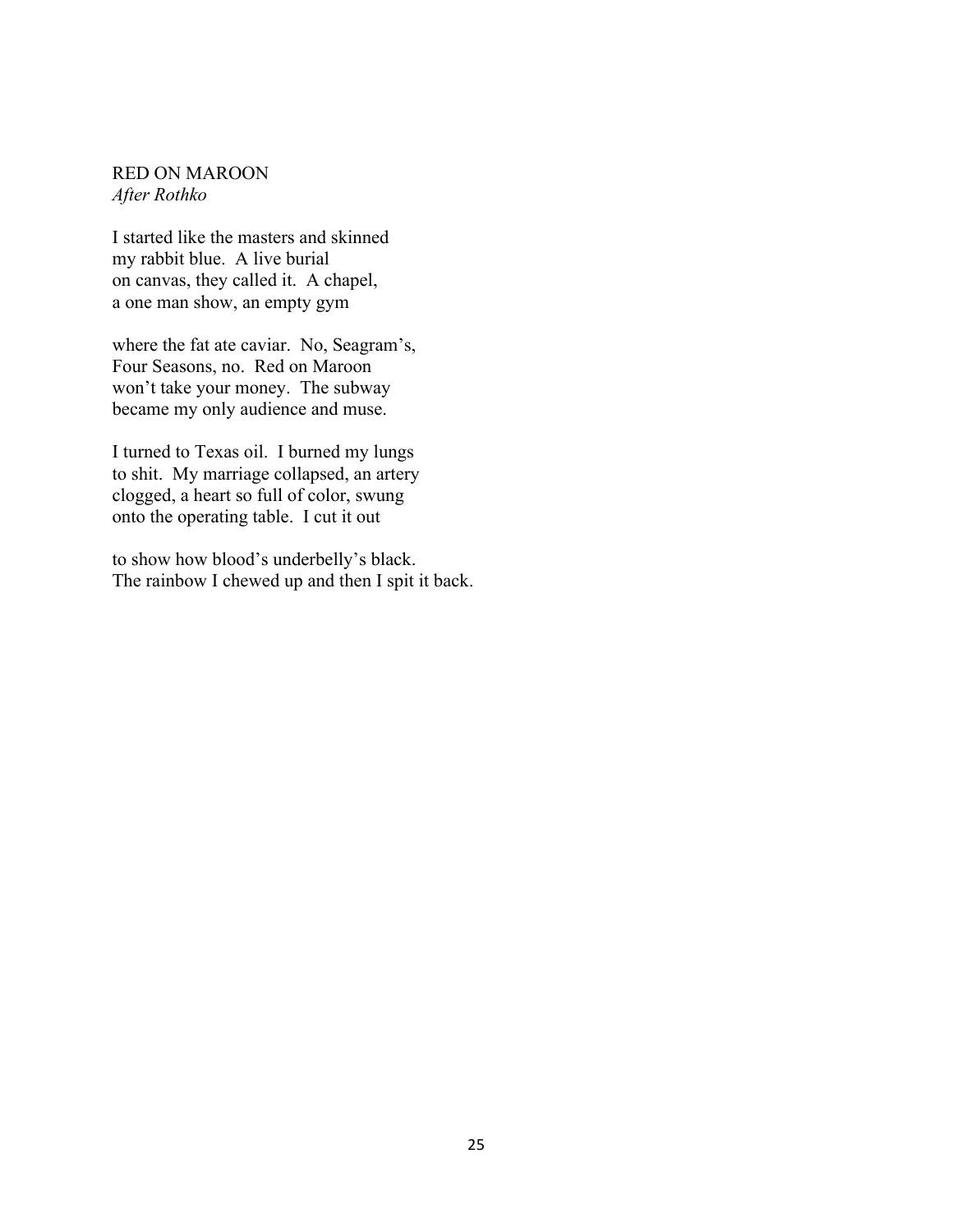## PREGNANT WITH WHITE NOISE

T iptoe medici ne

Munk

punched

cream

## umbrella

 a calend ar pumme ls

apples at my head

I am a net meant to catch every color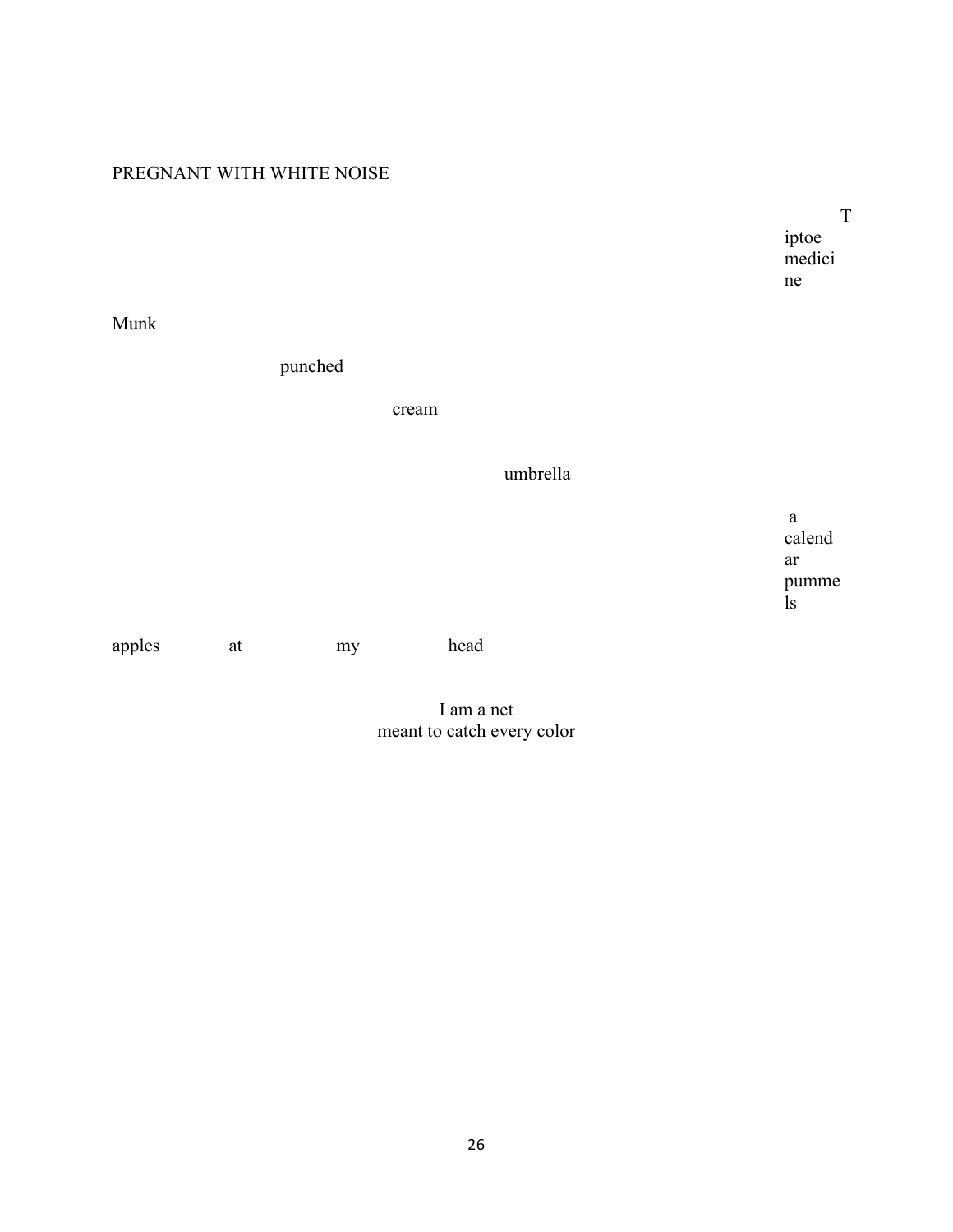#### EPITHET

You silkworm garden. You locust come forth. Scherzo, lucre, typo, zapruder. Everything I have I don't? Want to top you off? No, smoochy eyetooth. Flashlight / called *whir*. Touch could be *ouch* in my dictionary. Muddy kiss and weigh the flesh. / Here's to *tutu* and *tata*, fruit loops and the wire-haired! We went which way, we bent / at the sea. Please pull the clouds over my body. Why are you always?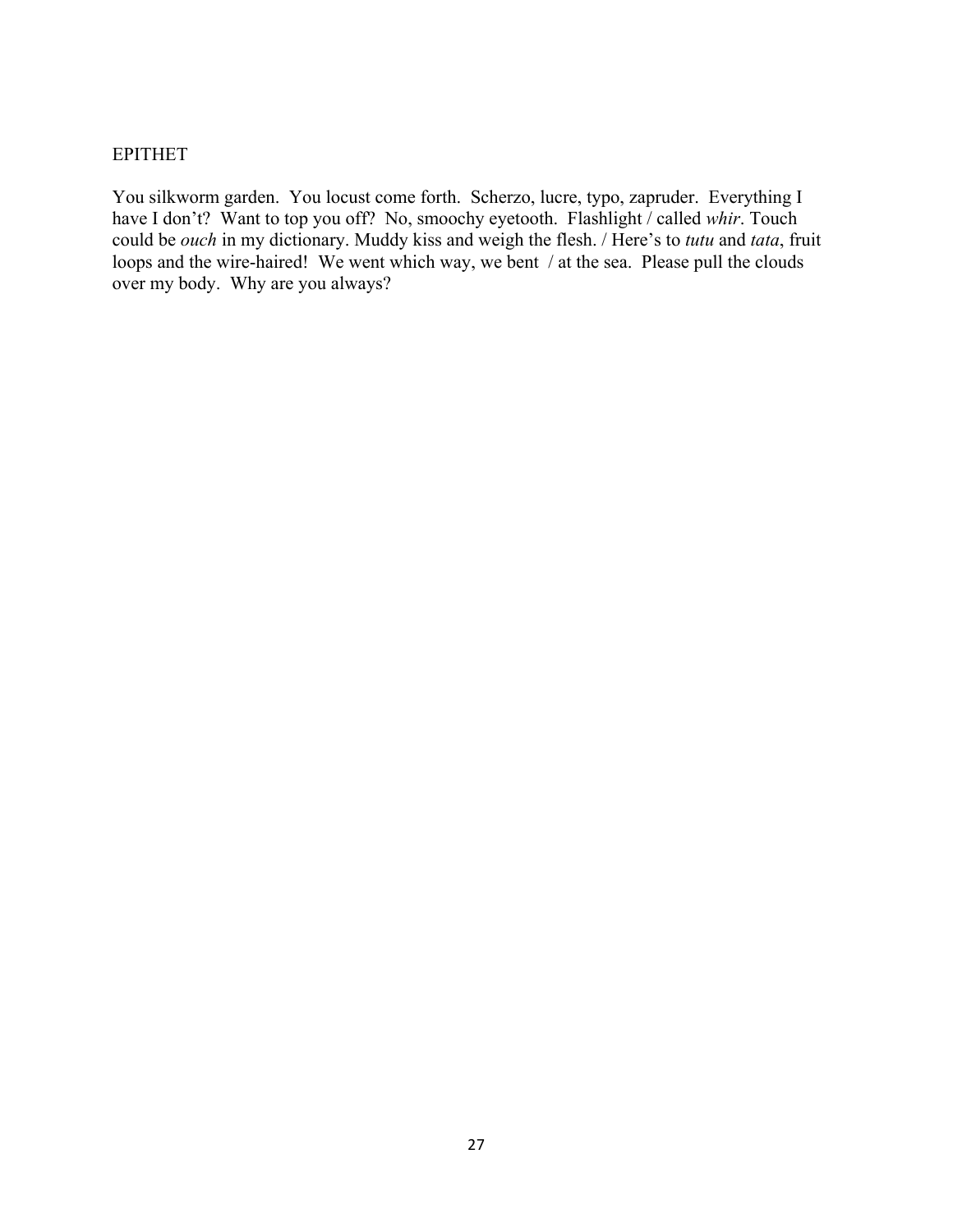# MIS-EN-SCÈNE

That's easy, he said. Licked three fingers, bent back to wrist. All the way to where I was Beth, in grass light, retch. In bikini in smorgasbord in mise-en-scène.

I sent pale tires, bacon bits, mildew. I fed her from a dropper like a bird. She locked like airports, bolted like rawhide. Wouldn't let. Even if cellar, even if lawn ornament embossed

her pilot, flicker goat. I tripped we were home, not flood or umpire. I tripped we were plugged runway, shine package, salvaged hymn. Shrub who bared the sharpest fang.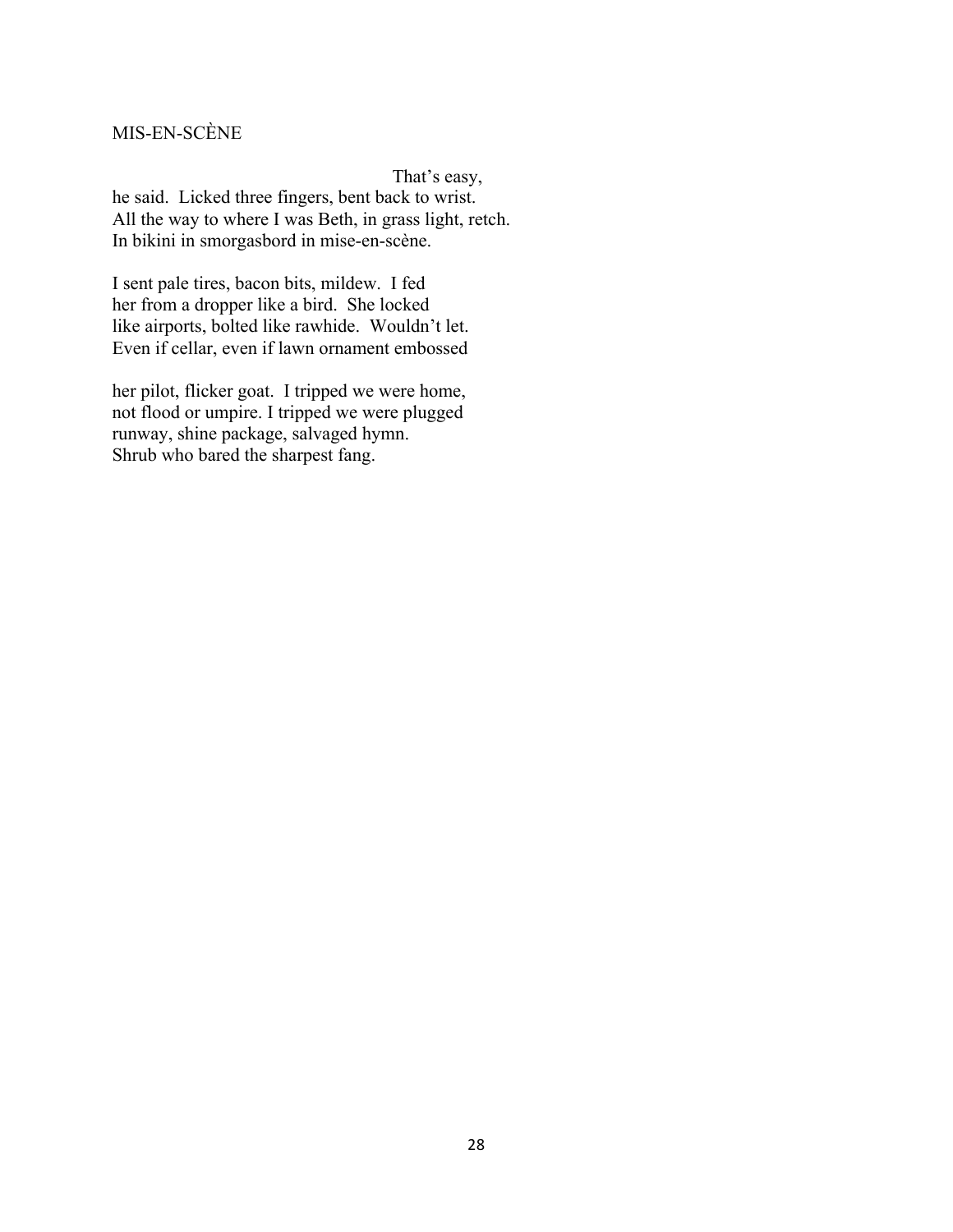#### CORONA DISCHARGE

Or sucked and wrung saint blood out, hung her dimpled on the back of sutra bastard's front door. What root takes hold in plaster, Shedrack,

or roof opens for trumpet head to pop, or woof woof goes colonel wolf. Tell me about fire. Jinxed labia, raven rock. I know how lethal bicycles can be.

Teflon can kill. Holes in the ozone are lassoes thrown from curvy stars that don't care about my stolen heart gone peekaboo on bumper cars,

her razor tits, her B.O. pussy wormed, or yours (shitlace) either, even if it burns.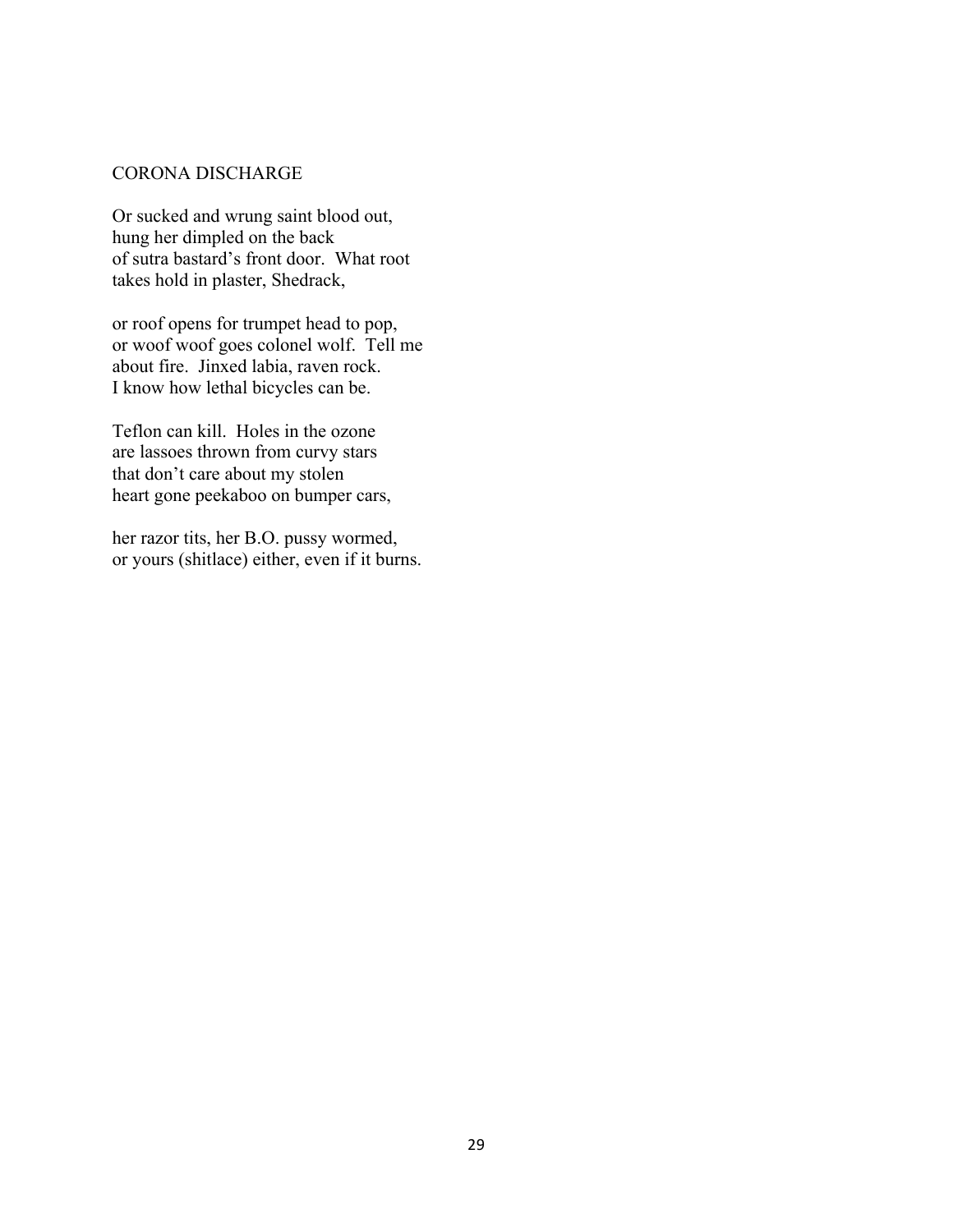## ONLY BALLERINAS

# My abstinence from anger

### Imagined

only ballerinas kicking around

## a mushroom cloud as you spoke

Played silent host to a narciss i

St arring in his own gory porno

you've changed

a new accomplice?

your coat

smells

like vodka.

No shower in days.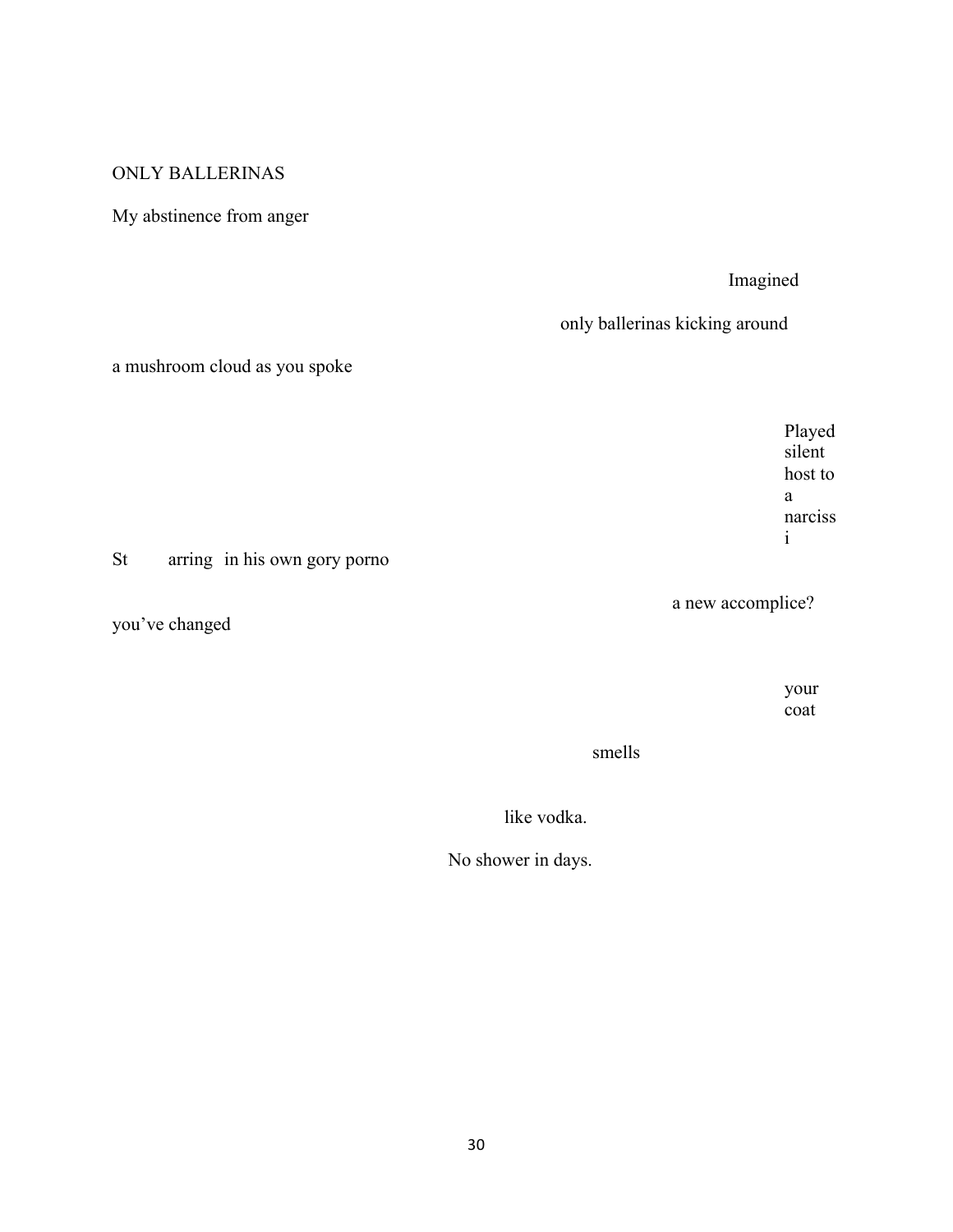# **VETO BODICE**

# Blamed you for the lip

broke off, a reprise<br>of fire-

works from a frost-bit

Tree we still

exist my majig sayz<br>zero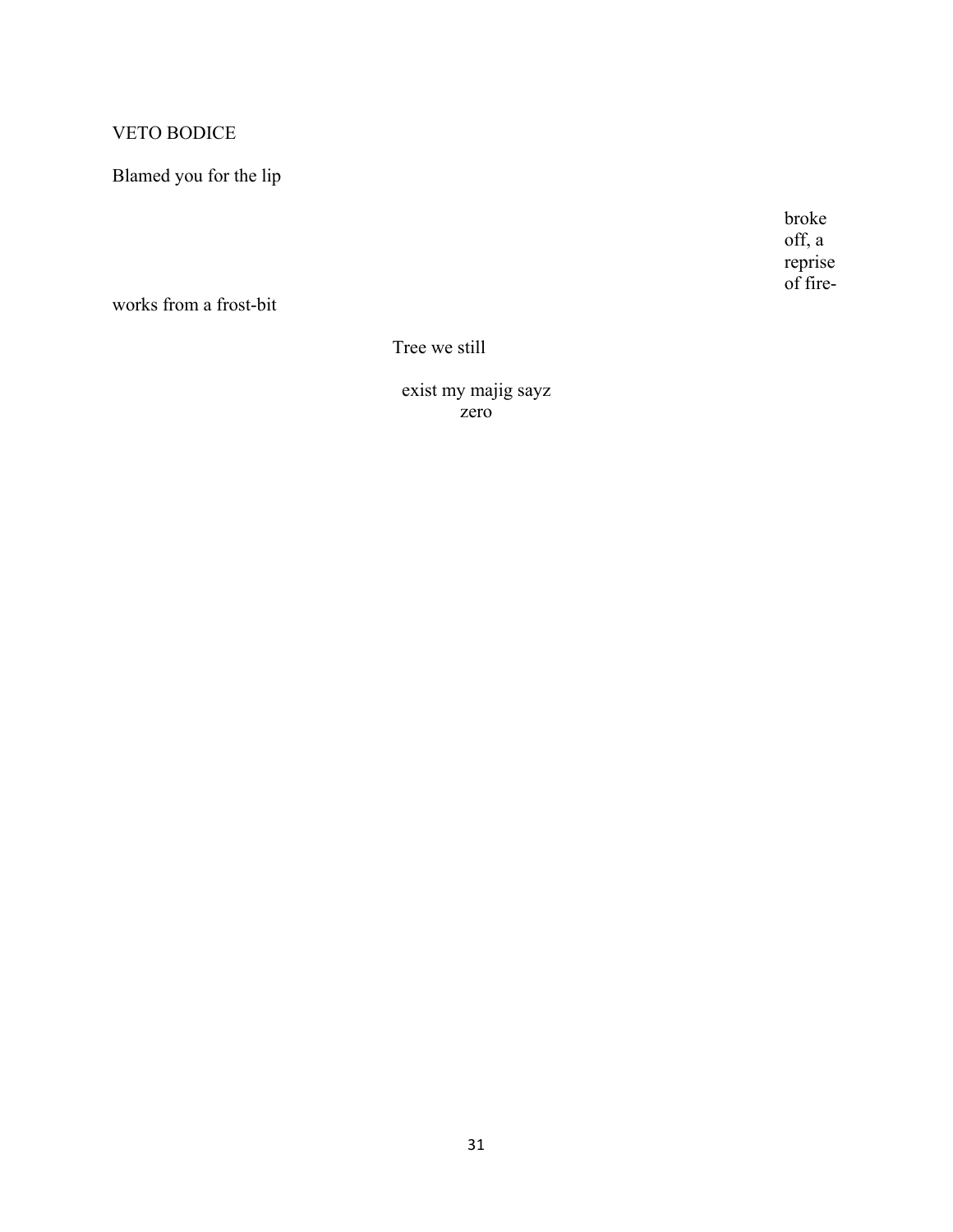#### BUDDHA VIBRATOR

Will hot air balloons do it? Fur in the closet? Higher self madeto-order, buddha vibrator. E-bay nirvana, you want me to yes sir

I'll get on it. Hobby horse, little girl who gave them all away. My mother bought me the models, a black Cabbage Patch, fly

swatting lessons. I went round the world in one minute. Barbie's bathtub filled with iodine clowns, bubble gum tiaras on a plastic sea.

I may be coronated or kicked out of Narnia, box cutter queen of an hour.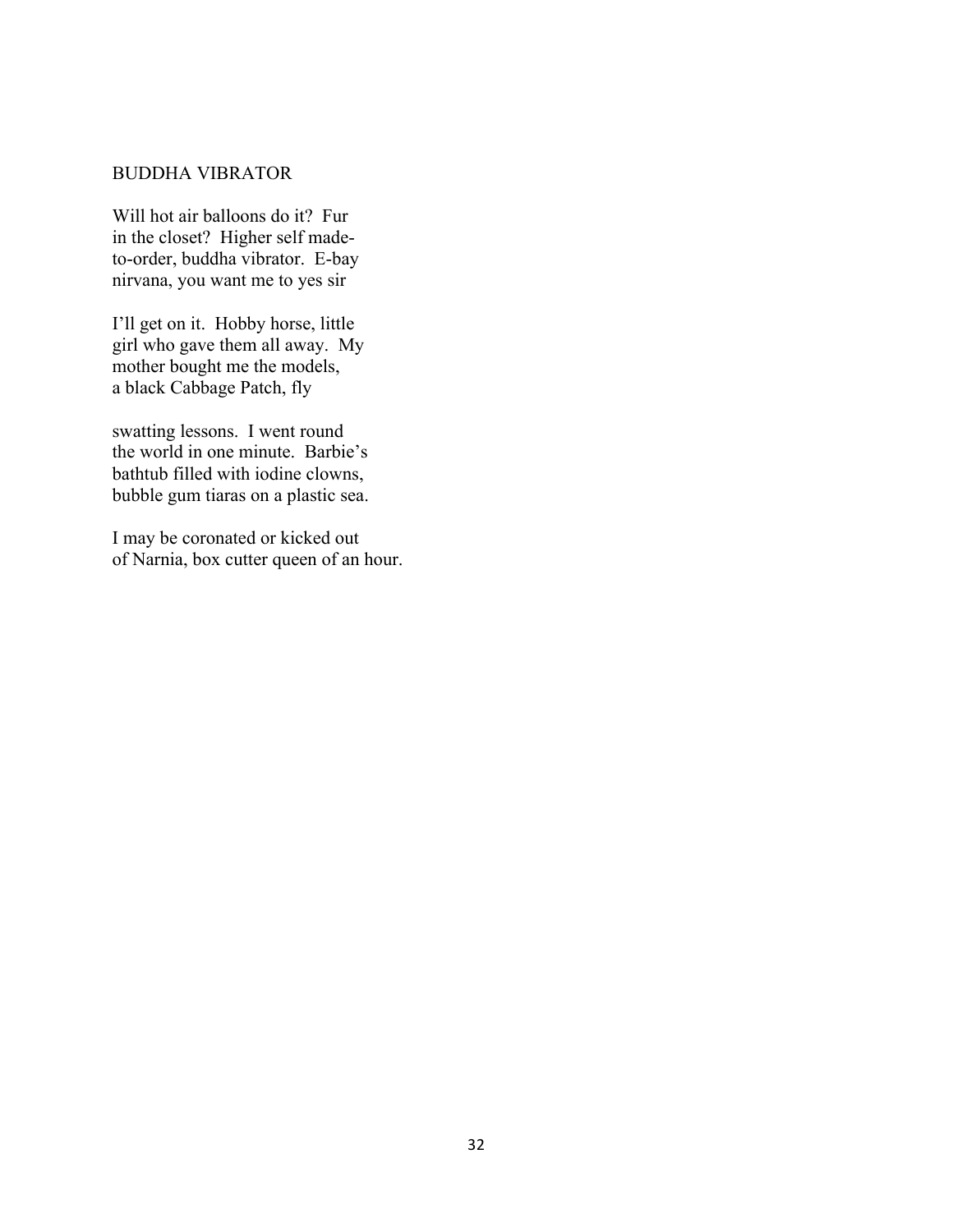### ALBINO STYX

Bunny and scotch, six bucks for a handful of tokens. Back porn room, jack splashed on the floor like a milk balloon broke. Where

are those babies who used to watch as they climbed the T.V. tower with one hand slingshot and latch? They fell off. I miss their acid

lullabies, their G-spot certainty. To come to this: crushed tomato embryo the dog scarfed up before we knew what it was. How sad albino

styx, and nine to then, let's Reisling heaven or turn heathen when you spindle me into gold.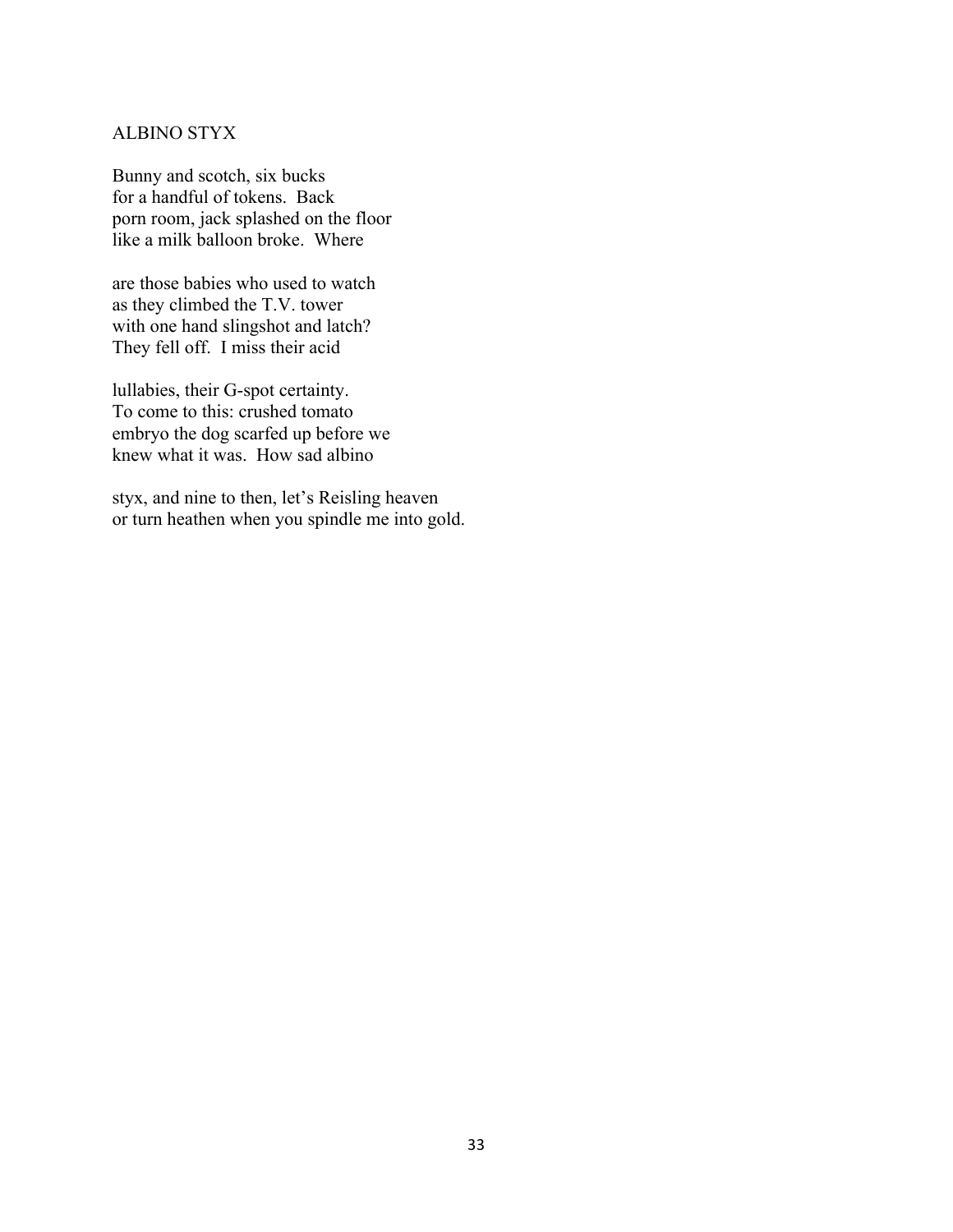# CRAYON SAVANT

# I drew a cashmere bath for the crayon savant He said I do how do you? I said PSHAW He took my freckled kite below the sea. I took his gooey light into a bestiary. Each shrub I pruned until BALLOON then cut it free A flea bit you then me and we were that flea.

Have a nice day.

Okay,

Donne.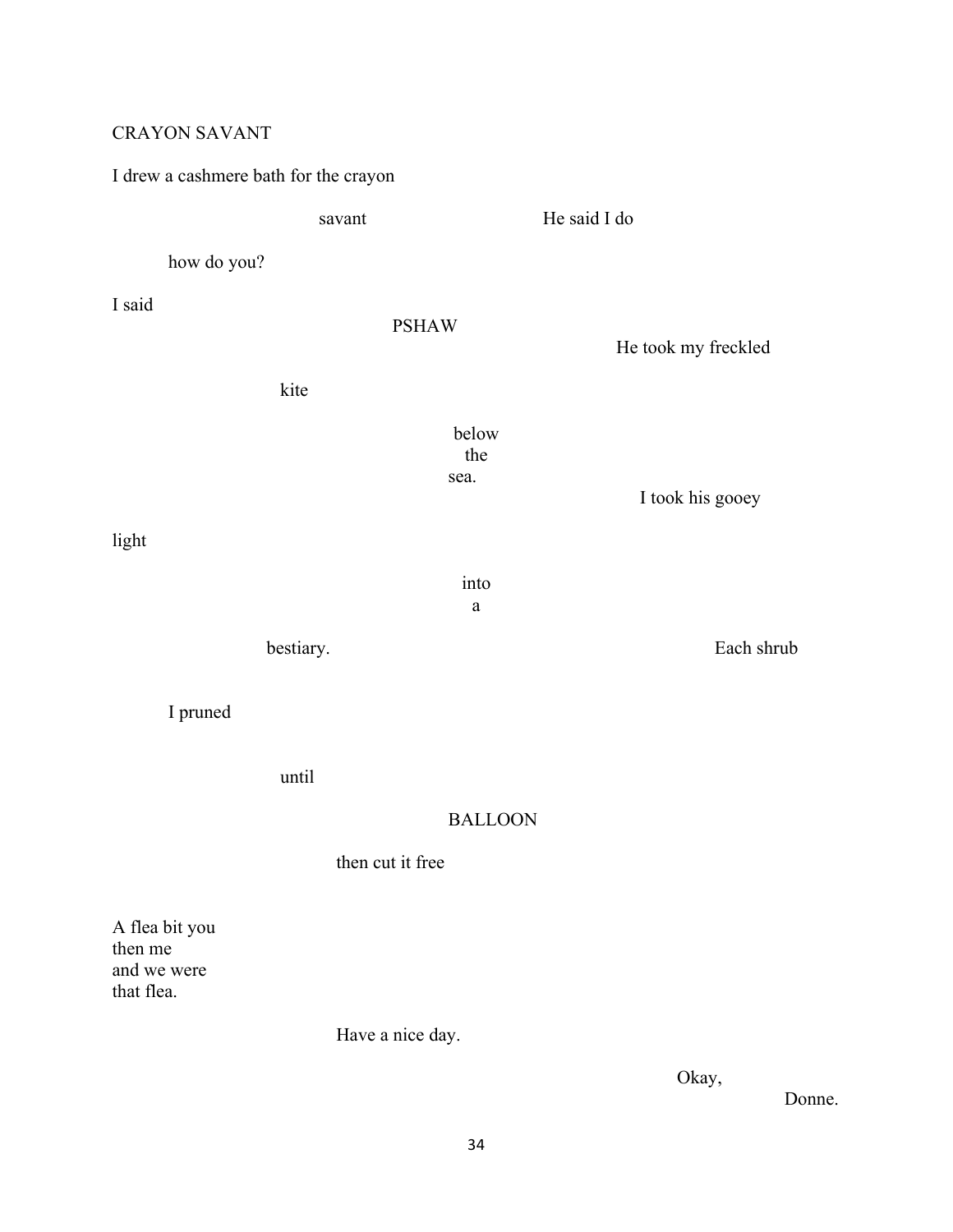I died, balled in a sock.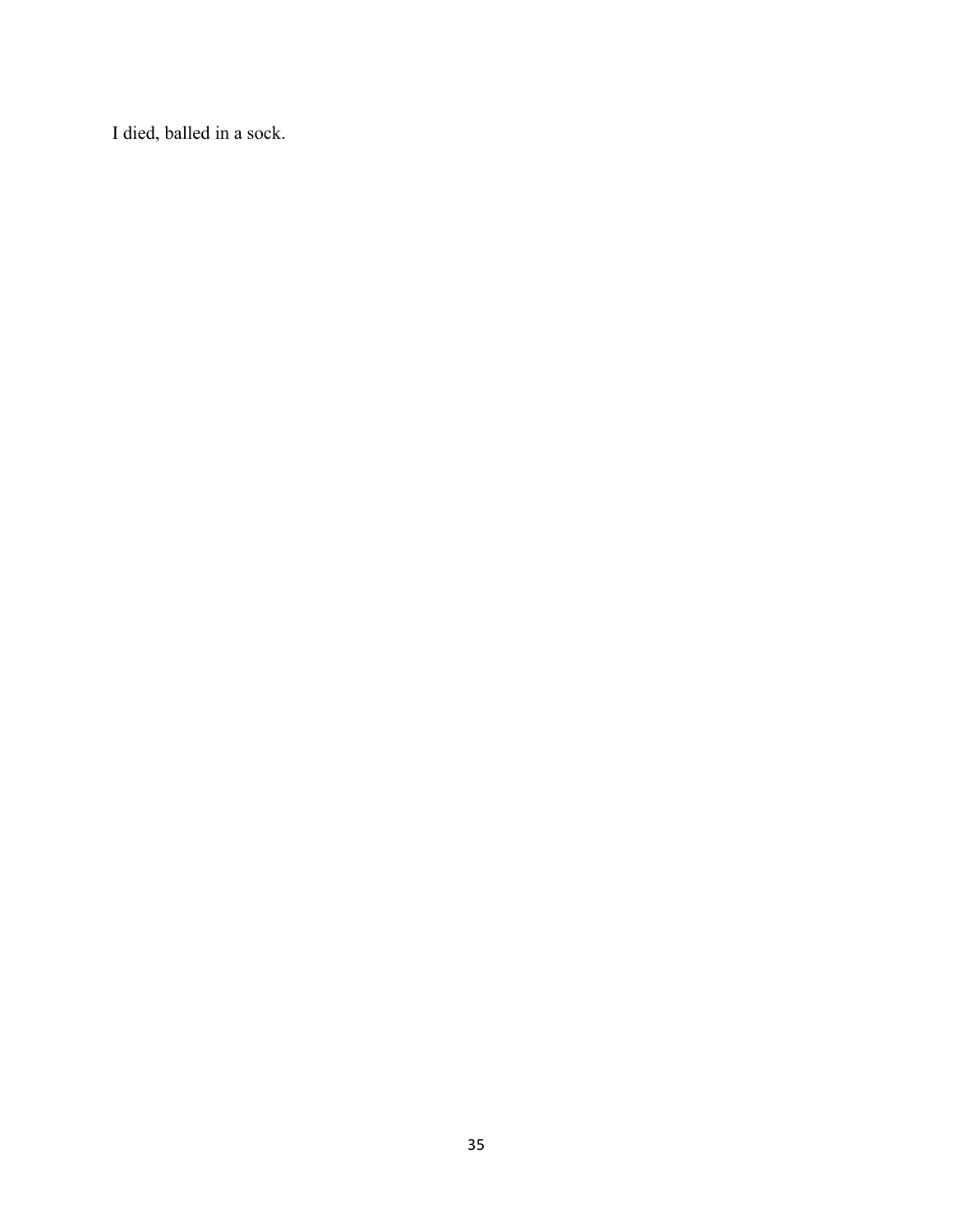## LAMAZE WITH STILL LIFE

anodyne lullabies



Picked from between my teeth: a parade

# of pubes. Dilated all the clocks and did Lamaze with still life. Nothing came

by five

Cufflinks you to me insured umbilical

long

So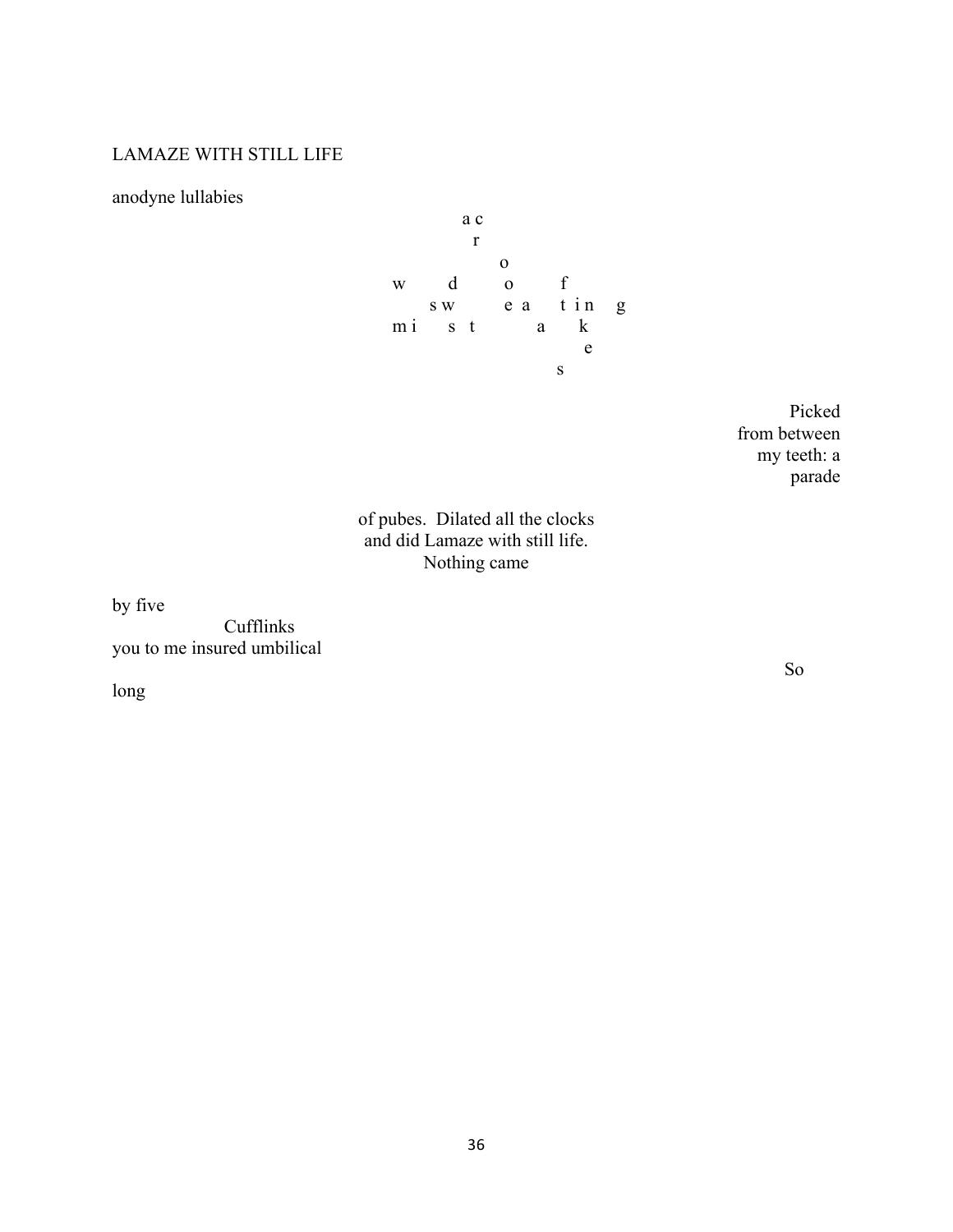## STORY OF THE EAR

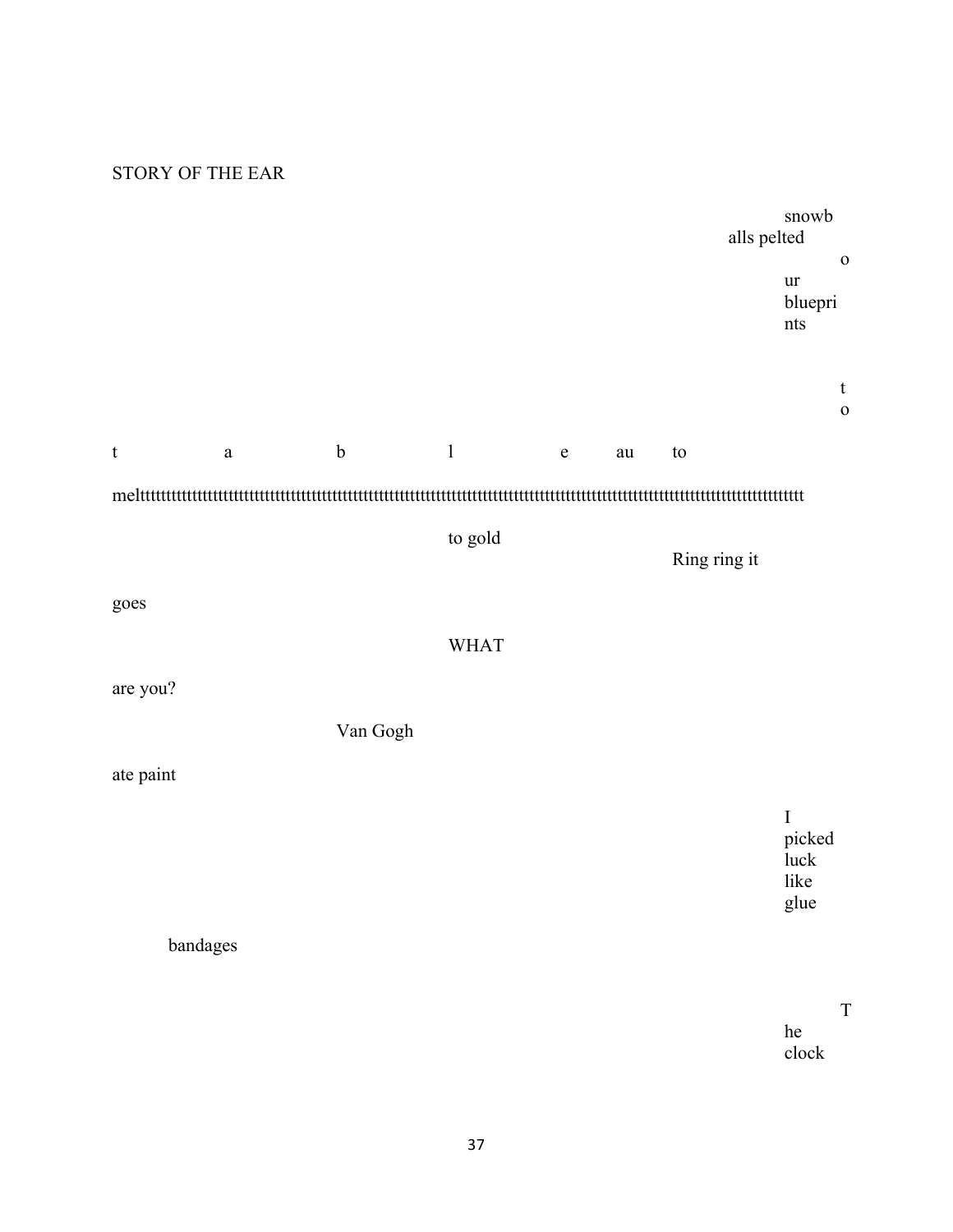# **KNIGHT**

errant hair from aureole

 $\ddot{\phantom{a}}$ 

Tore  $\overline{u}$ s

 $\mathbf a$ sun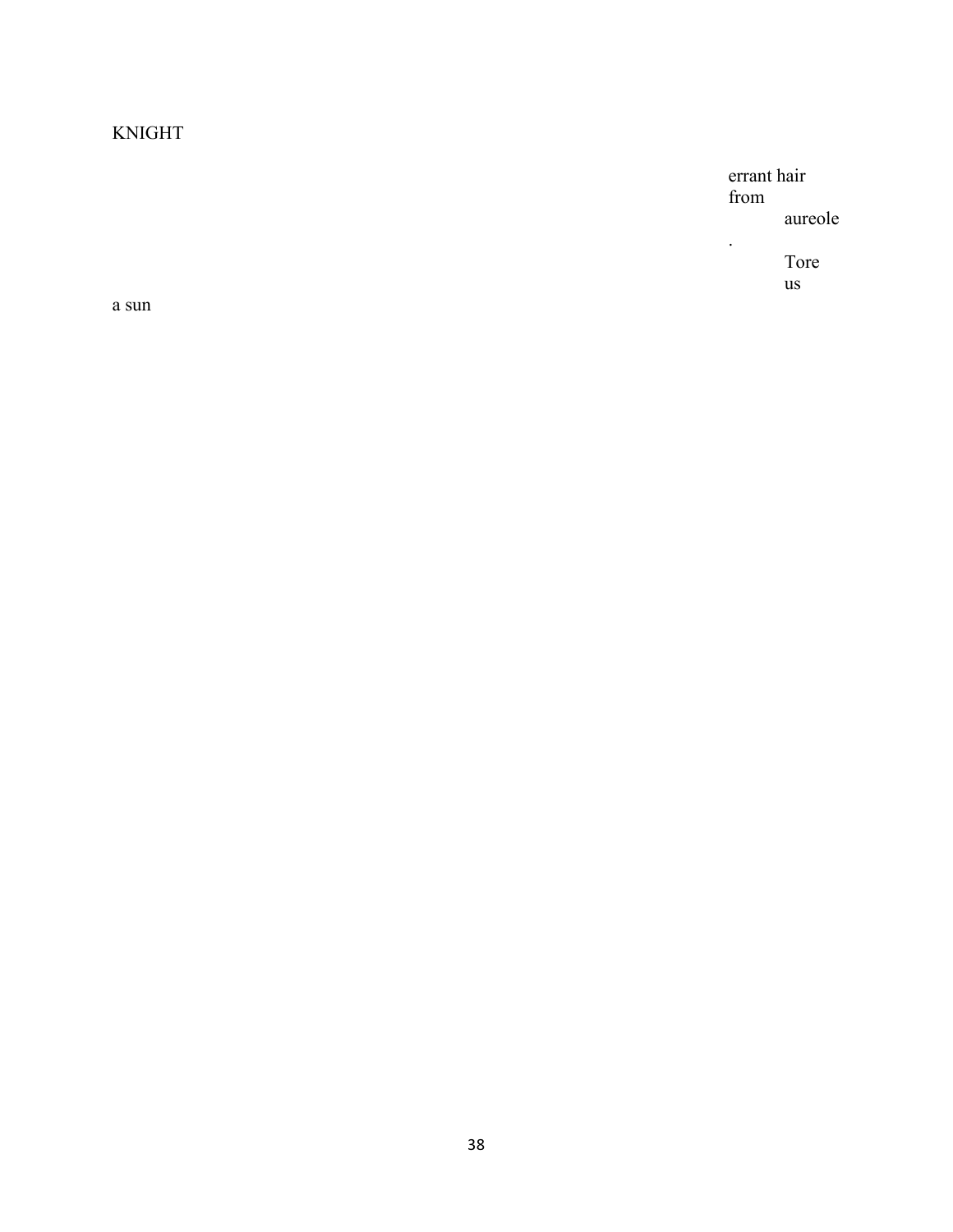### BOOBY TRAP

I napped in a down closet, a Bolshevik nosegay folded in prayer across the middle of my crammed chest. I was a booby trap meant for all the lathed boffos, thimble

receipts blocking a tiny vellum telescope. A coat of many crayons. I was bogus, and he knew it, like he knew how hope was little more than antifreeze in an old

jalopy. But he wanted me to oracle eye his dreams, a job with health insurance, the esteem of his people. I diademed his wife instead. We were two rank

porcupines, nudging closer until our soft bellies touched. Until she lanced my heart.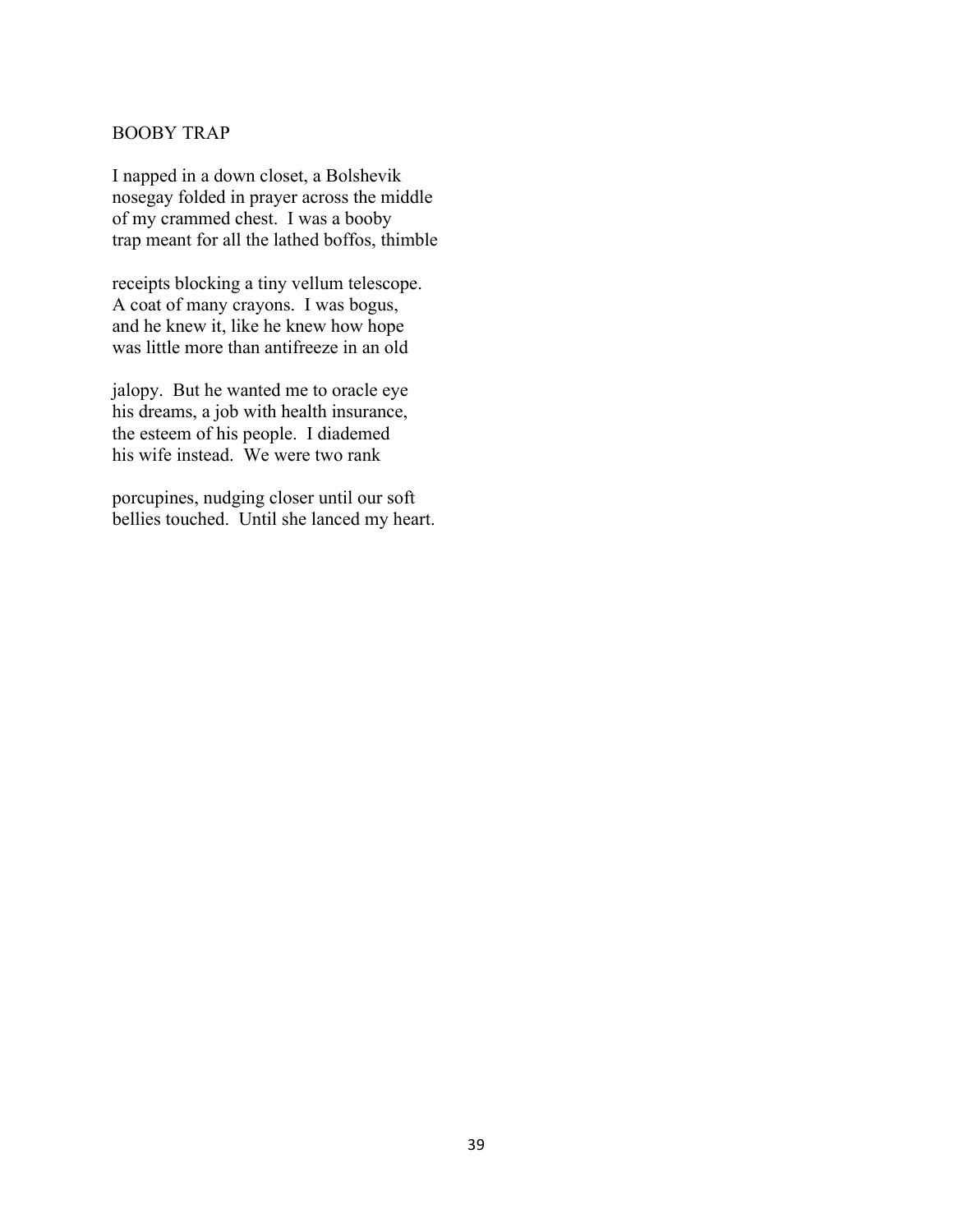| <b>HOCKING ST. THERESA</b><br>After Bernini                                                                                                                                                                                    |
|--------------------------------------------------------------------------------------------------------------------------------------------------------------------------------------------------------------------------------|
| I tried to pawn our faces                                                                                                                                                                                                      |
| driz<br>zled crepe                                                                                                                                                                                                             |
| www.munumunumunumunumunumunumumblea<br>ched anus                                                                                                                                                                               |
| the mouth that we have a set of the mouth with the mouth                                                                                                                                                                       |
| snowed                                                                                                                                                                                                                         |
|                                                                                                                                                                                                                                |
|                                                                                                                                                                                                                                |
| migra members of the manufacture of the contract of the contract of the contract of the contract of the contract of the contract of the contract of the contract of the contract of the contract of the contract of the contra |
| $\mathsf{text}$                                                                                                                                                                                                                |
|                                                                                                                                                                                                                                |
|                                                                                                                                                                                                                                |
| vit                                                                                                                                                                                                                            |
|                                                                                                                                                                                                                                |
| are,,,,,,,,,,,,,,,,sunk contract to the saint's mimosal                                                                                                                                                                        |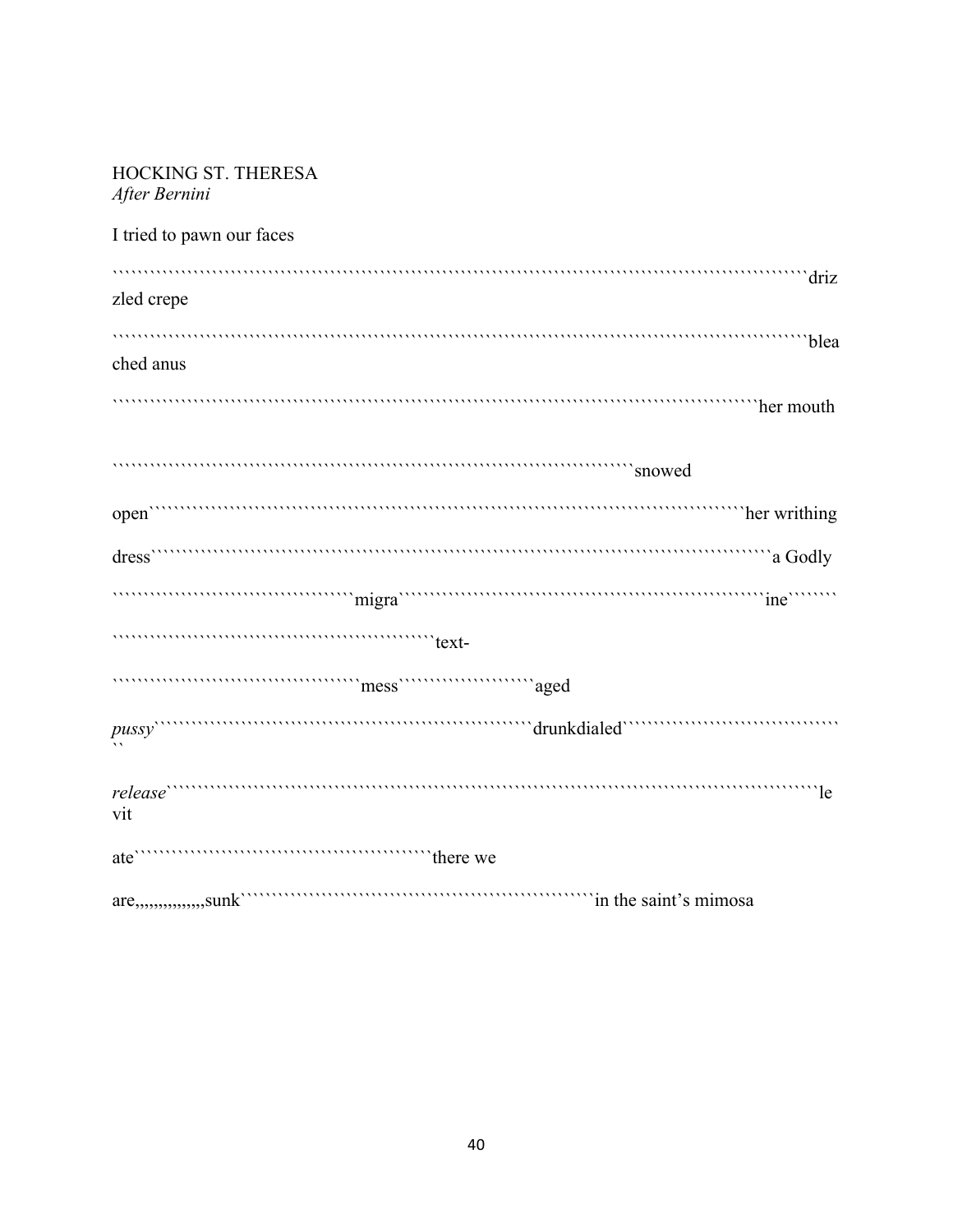# REBOUND

|              |                          |                    |             |              | chewed its fingers down to pink<br>blotted razor nicks with toilet paper |   |   |             |              |             |              | he<br>dusk<br>had<br>waited<br>long |
|--------------|--------------------------|--------------------|-------------|--------------|--------------------------------------------------------------------------|---|---|-------------|--------------|-------------|--------------|-------------------------------------|
| $\mathbf{c}$ | $\mathbf 0$<br>${\bf S}$ | $\mathbf c$        | $\mathbf h$ | $\mathbf I$  | n                                                                        | e | a | 1 f         | $\mathbf{1}$ | e           | $\mathbf{c}$ | $\bf k$                             |
|              |                          | $\mathbf{V}$<br>ts | $\bf{I}$    | $\mathbf{O}$ | $\frac{1}{2}$                                                            | e | t | $\mathbf b$ | u            | $\mathbf c$ | $\bf k$      | e                                   |

threaded red

You shot a rubber

t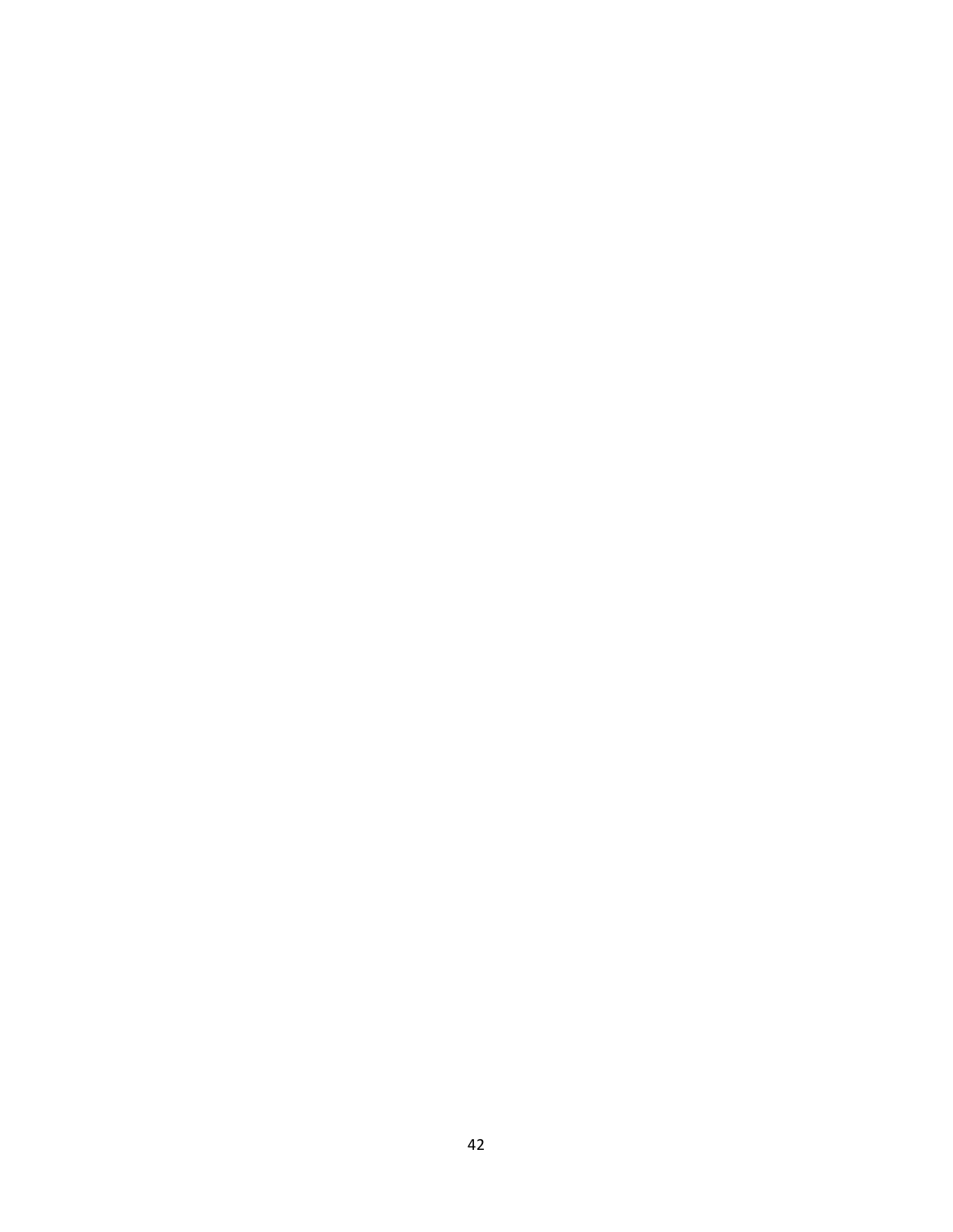III.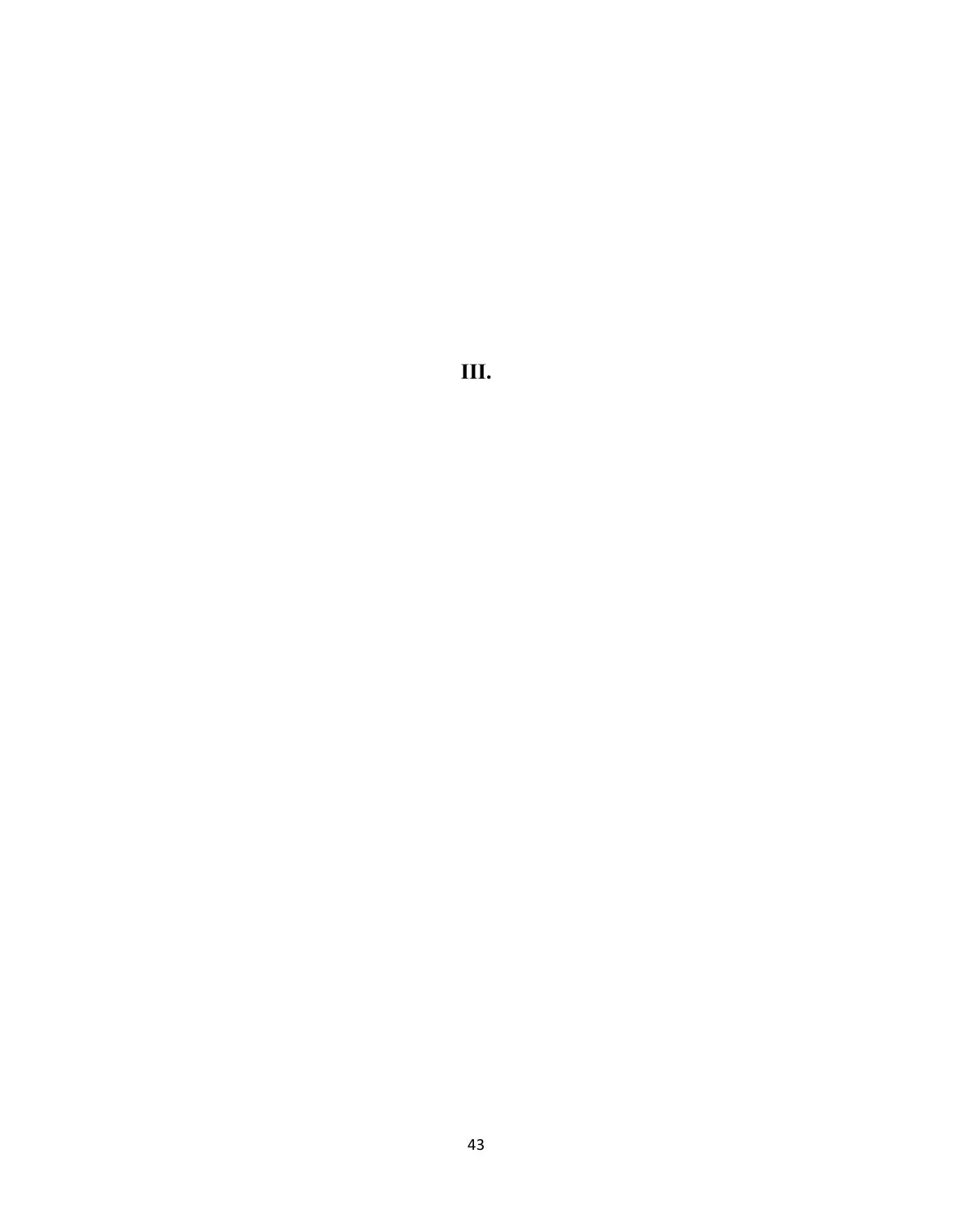### JUDGING VERMEER (A DOCUMENTARY VIDEO), 2004

If you were the judge standing before the Bosnian man accused of ordering a man to cut the testicles off another, if you were the judge how would you shield yourself from the knowledge that the man who acted on orders went crazy and the other died,

Girl with a Pearl Earring (1665-66): Is not a genre, is not a drunken girl or a greedy girl, but a girl whose eyes meet yours.

If you were the judge pulling on your robes in your private chamber, a vase of red tulips on your desk,

Woman Holding a Balance (1662-4): The light (of consciousness?) caresses her swollen belly. She weighs it. It is your favorite because you say *light is as intangible as justice*.

You say *those who are killed are killed twice,* 

The man accused looks directly into the surveillance camera.

View from Tango Two (Dutch Army Observation Post in Bosnia): Green grass and orange flowers swathed in sun. Christians on one side and Muslims on the other but they can't see each other. And you can't see them in the picture. *You can't see the war but it's there.* 

If you were the judge say *Vermeer invented peace,* and how, to hold the world at bay, the map of Holland looks like a lion behind the

Girl with a Red Hat (1665-6): In her eyes there are no lions.

View of Delft (1660-1): Vermeer's windows were knocked out when the armory exploded and destroyed the better view of Delft, so here we are at the back door. If you were the artist say *and poor, the war broke his peace* and died alone.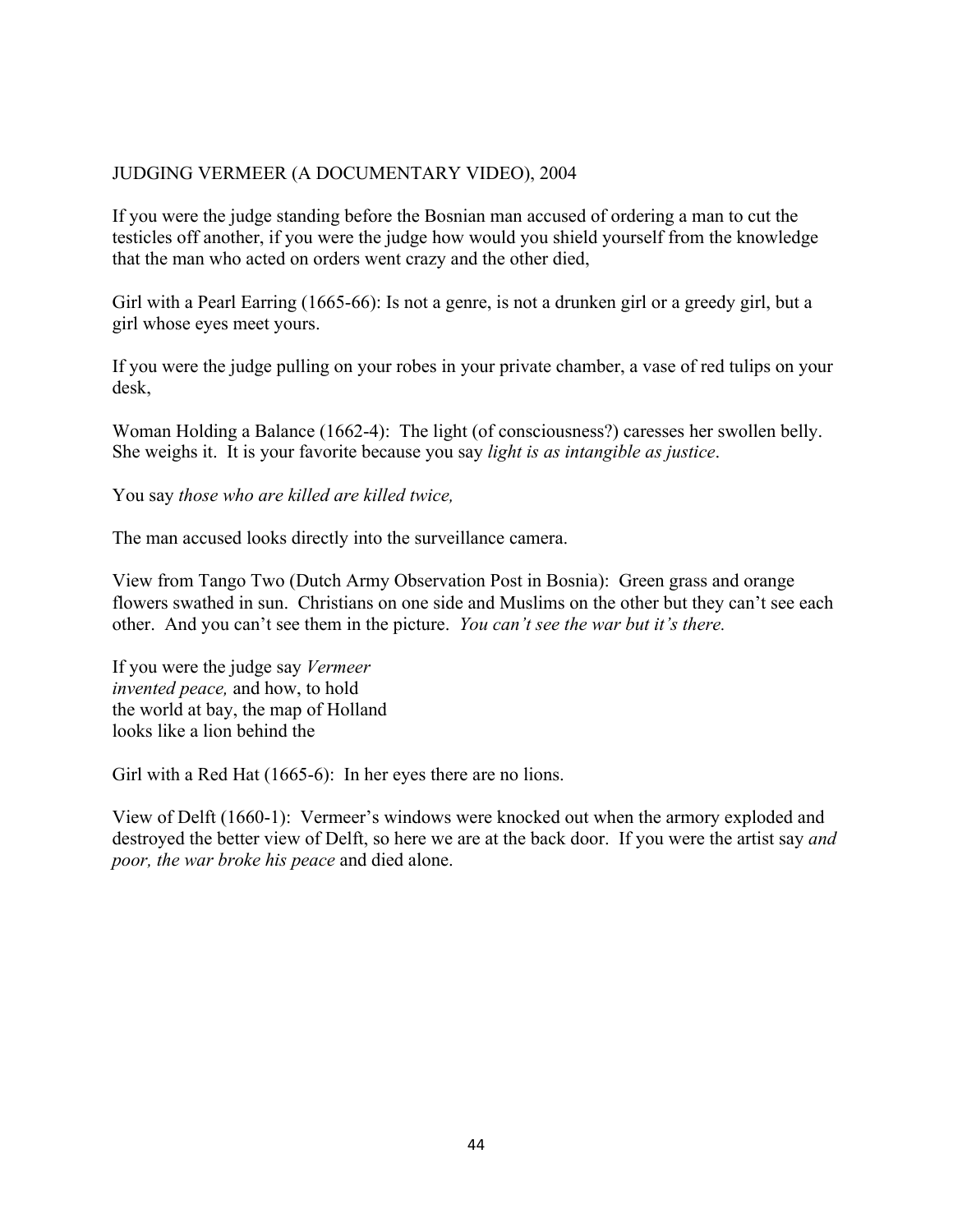### TANGO! TANGO!

Lava and skyscraper, pray me an elevator. Hungering

ascension. Caesura! Caesura!

Come down now, growling new intelligence,

and hook my name to sleep.

As if everything would sharpen, which is uncertain,

unravel me.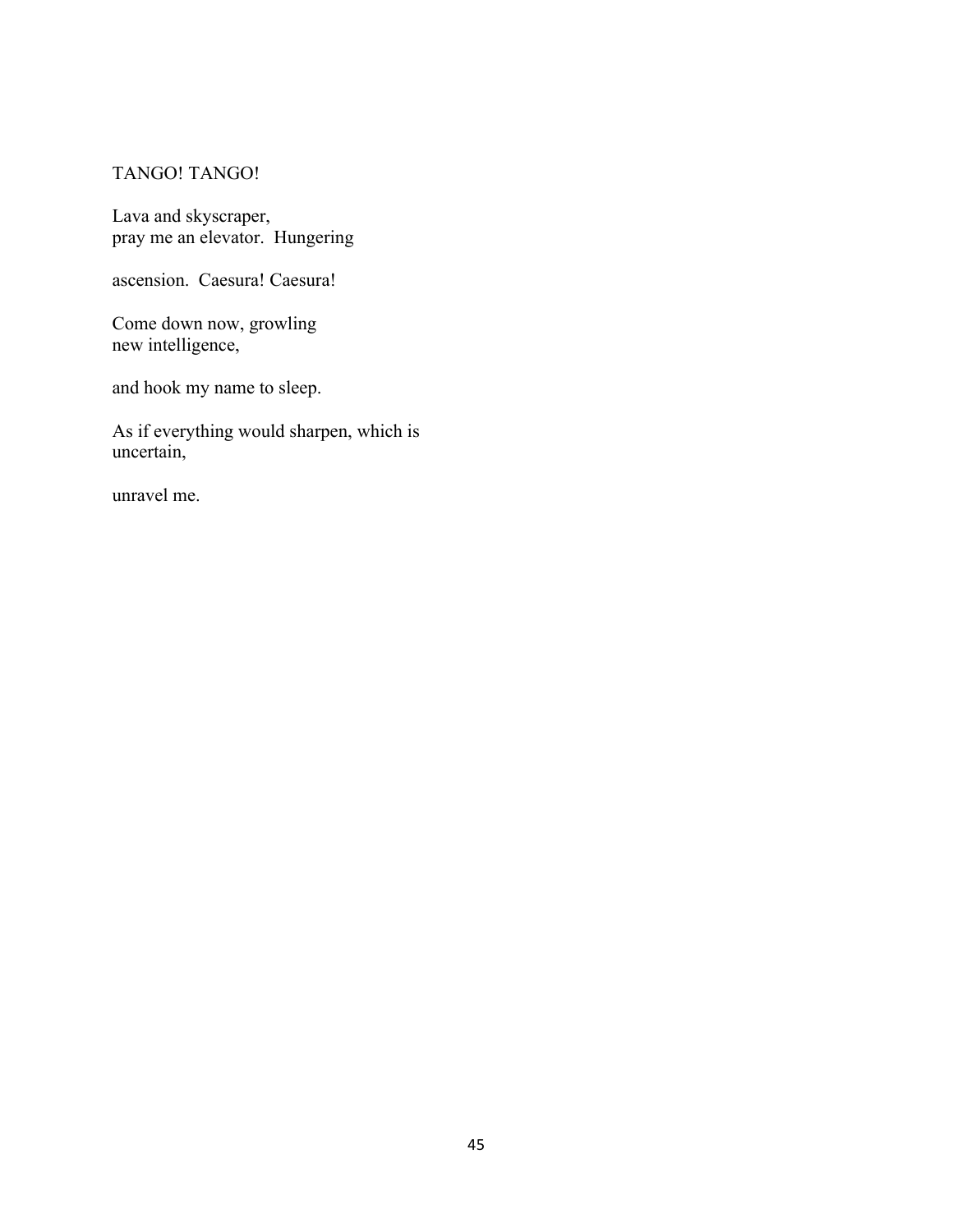# **ORACLE**

| Shaking it said "yes, in the new millennium"                                 |                                  |                           |                                       |         |            |  |  |
|------------------------------------------------------------------------------|----------------------------------|---------------------------|---------------------------------------|---------|------------|--|--|
|                                                                              |                                  |                           | it said "no, no, a thousand times no" |         |            |  |  |
| Booming Crystal ball: no                                                     |                                  |                           |                                       |         |            |  |  |
|                                                                              |                                  | we won't Shake the Oracle |                                       |         |            |  |  |
| We'll Smack Its Space Head                                                   |                                  |                           |                                       |         |            |  |  |
| Bury this ringing Sea                                                        |                                  |                           |                                       |         |            |  |  |
|                                                                              |                                  |                           | kaleidoscopic with her own whispered  |         |            |  |  |
| mountain                                                                     |                                  |                           | antheap shifting                      | samsara |            |  |  |
| heat                                                                         |                                  |                           |                                       |         |            |  |  |
|                                                                              |                                  |                           | "callow lightning: fallow yields"     |         | precocious |  |  |
| carnival                                                                     | is your zeitgeist an earthquake? |                           |                                       |         |            |  |  |
| your news a noose?                                                           |                                  |                           |                                       |         |            |  |  |
| swinging a slender hour<br>glass<br>sands of letters<br>pour steamy<br>lines |                                  |                           |                                       |         |            |  |  |
|                                                                              | no cover<br>no spine             |                           |                                       |         |            |  |  |
|                                                                              | what order?                      |                           |                                       |         |            |  |  |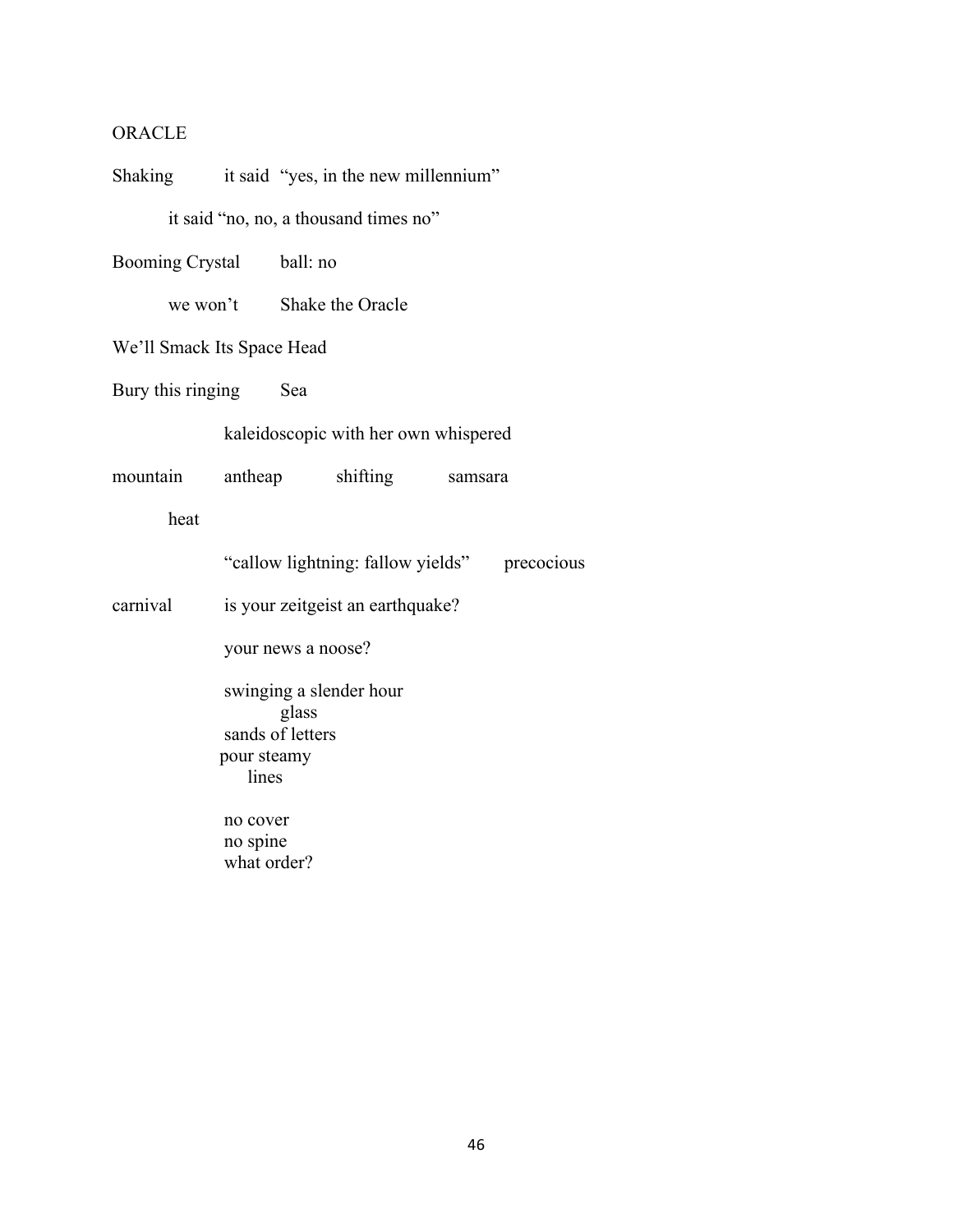### VANITAS PICTURES *After the VMFA exhibition, (2000)*

Kissing suns impassible.

I walked on my own.

White as intaglio.

A child's skates hung on the threshold.

How many fingers have flowered on the veil?

Or checkered jesters skulls roll?

Re-pulsed, two clocks once in sync fallout.

Or repaired banana skins and oranges.

Lost in yellow baths of butter and fat.

Out of pig hides come caskets filled with light.

"The very essence of the piece is to decompose."

The faces of the dead Swiss are blurry as yours.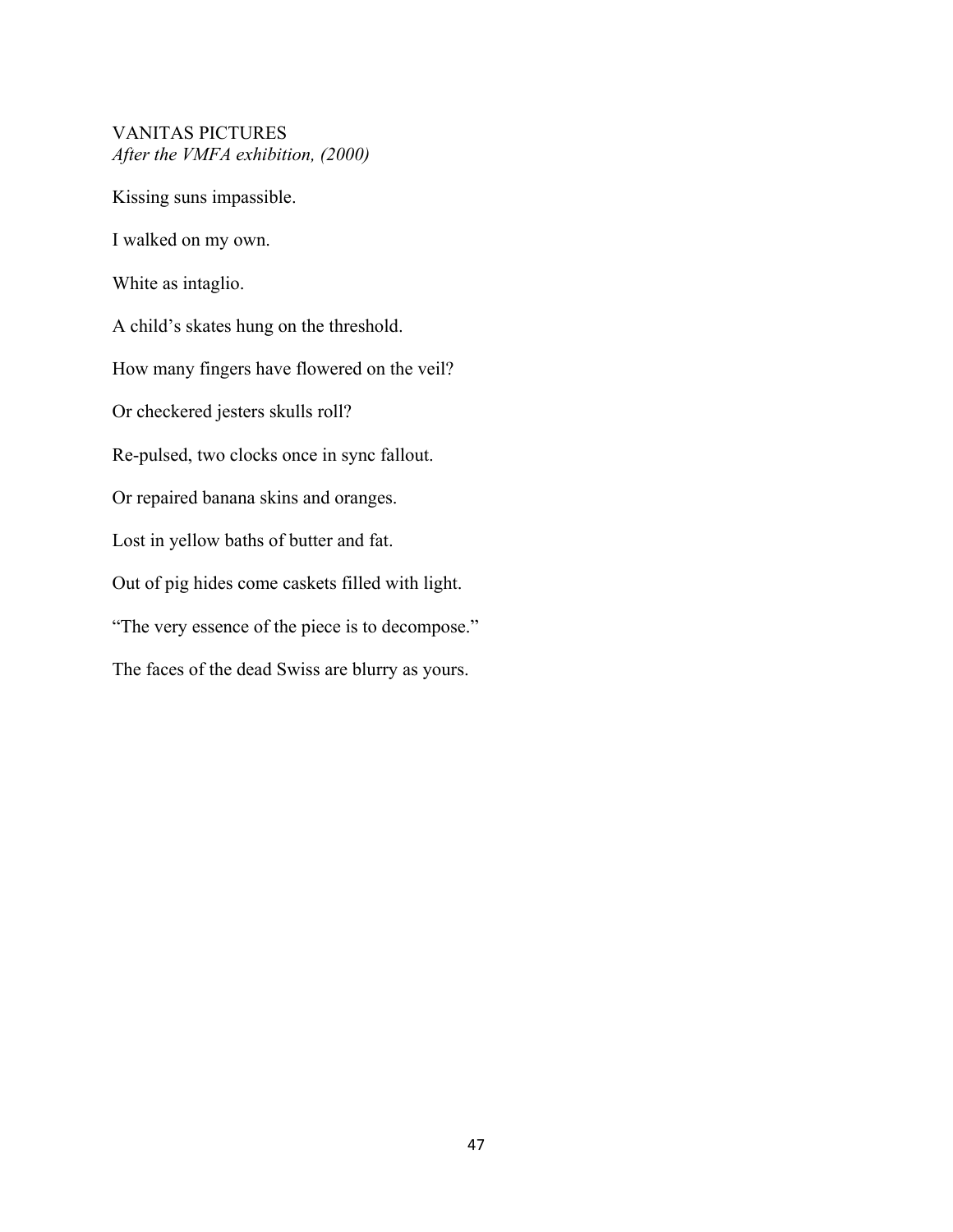# THE HOURGLASS DELIVERS

Shining

| shampoo |                        | noon     |          |            |          | Mountain lions |  |
|---------|------------------------|----------|----------|------------|----------|----------------|--|
|         |                        | promise  | shasta   |            | come     |                |  |
| with    | child                  | entrance | or crush | orange roe |          | compromises    |  |
|         |                        | pounce   | ensconce | bloc       | ensconce |                |  |
|         | the stench of blossoms |          |          |            |          |                |  |
|         |                        |          | Push     |            |          |                |  |

Push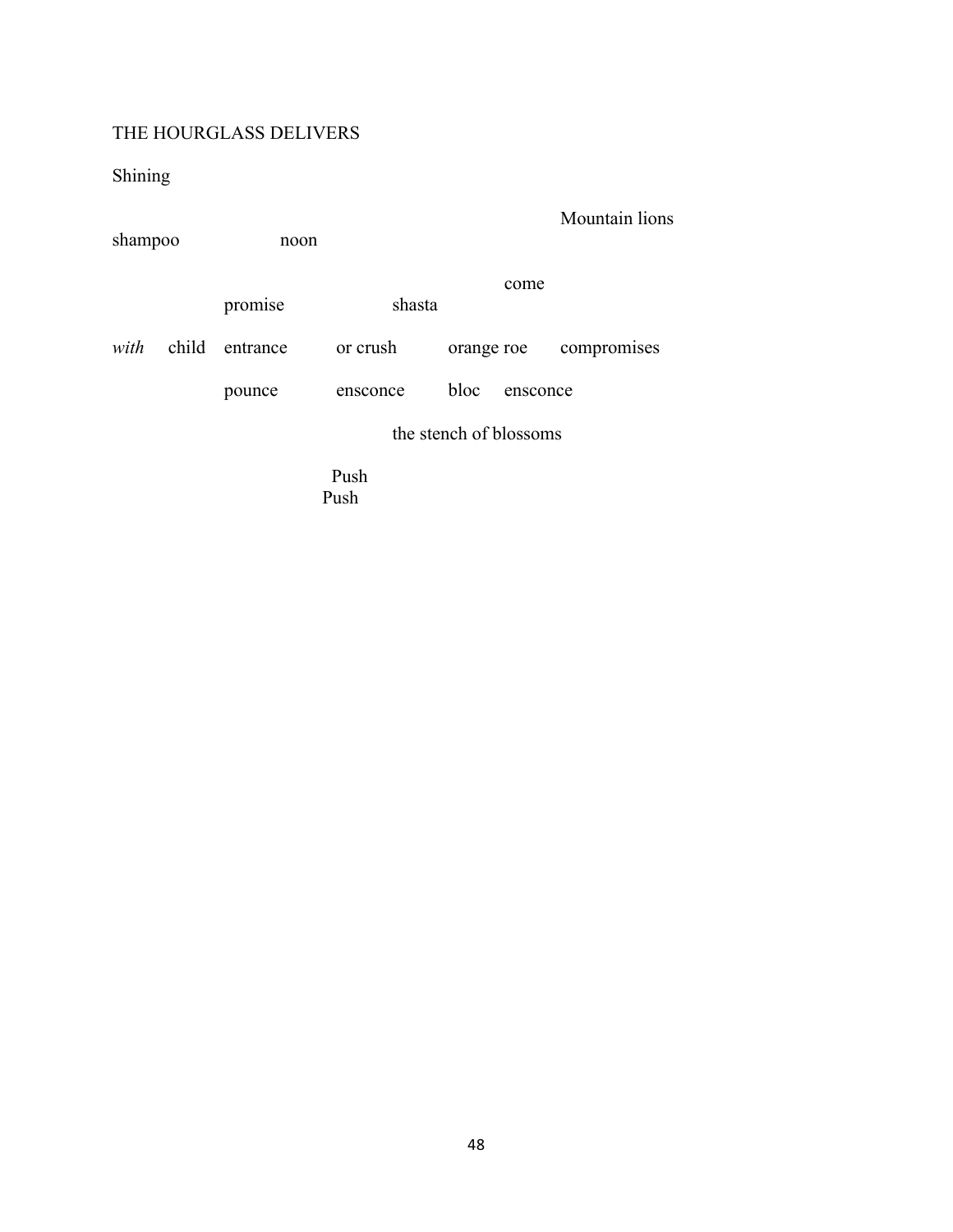### WE WILL CONTINUE TO ATTACK<sup>1</sup>

Toss of the dice, barricuda tits. Pushed down into holy mountains. Moss creeps over timbrel feet, our murderous green. Pits filled with G cleft. Slit the hours. If you continue to apply pressure to say *tenderloin of clouds,* we will have to stop. Lock arched hearts and leaf. See the other in mottled marble noonday *run*. Louder. Two shots of sun, down, dawner. Trammel glow in cathedrals swirl in blues and greens we catch as catch, soup cans knotting intestines in sand storms. Red rover, red rover, send it, it, it. Latch bit the outside lip and I threw up rosebuds.

""""""""""""""""""""""""""""""""""""""""""""""""""""""""""""

<sup>&</sup>lt;sup>1</sup> Quote borrowed from Donald Rumsfeld.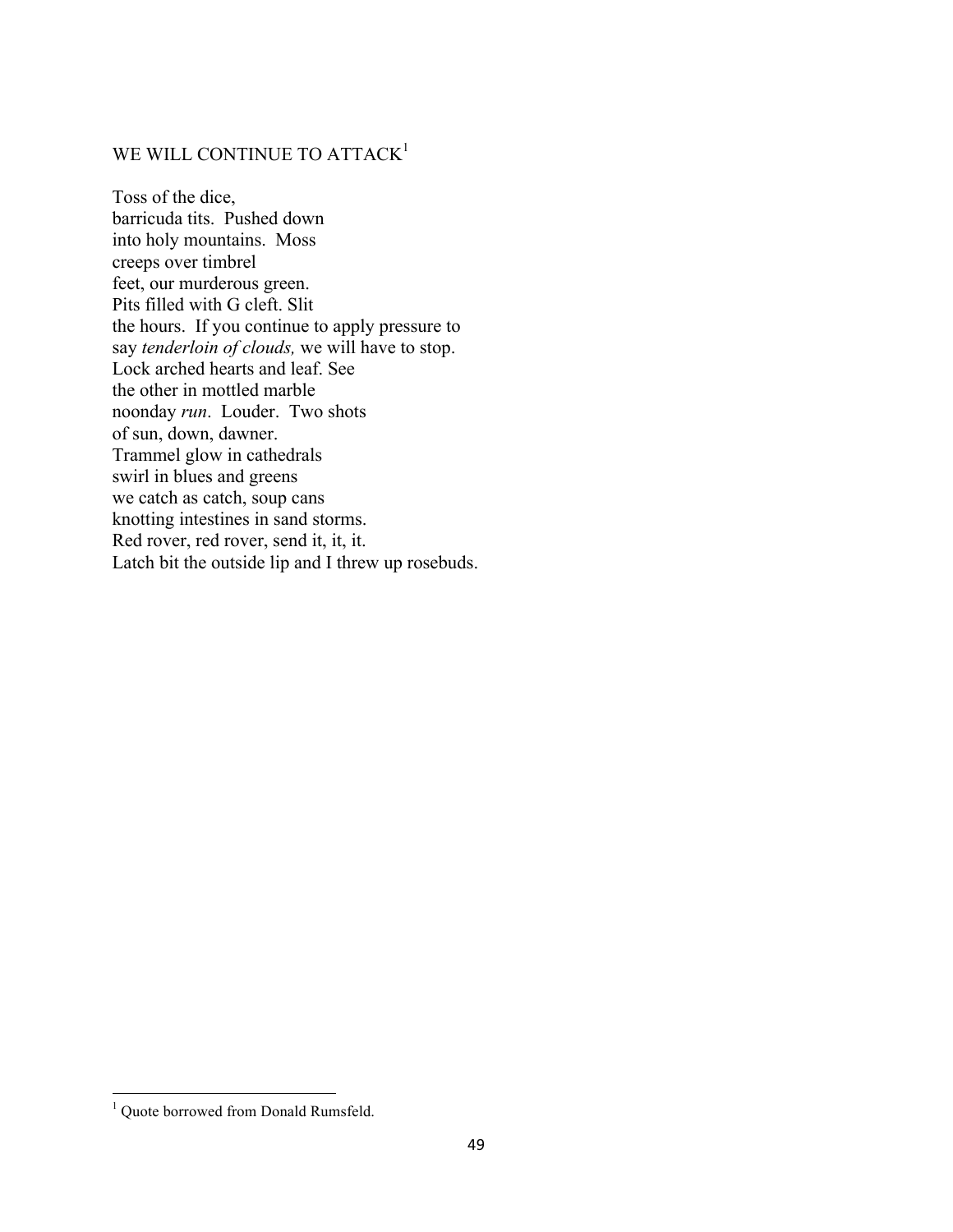# BLUE COCKPIT

a sailor almost drowne d

spread now like Denmark

upon a rock

A mermaid

with her tongue cut out

Shovels didn't shout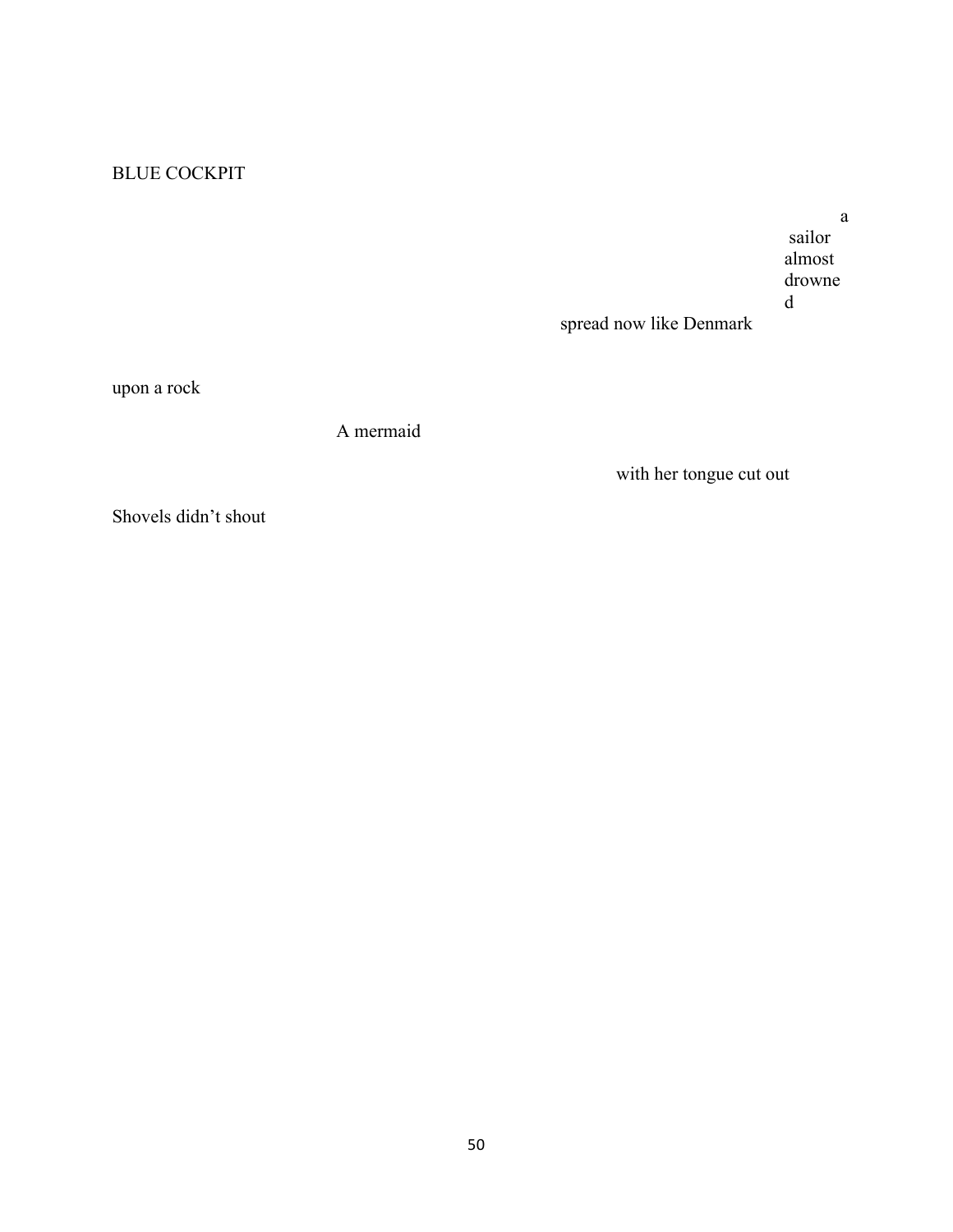# HYSTERIA WITH HUMMER

I threw a navy

Tree are alive, Septimus said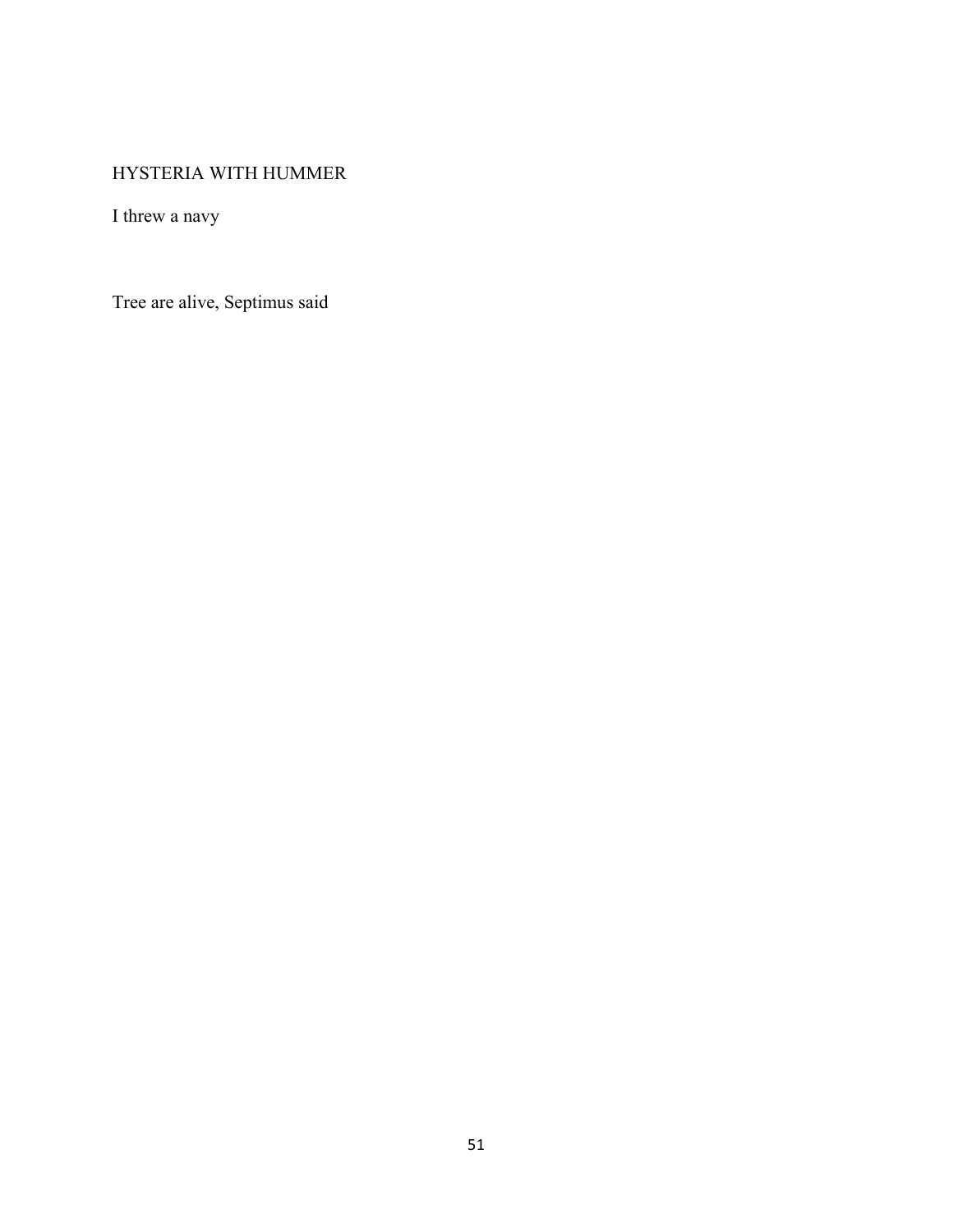MUIR *For the sailors*

Hunger in my mouth like the pit of a plum. My turtle turned on. Clawfooted or foxed, lightspit – I hit my head on the moon's bow,

went under. You were there, an actor in a sharksuit. Trailing a fin swathed in kelp and coral. Muir along the starry floor and aspirin,

provocateur of lunar conservation. Haven me from the sizzling black of mating snakes. Heaven on the ocean is hell, a puddle of oil. A teething of blond

heads or tails up, braid me with pig gut and murmur. My rainbow broke or else I'm snow. Muir –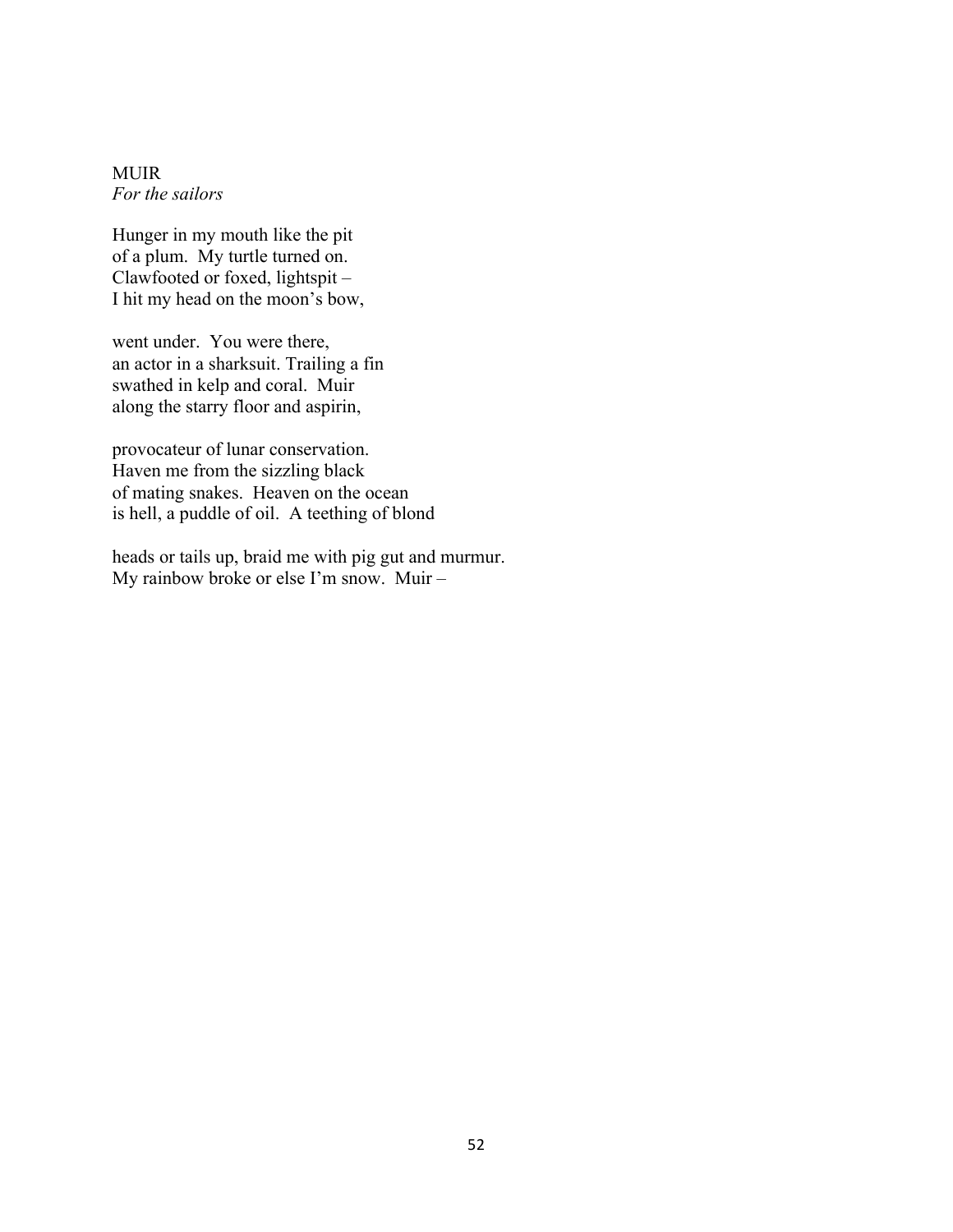#### **MOBILE**

I awoke to snow outside the train window.

Could I reach up like a toddler in her crib and send it spinning in another direction?

Could I put my hand through glass and touch your face?

In the marketplace, dead birds hung like Dutch still lifes. And my tongue

to a rusted nail; the only one getting laid. Later, we went to a concert. There was a boy

whose name I forget and Jessica in red hot pants and high-heeled boots. He had bought

them for her. She had been a stripper and this put a scent on her the boys would follow.

I sat composed before the harps,

but wearing you, electric.

You would follow too,

if you

could, finger paint with her menses. I would lose, but this is before

I knew I would lose

myself in your thick brood.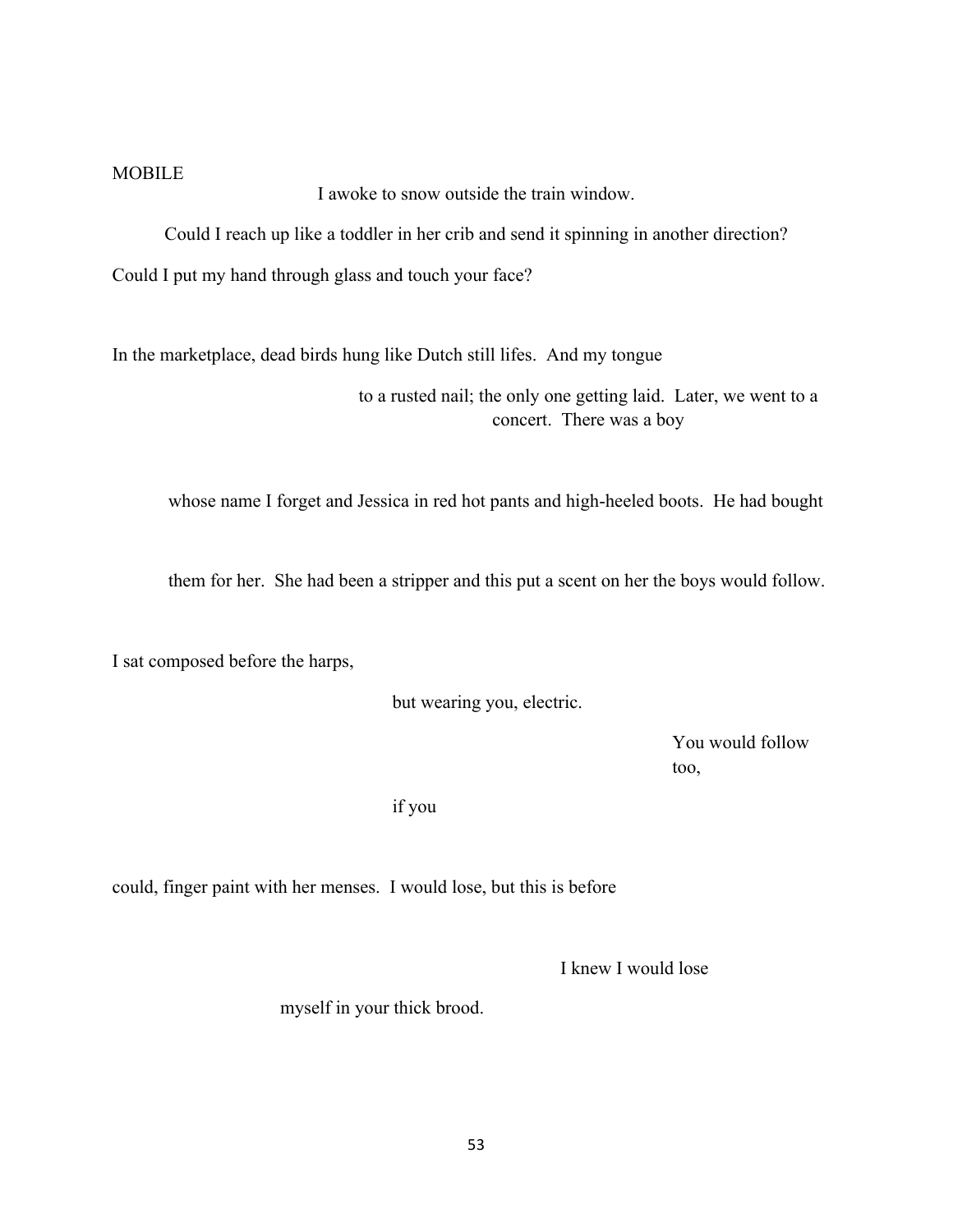### **STAMPEDE**

I watch the stars through the window in my ceiling. They move like herds of elephants across the sky.

> The New York Times reports that elephants are going crazy.

Are the stars going crazy? Here, eat one. It tastes like chicken. Sorry, is that too obvious and cute? Ok, it tastes like elephant. It tastes like the bloody tusks of

you without you

in the ground. Even when the tusks are gone, I return to this spot to nuzzle

your bones. The elders

are gone, and young males rampage through the village,

trumpeting like apocalypse and

upsetting the occasional fruit cart.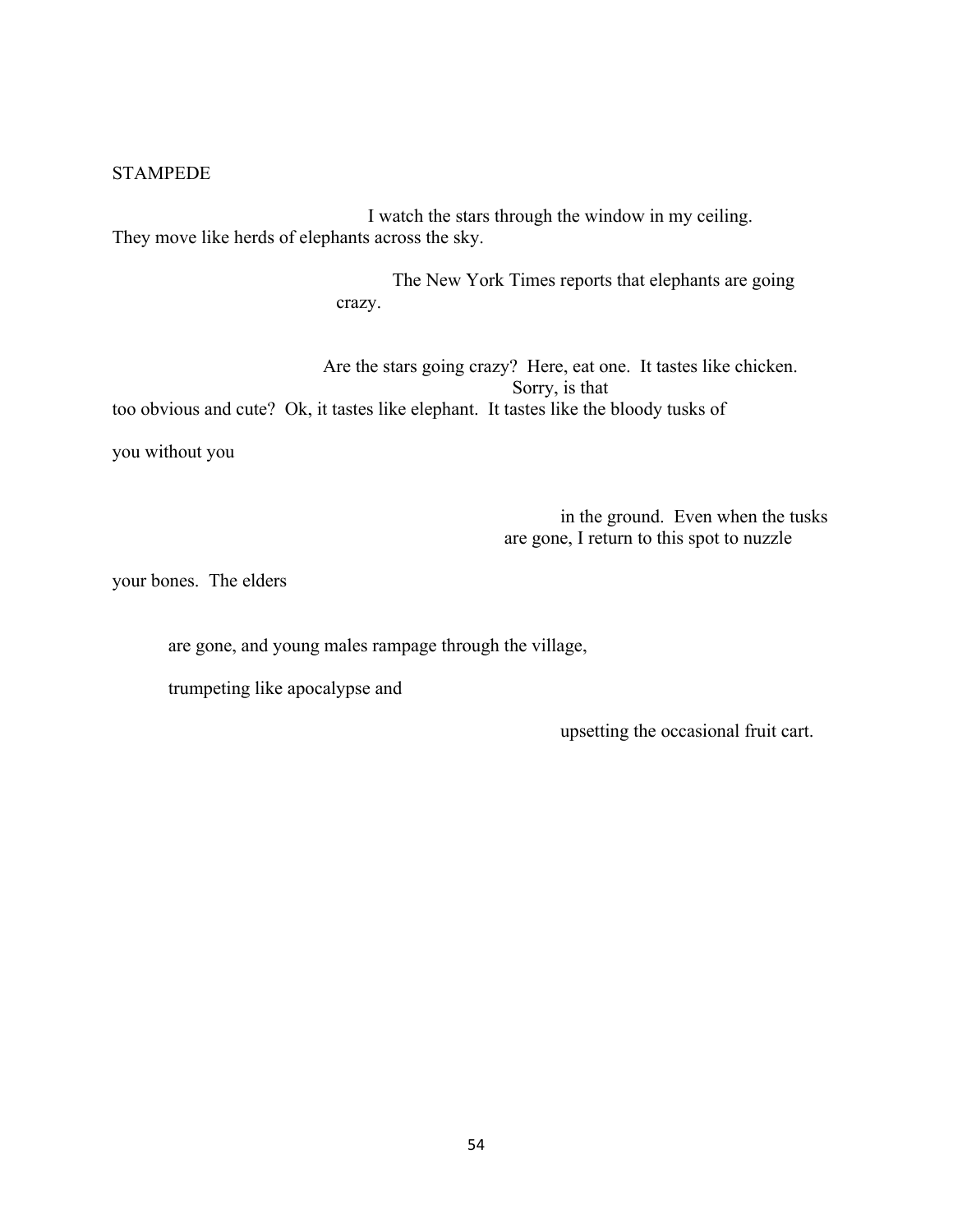### WAKE

My medusa head is heavy.

Even after yanking a few snakes from their concrete moorings, even after they

make a swimming halo. Stain of lipstick, red streak

speeding cars leave in their wake. Tiara of electric

### sperm f l

|   |                   | W |  |
|---|-------------------|---|--|
| e | $r$ in $g$        |   |  |
|   | n to f<br>i l a m | e |  |
|   | n                 |   |  |

Why do they call it a wake anyway, when the dead are laid out like they're sleeping? Is it because

the elephant on my shoulders hollowed and blew into a hot air balloon rising above the corn fields?

Or that I've grown long velvet, unicorn on a string?

Roses are spilling out of the toilet. The house I played pony in went giddy up and gone to dust.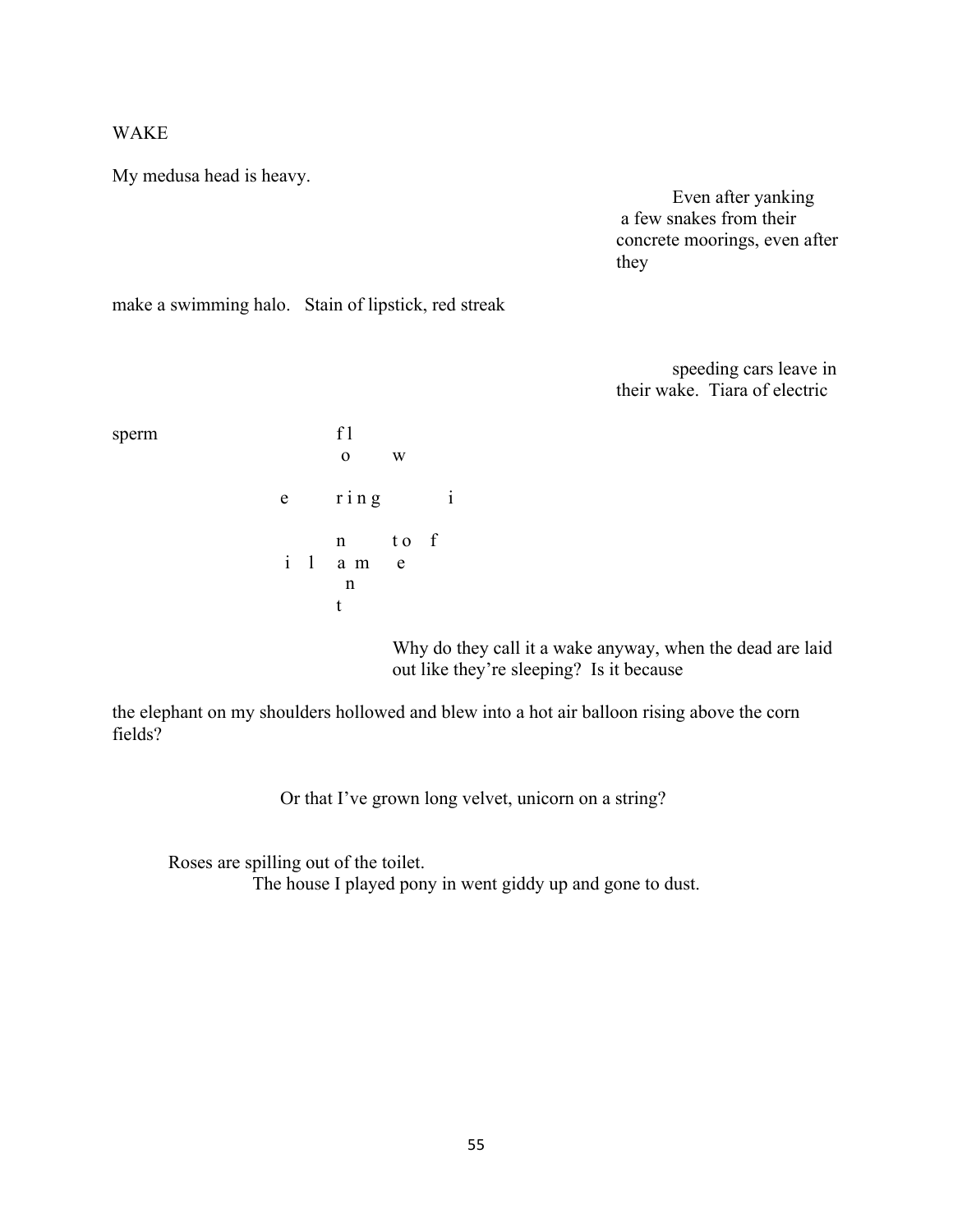### BARGAIN

If you fret the showerhead. I'll slide down the banister. If you glint a broken window. I'll kiss the inside of your wrist. If you snot out the nose like noodles. I'll watch the ocean take you, each wave lapping your face less alive, like ants take a sandwich piece by piece. If you lair. I'll repair the broken aviator. If you surgery. I'll painkiller. If you canary. I'll play nice at recess. If you zipper caught my wrist. Bang bang, you're it. Blue tug the groin I'll make an angel if you'll be the snow.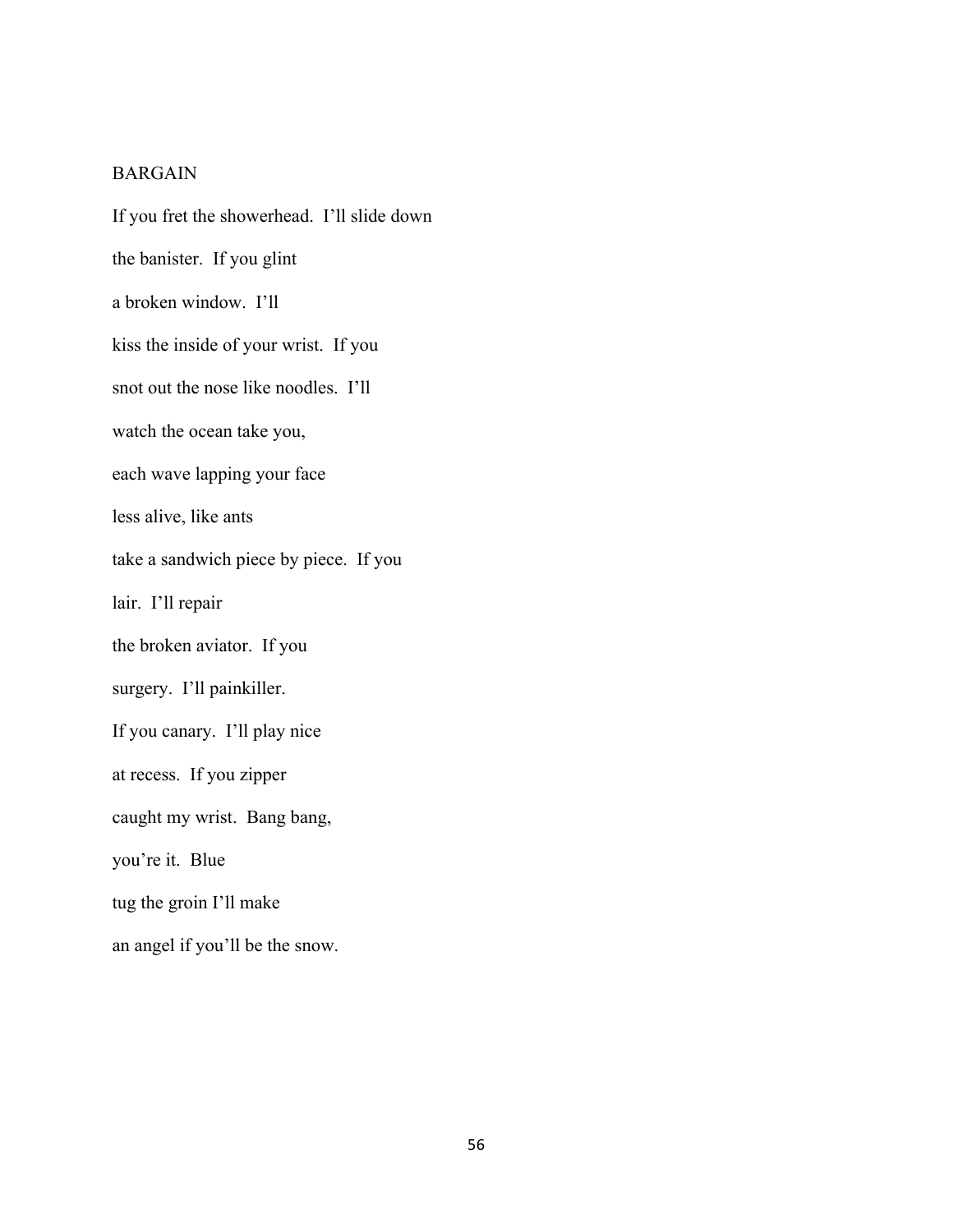#### A GOOD DEATH

Will you unmarry me? Cut this ring from my finger as they will years from now as I'm wheeled through the inevitable, sing it open (pincer) and into a plastic baggie? Snow

falls on the first day of the new year. A good death, the Chinese say. Peak me into the windows of dark Victorians, sere me on the porch covered with leaves, dear.

Opera wafts from your office like the promise of cookies. All I want is your *no*, trapeze hooker, not your stand-me-ups as baffling as poems. Once: salsa lessons. Twice: a presidential debate. Alligator

boots aside, kiss me into an anodyne pool beneath the fox head. I'll caw like the Twinkie girls in my LSD classroom, power-points full of skeletons, *caw caw* in their best Allen Ginsberg.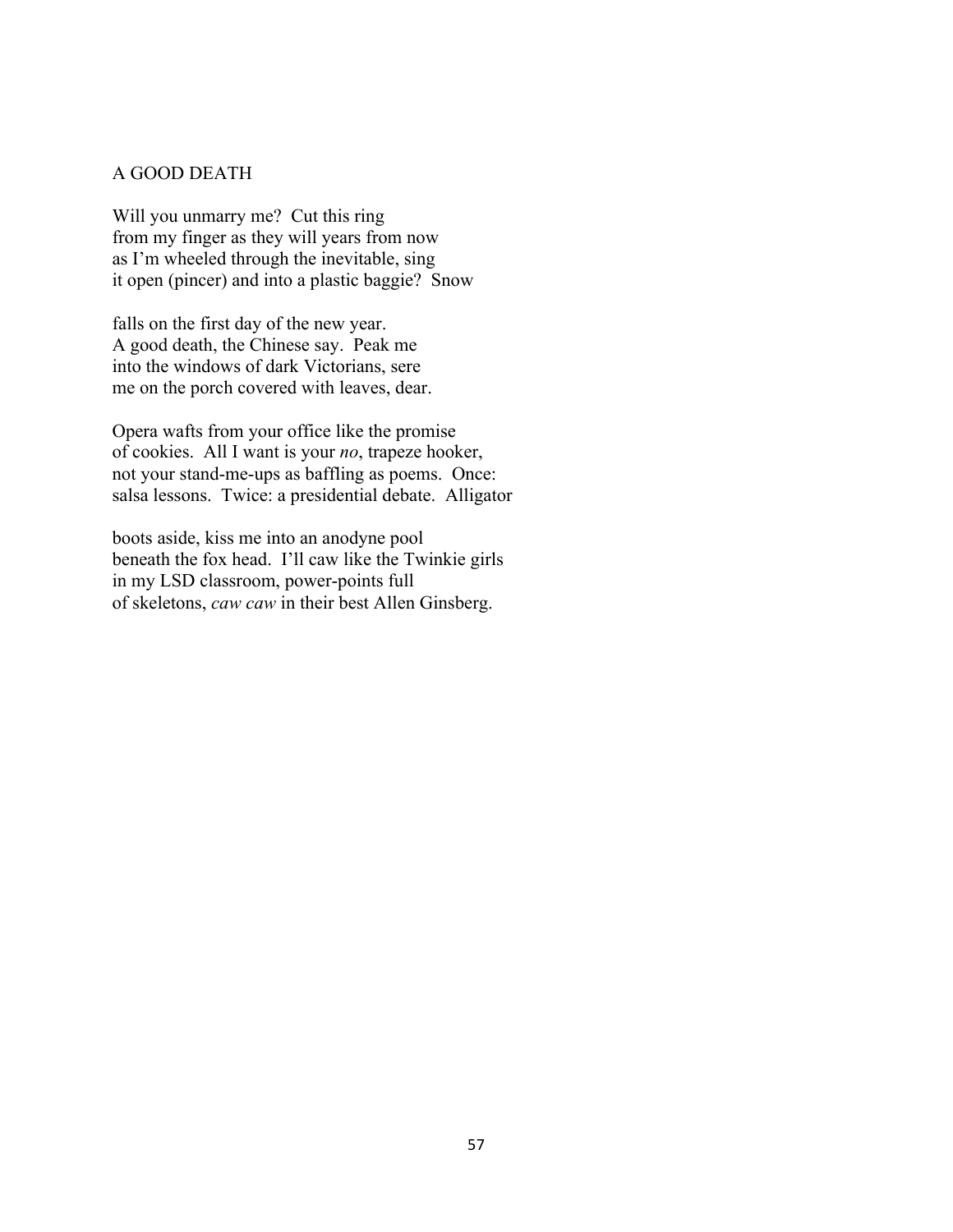### REMAINDER

Shit very faint like someone humming in the next room. Drawers full of girdles, tumbled jelly fish, a clear albumen,

tentacles (the rubber straps) stretched to hold in her fat. Drawers full of matchboxes, sugar packets from McDonalds, tin foil. I'm caught, ashore, in a doll's cradle.

My arms and legs spill out like fizz or the wave's tinseled foam. What gives? I try poodle bank of pennies, loose railing that broke her fall. I try plastic lips.

It's her red felt slippers I fit. I fit the grey cape, mink stole, oxygen tank, army cot, blistered paint.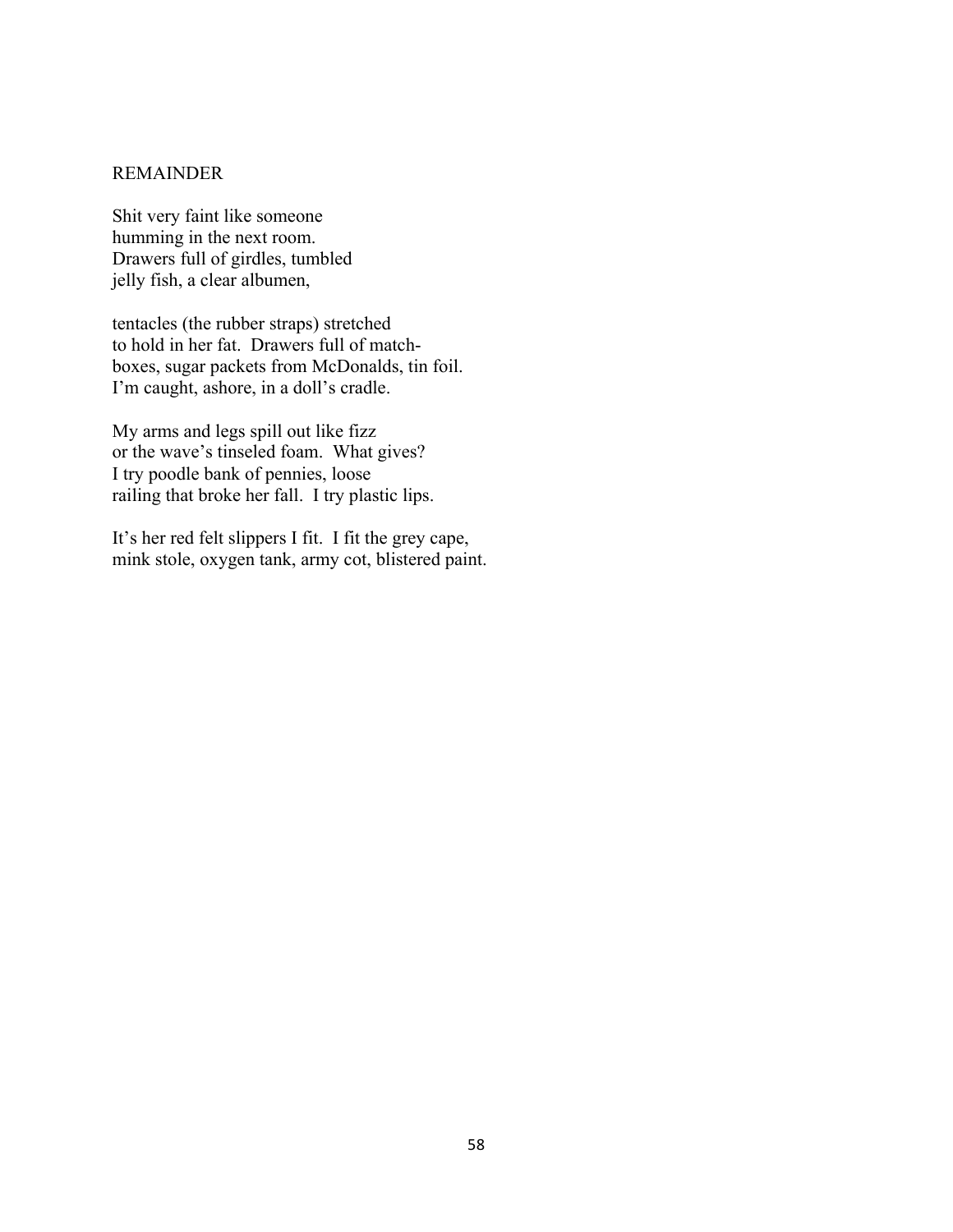### REMAINDER

Drawers full of maxi pads, gloves, one red leather, one black, elbow-length. A letter from the Christian Children's fund *you've saved a child from hunger.* I hear you wrote to her

for a month, then took up a butterfly garden, Beatrix Potter book, a plastic wrapped puzzle, yellow bicycle reflectors, a diamond. A found artist? Or just yourself an orphan?

A raven in your belly. At seven, you spent a week hungry and gained hundreds of pounds, lost your mother to the flu, your father to bent figure and the remainder surrounds

me like an ocean. Glittering debris of a life like an island floats. Sneeze.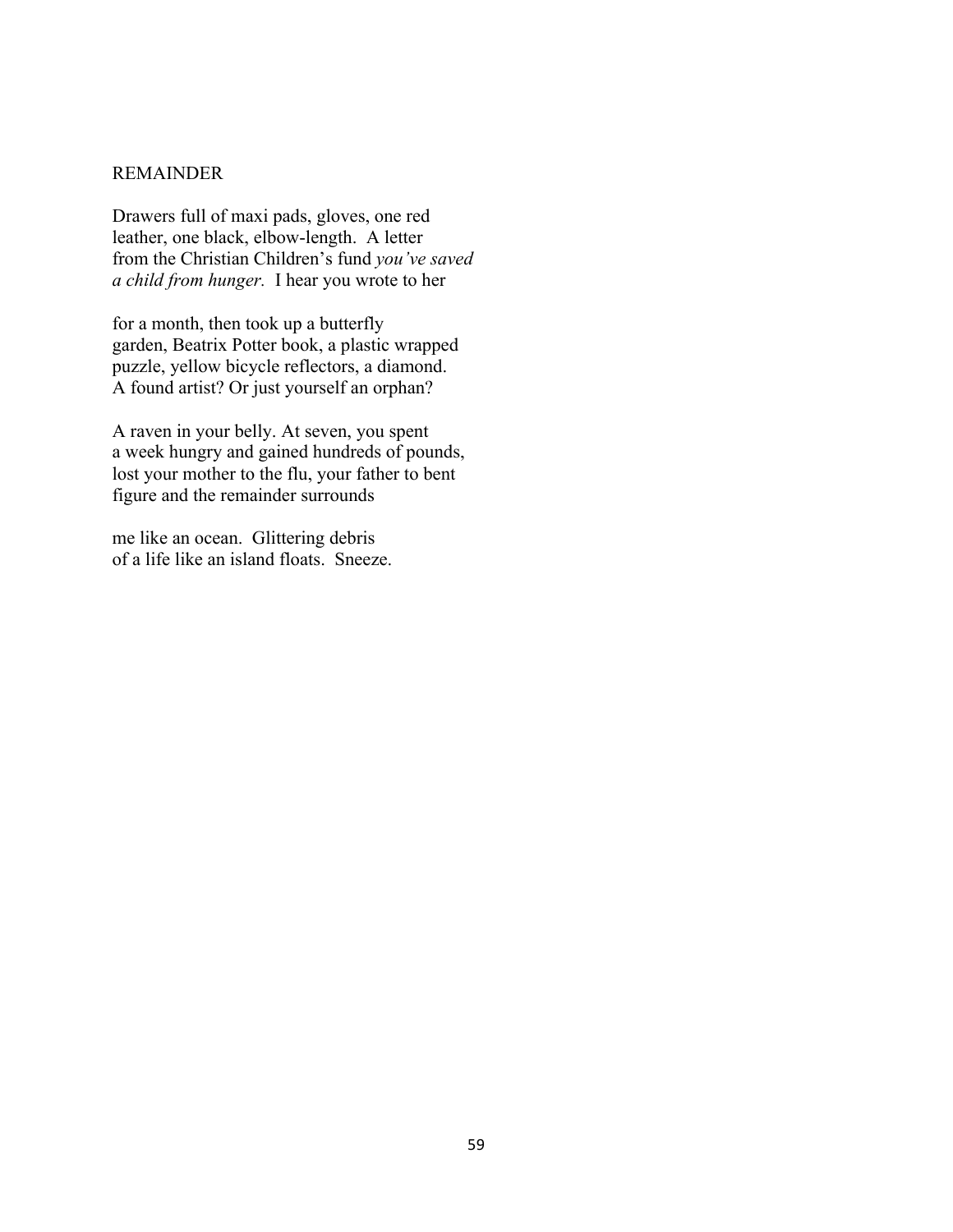### SKY CATHEDRAL

Purring rupture, I trip, no-one beside, so we're silent. A few-crowned shiny floor dances and dogs, to the sky cathedral go icy pews, kneel stars, dogs and snow transactions burning our mouths, a litter of tulips, undulant, tipsy towering hours hours hours and hours, green serene bolts, fluttering, nipping naked shoulders. And one furred palimpsest, lying, unmoving, eyes open, altar/Ring – Dare I touch it? Ask first. May I touch it? Repair the rented rainbow? Re-pair what was bold with what, now shallow, limp, sickened, puddles at my feet?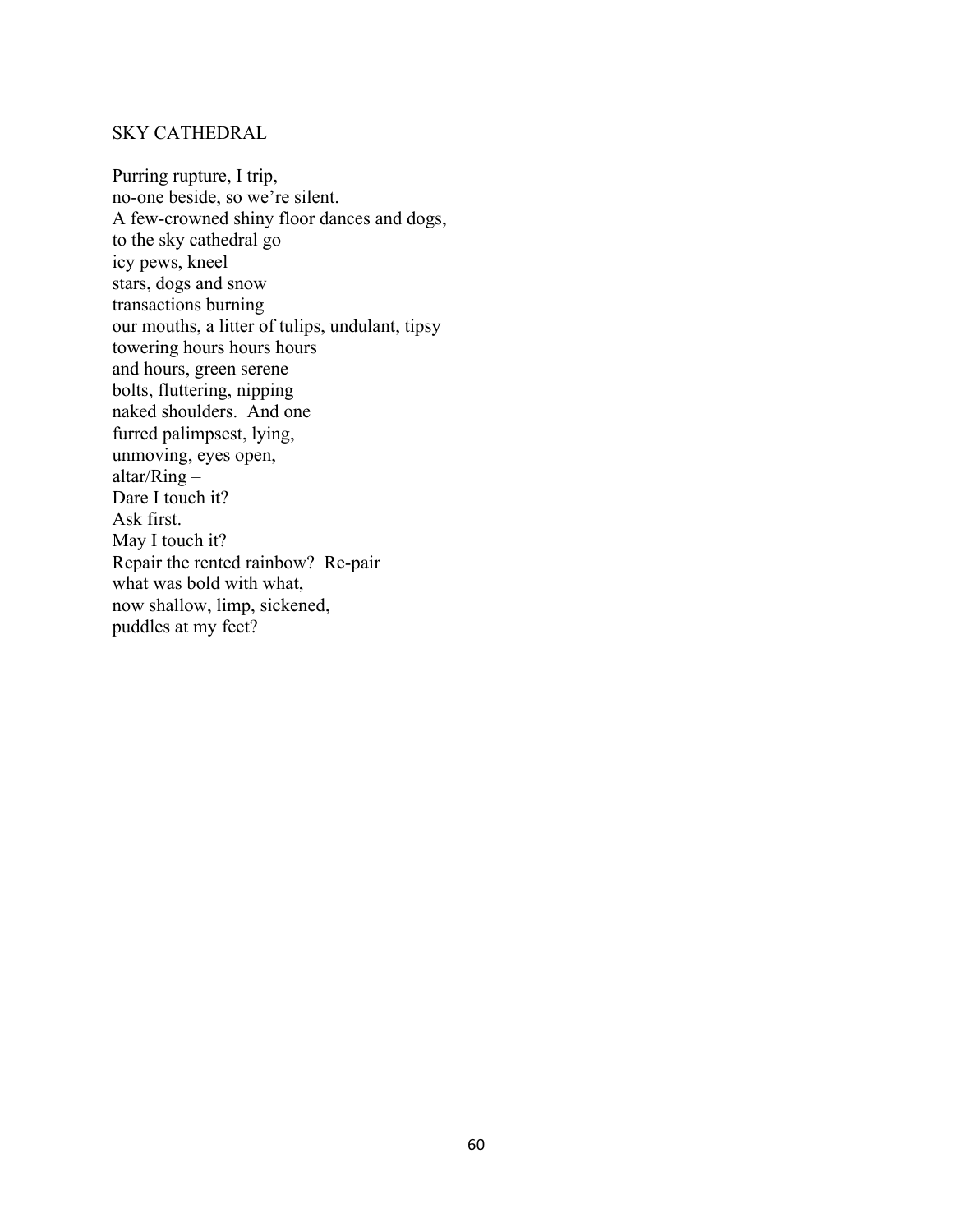### **CAPTURE**

To hunt underground, pregnant, snow uncertain.

I try to look away from your. Capture apple trees sprouting from cliff-edge.

Or is it the librarian? A girl in a blouse of *hot blast*.

A girl in the last pew.

None of the mutterings archived. Silk slips flying off the line.

Uncover capture with snouts of *who did this* and kiss *yes*.

The orchard of *two tethered the stars*. The cycle of pig gut?

To graze your body in the *no place like* where there were waterfalls once.

Mouth to mouth with it.

In silver cages singing arrows.

I dimly see *the many* scraping their brains against the rainbow.

Hooves, cinnabar, stalactites, chancre.

It sleeps, a pearly film stealing over its eyes.

Whether I say *love* or whether I say *love.*

It sleeps.

Above, at the top, at the trough, I ate it all—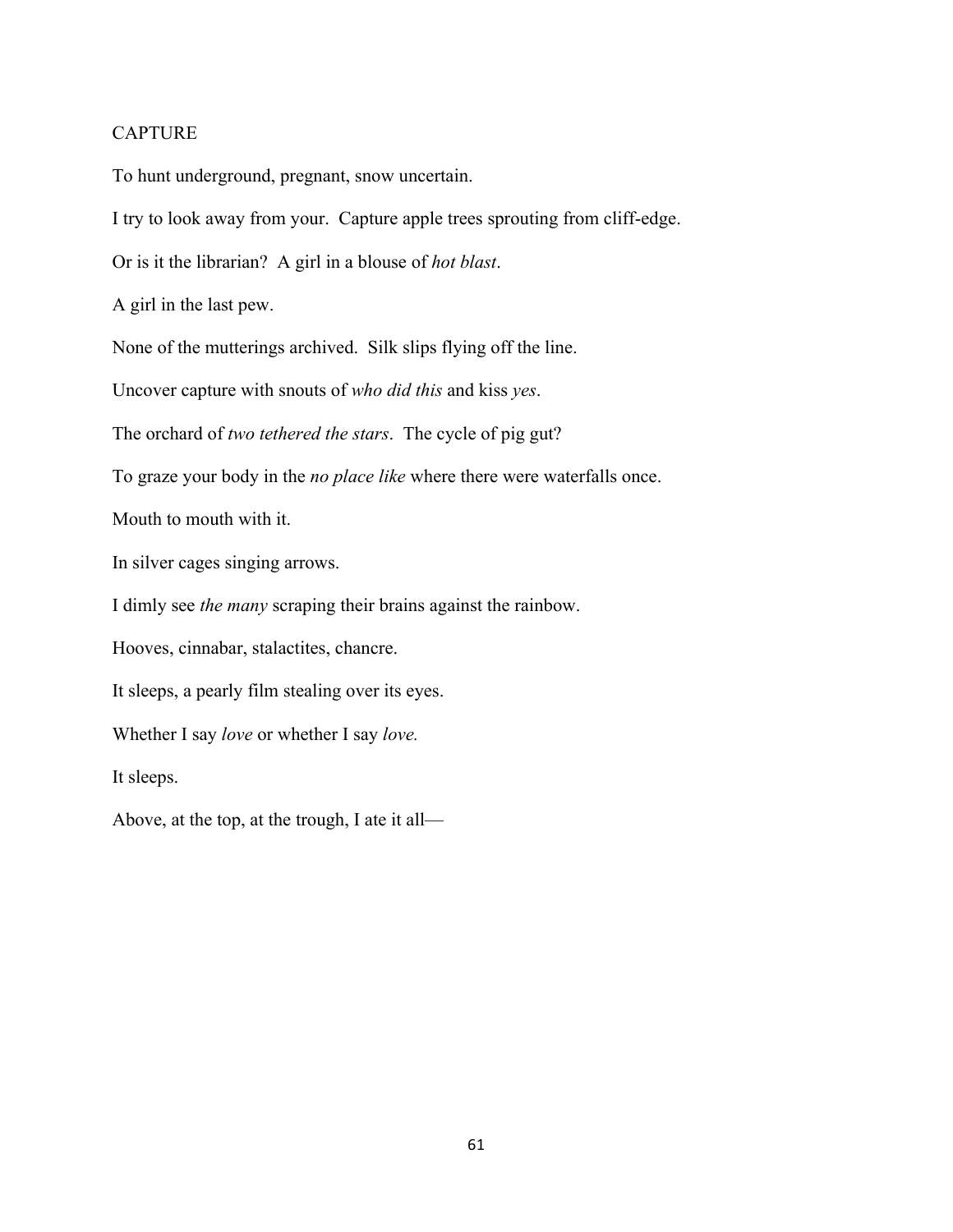### **CHANGELING**

Never mind your division loosen

Moon-full and wrestle, boots too small, with dog lilies

Backwards hilt of what was parched, could braid

All that marries insoluble (turn towards it)

Turn: "you didn't call" or "to announce" Turn: "without proof" or "thrown away"

Come once more to the pour "but I can't see" onto your hair

Pour it on your tongue let the hive shimmer Pour the doorway, unlaced keyhole –

put your ear to it, bleat what's not what's not (hear it?)

Puff of air as one sniffing from the other side, shifts

her armor (it sounds like) the making

of a tourniquet or amulet.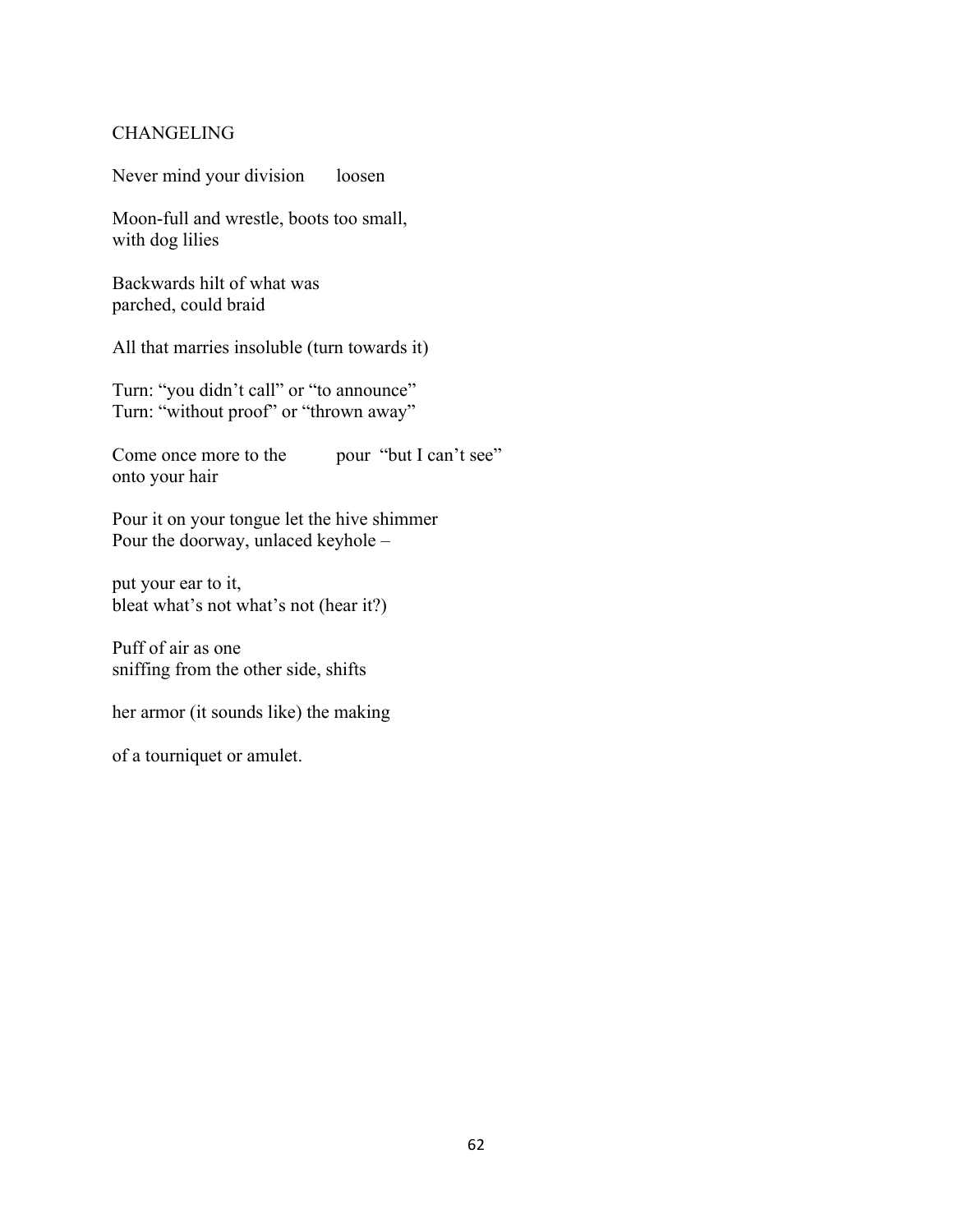### DEVOTIONAL

And so we nail. How to hold peeling off. How to hold

off finished. How to slake our thirst for thirst.

Cradling sounds unvanquished, solo prowess at the tip.

Wing: flaking nomenclature. Wing: what would not shut up.

Oh cease your circling, tarry awhile in the soil.

Unveil your gilt blush, turn us turn us turn us.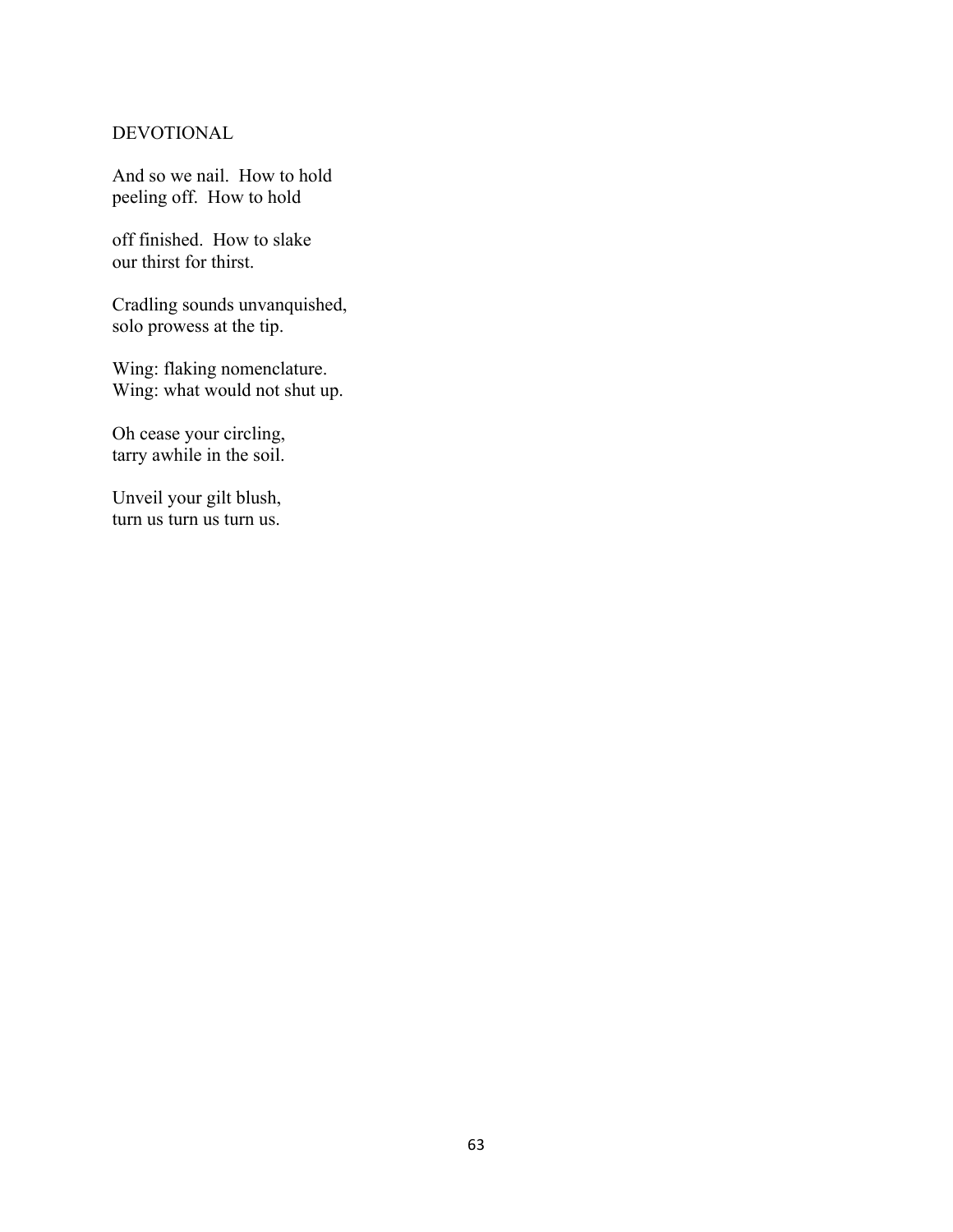## INSIDE THE SNOW

Submerged, nobody's exit. Honeyed retreat; shouts what's there, then sound it sleep's echo. The inner ear spirals, or redeemed, where a staircase is all that's left of my equilibrium. A swollen engine questions repair, slipping its tongue in. I hear the creak of organs unlatching, sockets thickening, harps limping forward though lopsided, swervy with the planet's tilt.

Apples are revolving buildings, bite hard. Groping for the pillow, you'll find a window: some salvaged cradle tips and breaks the glass. Look out through the jagged. Shining lawn. The engines are still rubbing their metal parts against metal. Do you want to be one of them? Detachable. Glass ringlets posy around their fringed lashes. They touch eye to eye and shatter.

What do we do but falter? And bark and scratch and claw our way into each other? Inside the snow, blossoms blown in from the broken window, hushed as the cracking open of an egg, blurred drowning or turning, I can't tell which. What is this, dripping within the buoyant, heaving itself ashore at last in the air, spitting up water, to be borne on pearled leaves?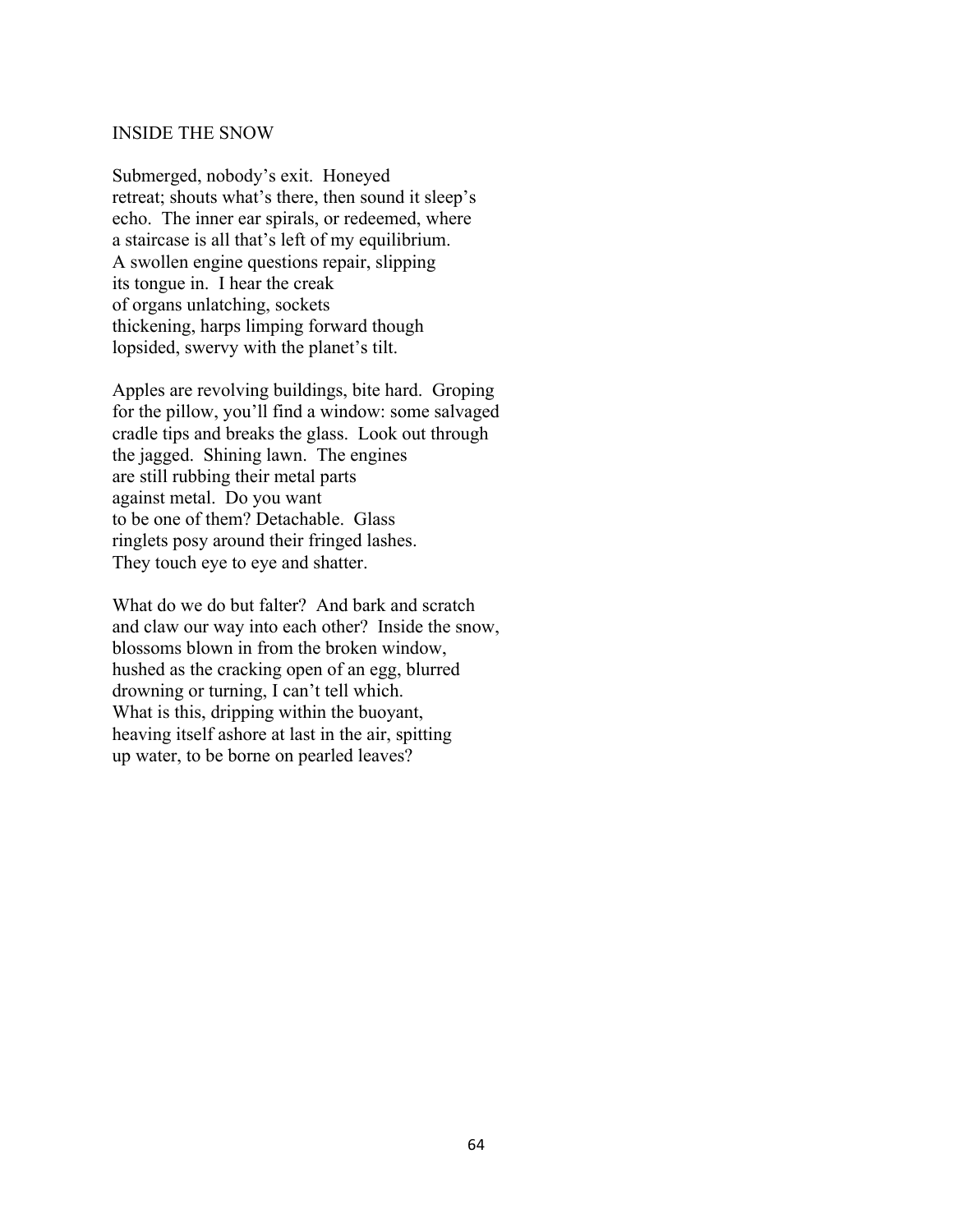## VITA Graduate College University of Nevada, Las Vegas

## Erica Anzalone

Degrees:

Bachelor of Fine Arts, 1998 Emerson College

Master of Fine Arts, 2006 University of Iowa

## Publications:

Samsara*,* Noemi Press. December 2012.

Dissertation Title: Samsara

Dissertation Committee

Chairperson, Dr. Donald Revell, Ph.D. Committee Member, Claudia Keelan, MFA Committee Member, Dr. Julie Staggers, Ph.D. Graduate Faculty Representative, Dr. Elizabeth Nelson, Ph.D.